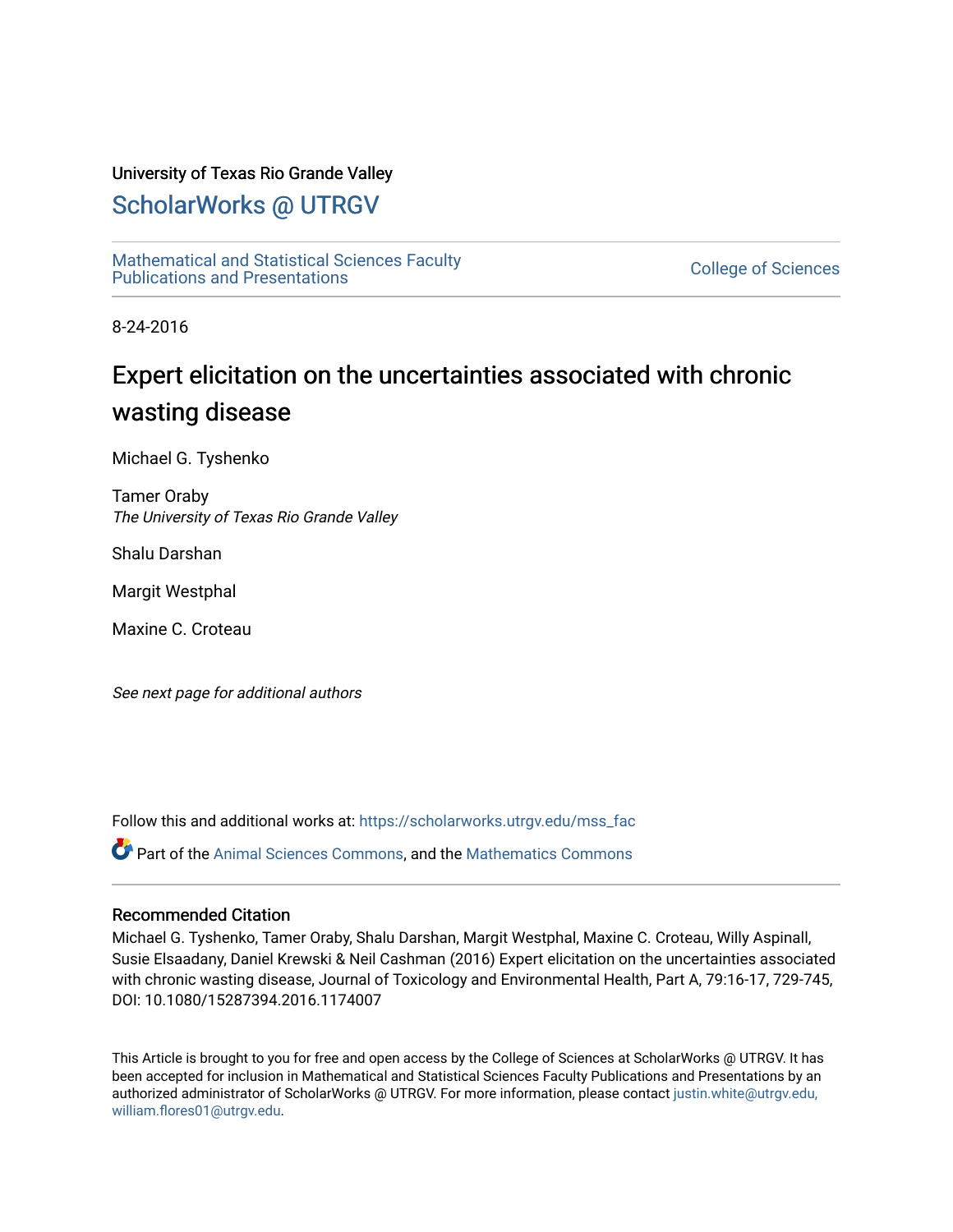# Authors

Michael G. Tyshenko, Tamer Oraby, Shalu Darshan, Margit Westphal, Maxine C. Croteau, Willy Aspinall, Susie Elsaadany, Daniel Krewski, and Neil Cashman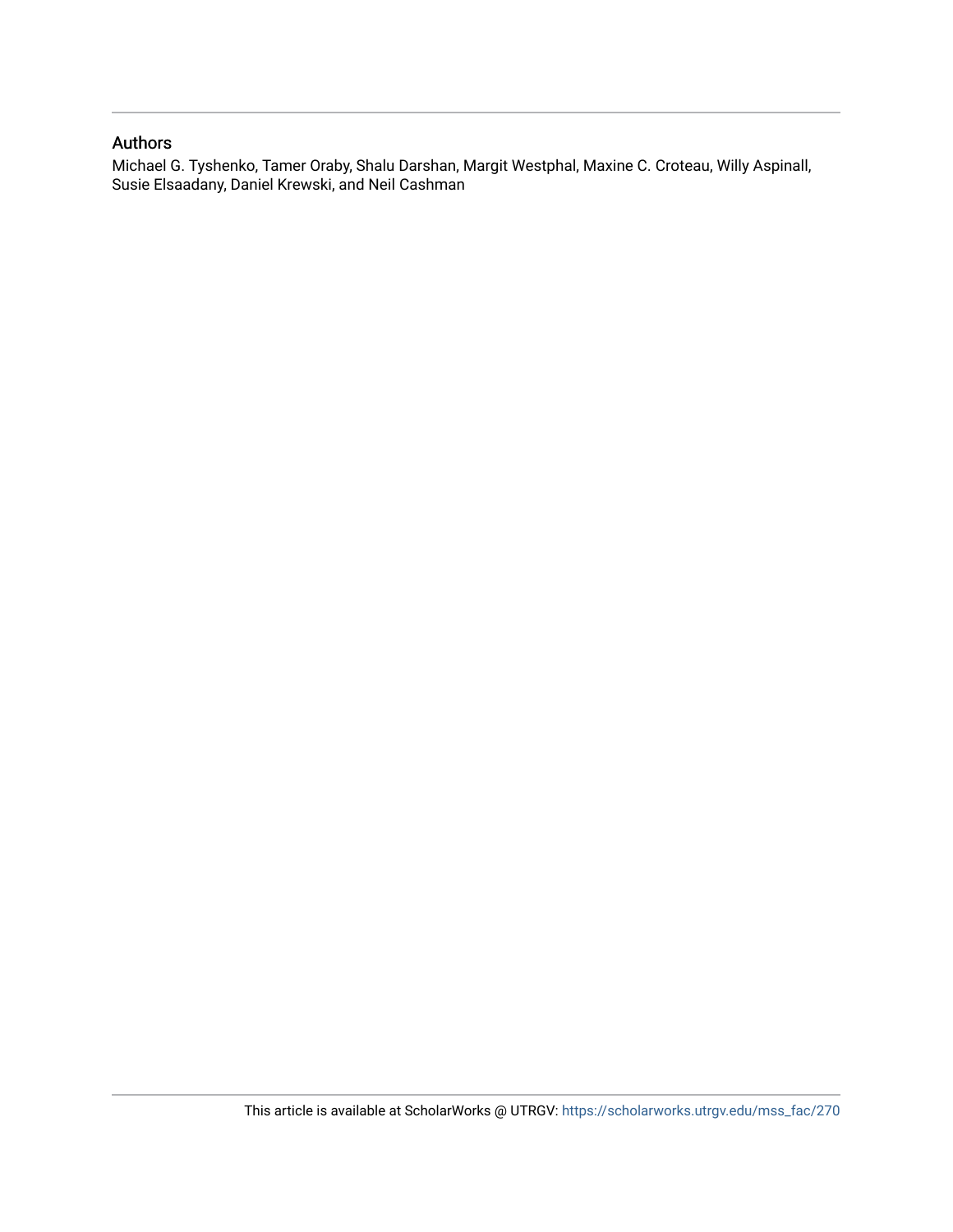# **EXPERT ELICITATION ON THE UNCERTAINTIES ASSOCIATED WITH CHRONIC WASTING DISEASE**

Michael G.Tyshenko<sup>1\*</sup>, Tamer Oraby<sup>2</sup>, Shalu Darshan<sup>1</sup>, Margit Westphal<sup>1</sup>, Maxine C. Croteau<sup>1</sup>, Willy Aspinall<sup>3,4</sup>, Susie Elsaadany<sup>5</sup>, Daniel Krewski<sup>1,6</sup>, and Neil Cashman<sup>7</sup>

<sup>1</sup>McLaughlin Centre for Population Health Risk Assessment, Institute of Population Health, University of Ottawa, Ottawa, Ontario, Canada K1N 6N5.

<sup>2</sup> Department of Mathematics, University of Texas-Pan American, Edinburg, Texas, USA78539.

<sup>3</sup>Aspinall and Associates, Cleveland House, High Street, Tisbury United Kingdom SP3.

<sup>4</sup>School of Earth Sciences and Cabot Institute, University of Bristol, Bristol, United Kingdom BS8 1RJ.

<sup>5</sup>Professional Guidelines and Public Health Practice Division, Centre for Infectious Disease Prevention and Control, Public Health Agency of Canada, Ottawa, Ontario, Canada K1A 0K9.

<sup>6</sup> Department of Epidemiology and Community Medicine, University of Ottawa, Ottawa, Ontario, Canada K1N 6N5.

<sup>7</sup> Brain Research Centre, University of British Columbia, Vancouver, British Columbia, Canada V6T 2B5.

\* Corresponding Author:

Michael G. Tyshenko Institute of Population Health, University of Ottawa, 1 Stewart Street, Ottawa, Ontario. Canada. K1N 6N5 Email: mtyshenk@uottawa.ca

Running title: Expert Opinion for CWD Uncertainties

#### **ABSTRACT**

A high degree of uncertainty exists for chronic wasting disease (CWD) transmission factors in farmed and wild cervids. Evaluating the factors is important as it helps to inform future risk management strategies. Expert opinion is often used to assist decision-making in a number of health, science and technology domains where data may be sparse or missing. Using the "Classical Model" of elicitation a group of experts was asked to estimate the most likely values for several risk factors affecting CWD transmission. The formalized expert elicitation helped structure the issues and hence provide a rational basis for estimating some transmission risk factors for which evidence is lacking. Considered judgements about environmental transmission, latency of CWD transmission, management and the species barrier were provided by the experts. Uncertainties for many items were determined to be large highlighting areas requiring more research. The elicited values can be used as surrogate values until research evidence becomes available.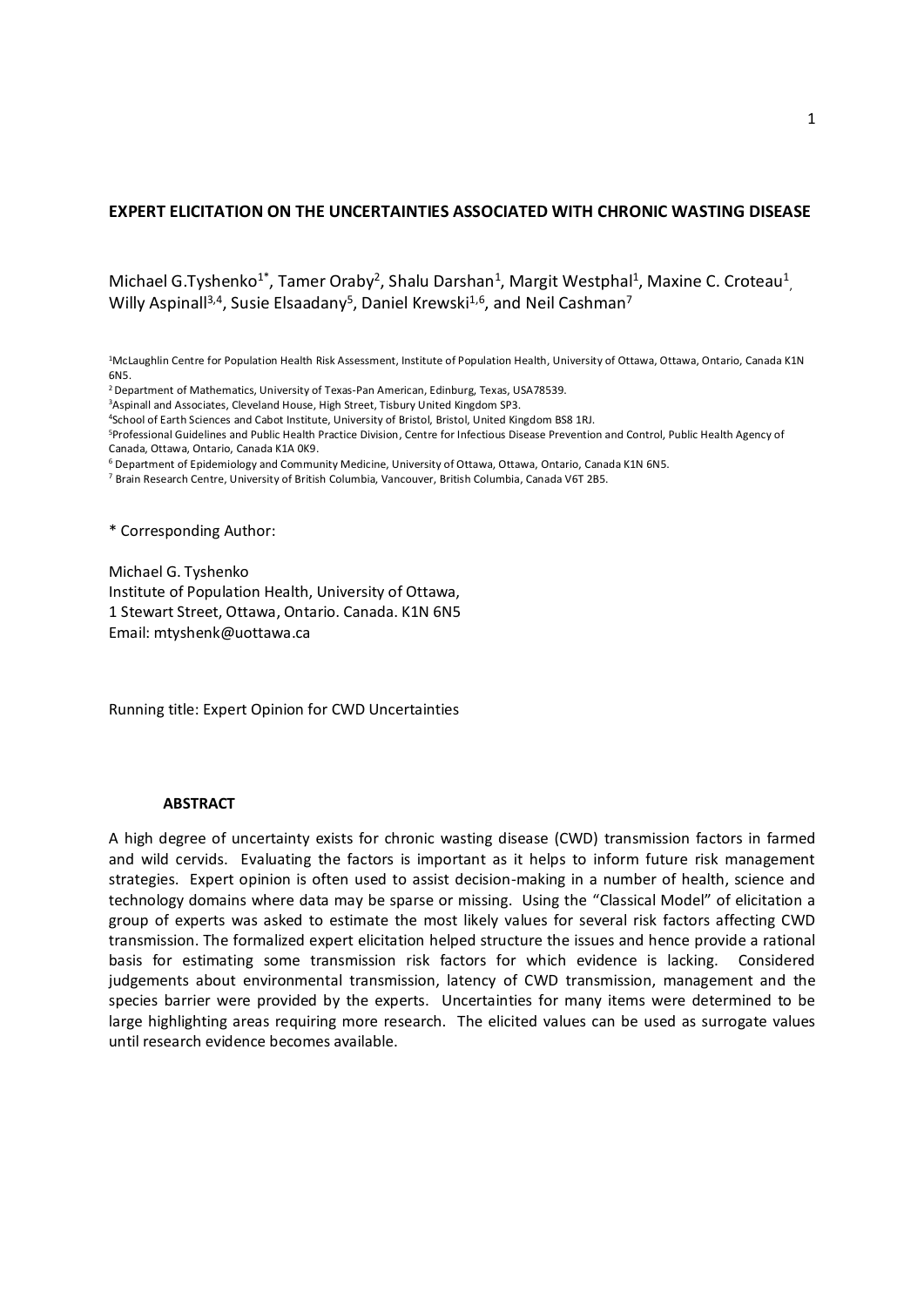#### **INTRODUCTION**

Asking for expert advice on complex scientific issues that have high uncertainty occurs routinely for decision-making as a way to allocate resources and implement appropriate management responses. Usually, the solicitation of expert opinion is conducted in an informal way with experts meeting to hear and discuss evidence, and then attempt to articulate some form of consensus opinion. However, such an unstructured process may be influenced by experts who are more persuasive, forceful or who appear more certain in their answers (Langfeldt, 2006; Tversky and Kahneman, 1974). The approach can give rise to the loss of other opinions that may have equally valid value for a fully complete decision. To improve the consensus process and minimize bias in expert group decision-making a structured expert judgement elicitation method can be used. In this approach expert judgements are treated as scientific data using a formal process with transparent methodological rules which then can be statistically quantified. The structured expert elicitation method due to Cooke (1991) has been used previously in many studies spanning different scientific disciplines. It produces good, feasible outcomes for problems where expert opinion is the most comprehensive and sometimes only source of available information to quantify levels of uncertainty (Cooke and Goossens, 2008).

Chronic wasting disease (CWD) is a progressive, fatal, neurodegenerative disease affecting elk, mule deer and white-tailed deer. The disease belongs to a larger group of related diseases called transmissible spongiform encephalopathies (TSEs) and includes: bovine spongiform encephalopathy (BSE) in cattle; scrapie in sheep and goats; exotic ungulate encephalopathy (EUE) in Nyala and greater kudu; transmissible mink encephalopathy (TME) in mink; feline spongiform encephalopathy (FSE) in cats; and Creutzfeldt-Jakob Disease (CJD), fatal familial insomnia (FFI), kuru, and Gerstmann-Sträussler-Scheinker syndrome (GSS) in humans (Imran and Mahmood, 2011). The agent responsible for the occurrence of TSEs is widely believed to be a misfolded form of the prion protein (Prusiner, 1998).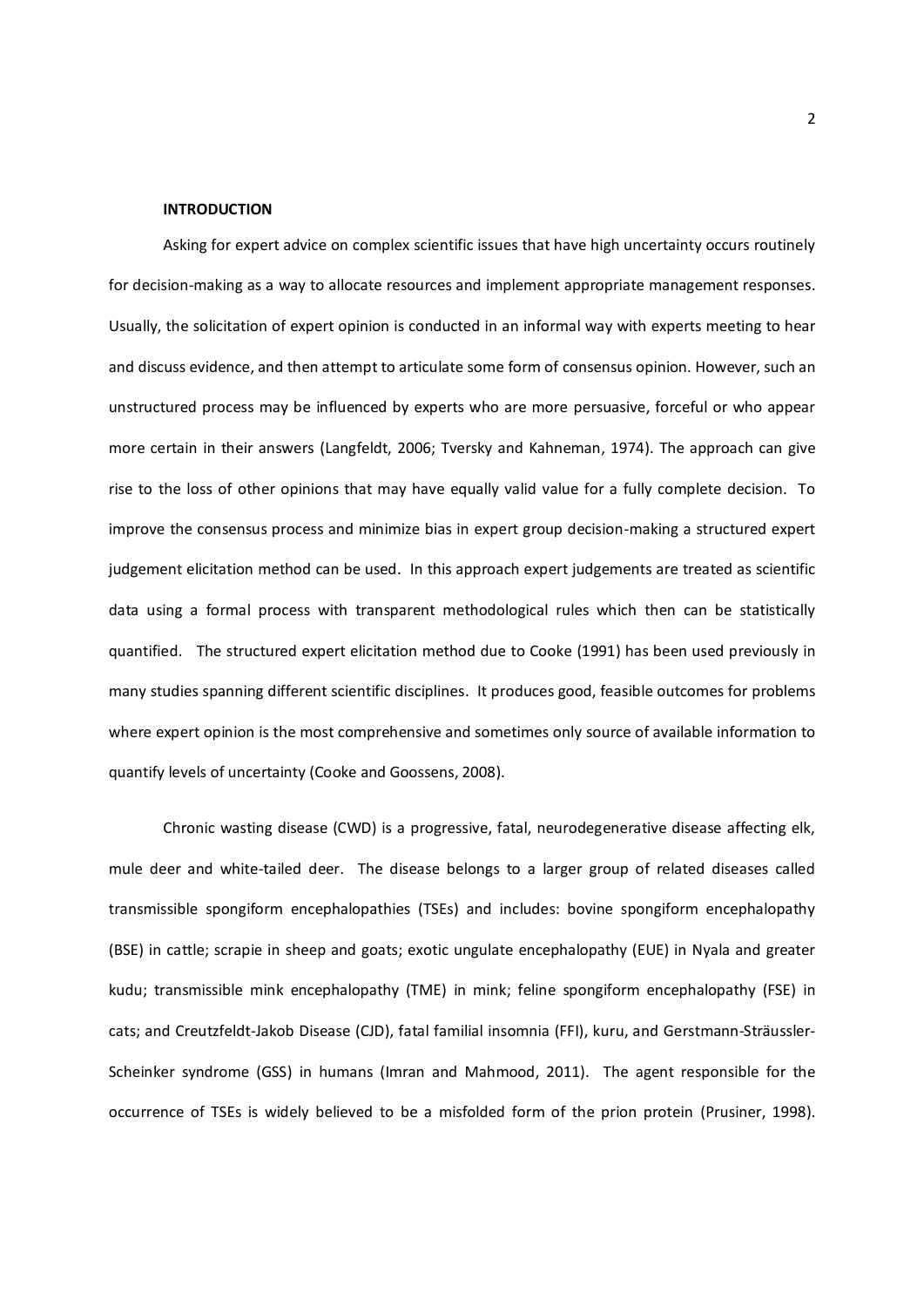Properly folded prions expressed in the brain and other tissues can be induced to misfold so that the tertiary structure is altered. The newly, misfolded prions are also capable of interacting with normal prion proteins *in vivo*, perpetuating additional conversions to the misfolded form (Cashman and Caughey, 2004).

Several risk factors and areas of uncertainty exist for CWD that require expert evaluation. Questions regarding environmental transmission, latency of transmission, disease management and the species barrier may be informed by expert opinion. The areas chosen possess high degrees of uncertainty due to a dearth of available peer review literature.

#### **METHODS**

Expert advice is often used to inform science-based decision-making. Using a structured method to elicit a variety of opinions from experts is helpful to explore the issues and generate effective options. In this context, seeking a "rational consensus" refers to a group decision-making process in which a formalized approach is followed, based on performance-based scoring rule optimization. The Cooke method of weighting expert opinion is the only one currently available that has the attribute of genuine empirical control on the resulting individual scores (Cooke, 1991).

The CWD expert elicitation workshop used the Cooke Classical Model and the EXCALIBUR software package ( $\odot$  TU Delft, Delft, the Netherlands; available freely from http://risk2.ewi.tudelft.nl/oursoftware/6-excalibur). The workshop was held on May 16 2011 in Montreal, Quebec, Canada. More than 20 people attended the elicitation workshop, and 14 participated actively in the elicitation exercise (one expert participated in the workshop by teleconference and submitted their elicitation judgements via e-mail). For reporting the findings of the elicitation exercise, experts' answers were anonymized with each expert being identified by a number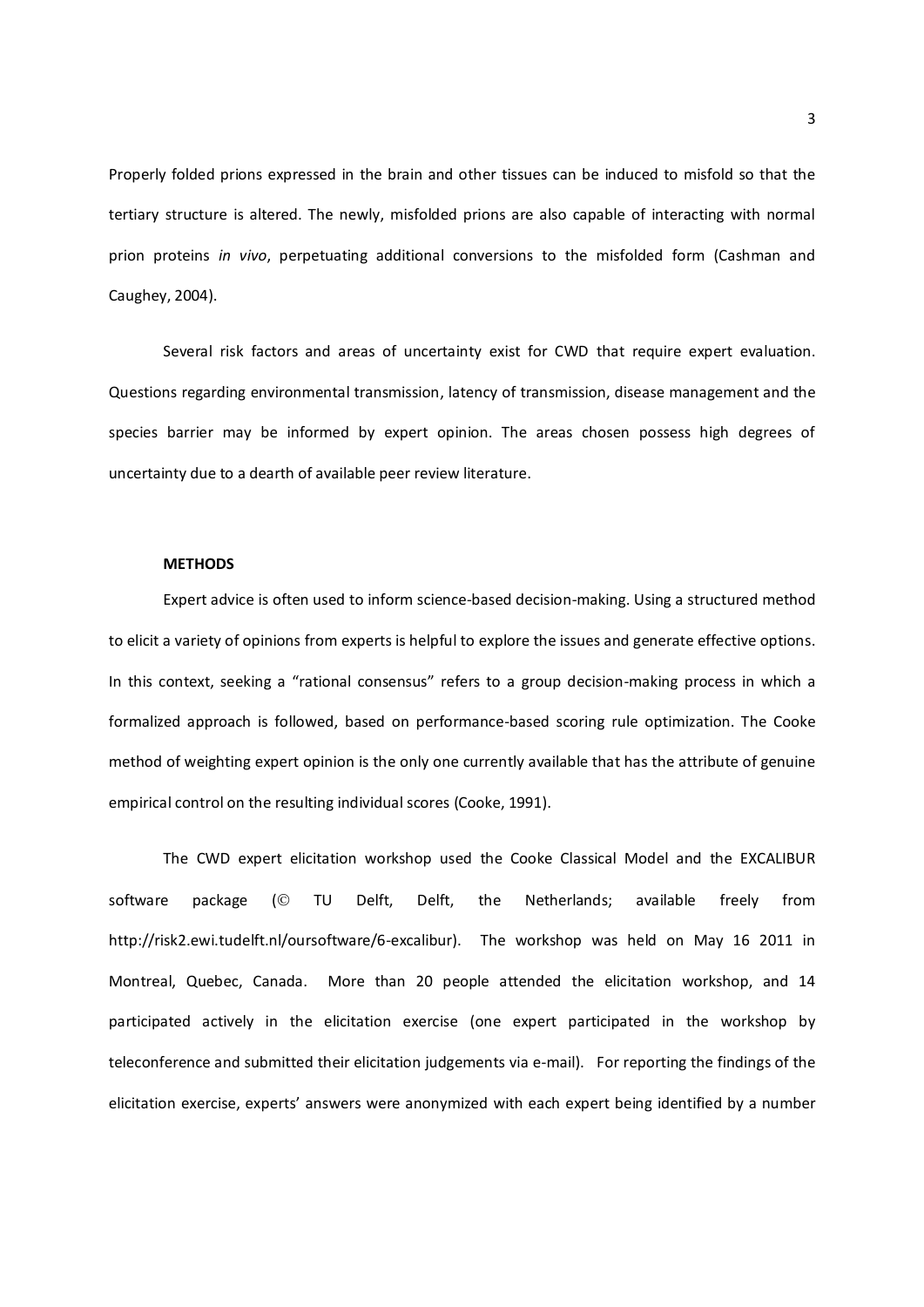only and not by name. The experts invited to participate in this exercise were chosen for their knowledge of CWD and prion diseases based on their contributions to the peer reviewed scientific literature. Experts were also identified through a snow-ball recruitment process by through referral by other experts consulted during the selection process. Identified experts were then assessed based on peer review scientific literature publications and involvement on CWD expert panels."

The EXCALIBUR procedure merges experts' subjective probabilities based on mathematical and statistical theory, and is therefore more rigorous than other, less formalized, approaches. The aim is to combine several distributions, given by different experts, into a single distribution that is representative of the entire spectrum of their opinions. Aggregating the answers can use either simple equal weights (Equal weights solution) which is an arithmetic combination of the distributions provided by the experts or it can use a performance-based weighting scheme based on expert calibration (labelled as 'Pooled' in the accompanying figures). The aim of the latter is to create a basis for achieving rational consensus. Since each individual has their own subjective probability, it is necessary to find a way of achieving this convergence.

The expert elicitation procedure asks the individuals in the expert group (where *E* is the number of experts) to assess a set of *n* variables  $\{X_1, ..., X_n\}$  within their field of knowledge. The first questions are 'seed items' that are taken from the peer review literature and the true values are known. Each expert expresses his or her views as uncertainty distributions with quantitative support across selected inter-quantile ranges. The true values or the realizations are denoted as  $\{x_1, ..., x_n\}$  of the variables  $\{X_1,...,X_n\}$  . The experts' responses to these seed items are treated as statistical hypotheses and are scored with regard to the statistical likelihood that their distributions over the set of questions are consistent with the observed or measured results based on a chi-squared test. From this each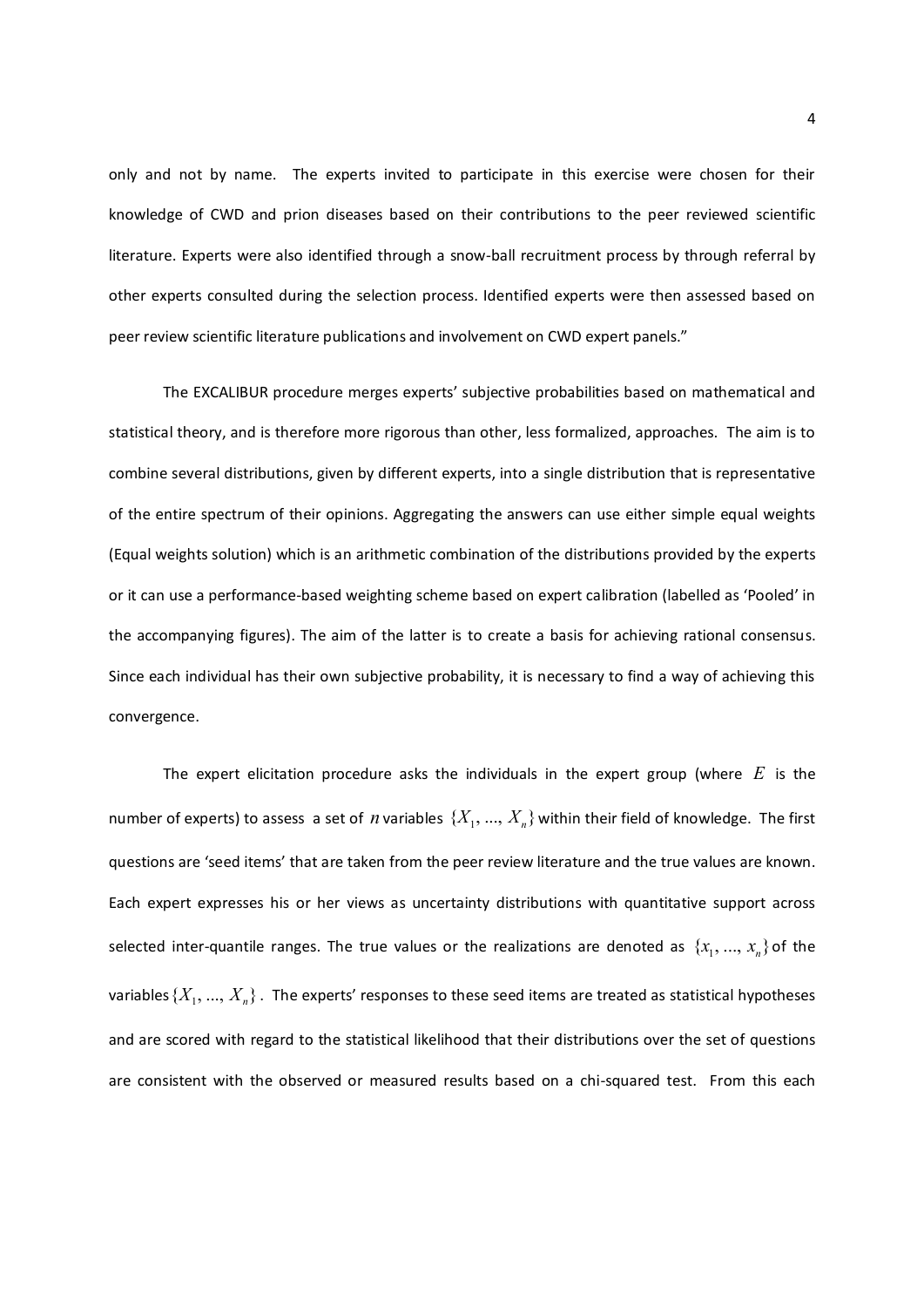expert is given a calibration score, and they are also scored by a measure of informativeness compared to a given background distribution, usually a uniform or log-uniform distribution, (information score).

for instance, expert  $e$  was asked to give their best estimate or guess (the median  $x_{50,i,e}$ ) and the 5% and 95% confidence bounds  $x_{5,i,e}$  and  $x_{95,i,e}$ , respectively, for each of the *i* variables  $(i = 1, 2, ..., n)$ . These percentiles split up the variable's range into 4 intervals  $I_{1,i,e}$   $\equiv$   $[m_i,x_{5,i,e}$  ],  $I_{2,i,e}$   $\equiv$   $(x_{5,i,e},x_{50,i,e}$  ],  $I_{3,i,e} \equiv (x_{50,i,e}, x_{95,i,e}]$ , and  $I_{4,i,e} \equiv (x_{95,i,e}, M_i]$  with 5%, 45%, 45%, and 5% confidence level in each interval, respectively, where the intrinsic range  $[m_i, M_i]$  of variable *i* is the smallest interval such that  $m_i < x_i < M$ <sub>*i*</sub> and  $m_i < x_{q,i,e} < M$ <sub>*i*</sub> for all  $q = 5, 50, 95$  and  $e = 1, 2, ..., E$ . The intrinsic range is also calculated based on the physical properties of the variable, e.g.,  $[m_i, M_i] \equiv [0, 1]$  if the variable is a probability.

Expert *e* is considered to be well-calibrated if, and only if, the intervals  $I_{j_1,1,e},..., I_{j_n,n,e}$ happen to contain the realizations  $x_1, ..., x_n$  that are drawn independently according to the probability distribution  $p = (p_1, p_2, p_3, p_4) = (.05, .45, .05)$  with Pr(drawing  $I_{j,i,e}$ ) =  $p_j$ . The hypothesis that expert  $\,e\,$  is well-calibrated is given by  $H_{_e}.$  In order to determine the calibration score for expert  $e$  , the proportion of times the variables' values  $\{x_1, ..., x_n\}$  lie in one of the 4 intervals  $I_{j,i,e}$  by

$$
s_j(e) := \frac{1}{n} \sum_{i=1}^n \chi_{I_{j,i,e}}(x_i) \quad ; j = 1, 2, 3, 4 \quad \text{and} \quad e = 1, 2, ..., E
$$
 (1)

where  $\chi_I(x) = 1$  if  $x \in I$  and zero otherwise. Let  $s(e) = (s_1(e), s_2(e), s_3(e), s_4(e))$  be the

probability distribution for expert  $e$  ( $e = 1, 2, ..., E$ ) is calculated.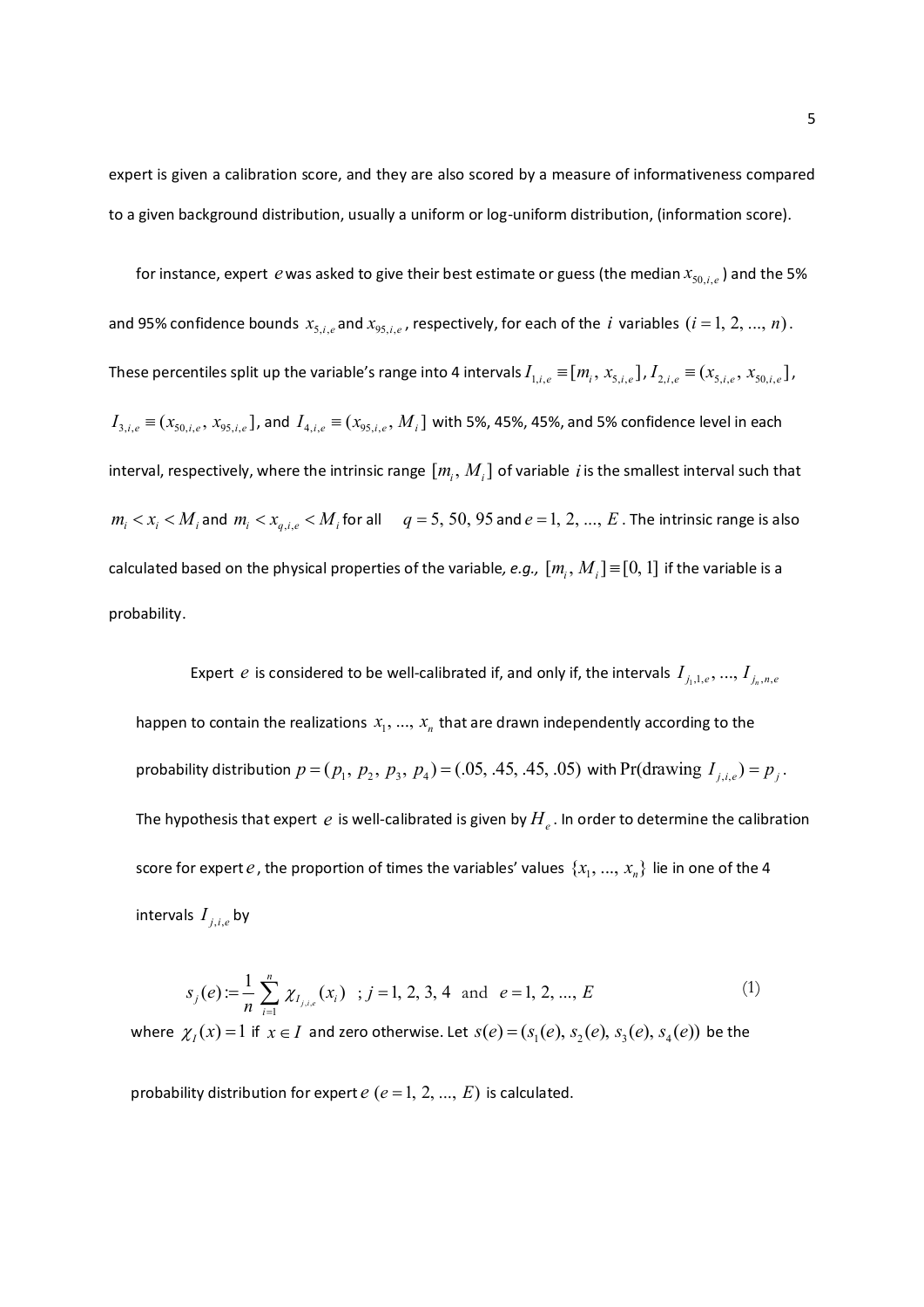The relative information of S with respect to the background distribution P is

defined by:

$$
I(S | P) = \sum_{i=1}^{4} S_i \ln(\frac{S_i}{P_i}).
$$
\n(2)

The amount  $\chi^2 = 2n$  I $(S | P)$  is chi-squared distributed with 3 degrees of freedom (Cooke,

1991). The calibration score  $\Theta(e)$  of expert *e* is the *p-value* of the statistical test of

hypothesis that the expert is well-calibrated, that is

$$
\Theta(e) = \Pr(\chi_3^2 > \chi^2(e) | H_e)
$$
\nwhere  $\chi^2(e) = 2n \sum_{i=1}^4 s_i(e) \ln(\frac{s_i(e)}{p_i})$ .

\n(3)

 On the other hand, the information score evaluates the extent of concentration of the elicited distribution with respect to some background distribution. For each variable *i* , we use the uniform distribution  $\,g_i$  on  $\left[L_i, U_i\right]$  as the background distribution where  $\,L_i$  and  $\,U_i$ are found via the *k* % overshoot rule (Cooke, 1991)

$$
L_i = m_i - \frac{k}{100} \quad (M_i - m_i)
$$

and

$$
U_i = M_i + \frac{k}{100} \left( M_i - m_i \right)
$$

where *k* is chosen by the analyst. The continuous version of the relative information defined in equation (2) is given by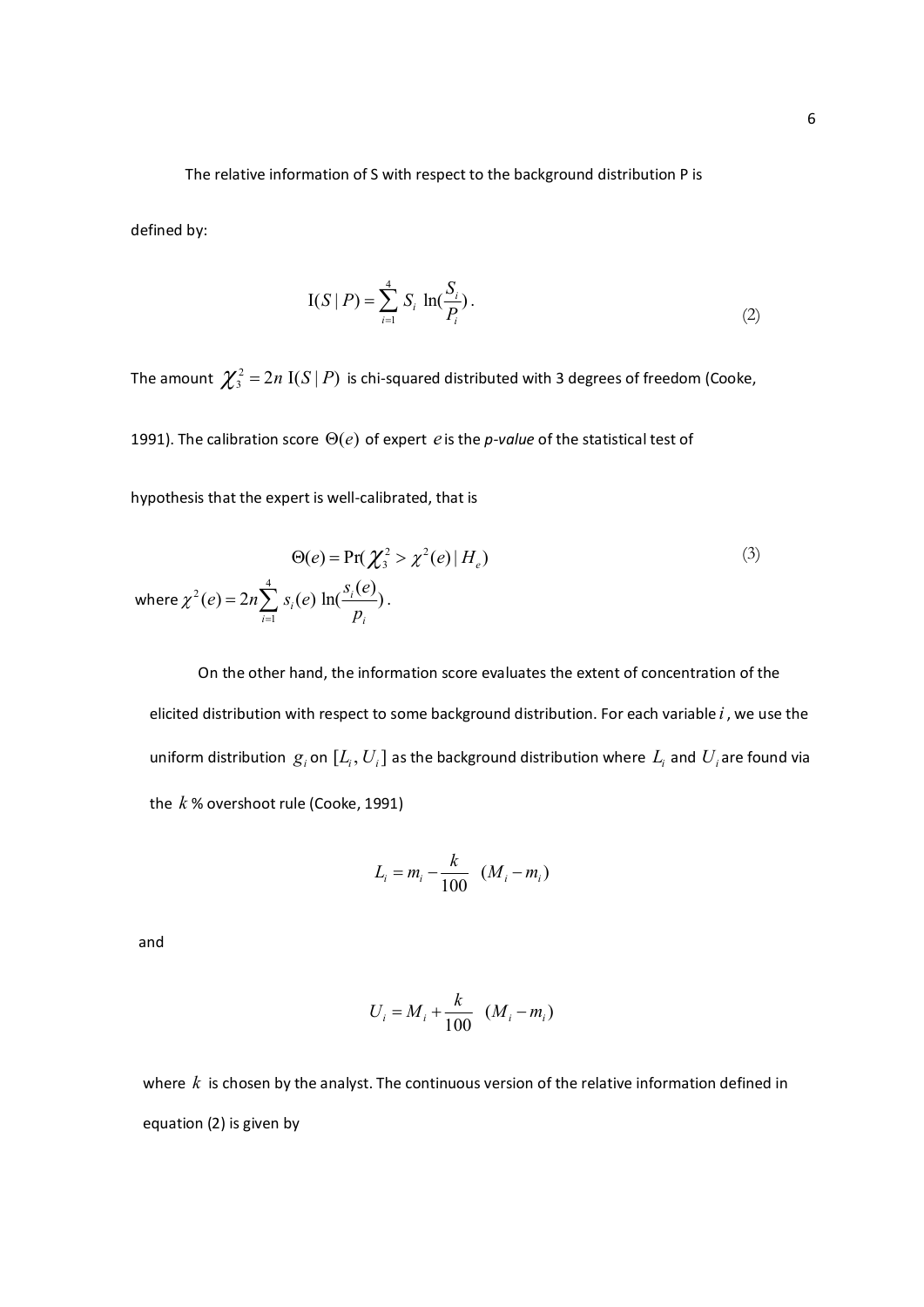$$
I(f | g) = \int_{L}^{U} f(x) \ln \left( \frac{f(x)}{g(x)} \right) dx.
$$
 (4)

for any two probability density functions  $f$  and  $g$  . We characterize the information score  $\Lambda(e)$  for expert *e* by the average relative information for all of the variables

$$
\Lambda(e) = \frac{1}{n} \sum_{i=1}^{n} \mathrm{I}(f_{i,e} | g_i)
$$
 (5)

where  $f_{i,e}$  is the minimal informative density function with respect to the prior  $g_i$  such that

 $F_{i,e}(x_{q,i,e}) = \frac{q}{100}$  and where  $F_{i,e}$  is the cumulative distribution function of  $f_{i,e}$  . In the case

of a uniform prior  $\vert \mathcal{G}_i$  on $[L_i, U_i]$ , the density function  $\int_{i,e}$  is a step function given by

$$
f_{i,e}(x) = \frac{.05}{x_{5,i,e} - L_i} \chi_{I_{1,i,e}}(x) + \frac{.45}{x_{50,i,e} - x_{5,i,e}} \chi_{I_{2,i,e}}(x) + \frac{.45}{x_{50,i,e} - x_{50,i,e}} \chi_{I_{3,i,e}}(x) + \frac{.05}{U_i - x_{50,i,e}} \chi_{I_{4,i,e}}(x)
$$
\n
$$
\text{for } -\infty < x < \infty \text{ where here } I_{1,i,e} \equiv [L_i, x_{5,i,e}], \ I_{2,i,e} \equiv (x_{5,i,e}, x_{50,i,e}], \ I_{3,i,e} \equiv (x_{50,i,e}, x_{50,i,e}],
$$
\n
$$
(6)
$$

and 
$$
I_{4,i,e} \equiv (x_{95,i,e}, U_i]
$$
.

Therefore,

$$
I(f_{i,e} | g_i) = \ln(U_i - L_i) + .05 \ln(\frac{.05}{x_{5,i,e} - L_i}) + .45 \ln(\frac{.45}{x_{50,i,e} - x_{5,i,e}}) + .45 \ln(\frac{.45}{x_{55,i,e} - x_{50,i,e}}) + .05 \ln(\frac{.05}{U_i - x_{55,i,e}})
$$
(7)

for all *i* from which the information score  $\Lambda(e)$  follows.

After these two performance measures are calculated they are pooled to form a weight for each expert termed the expert's 'calibration score'. These weights are constructed to strictly proper scoring rules in that the experts receive their maximal expected weight by, and only by, stating their true degrees of belief over all the items. The weights are defined by: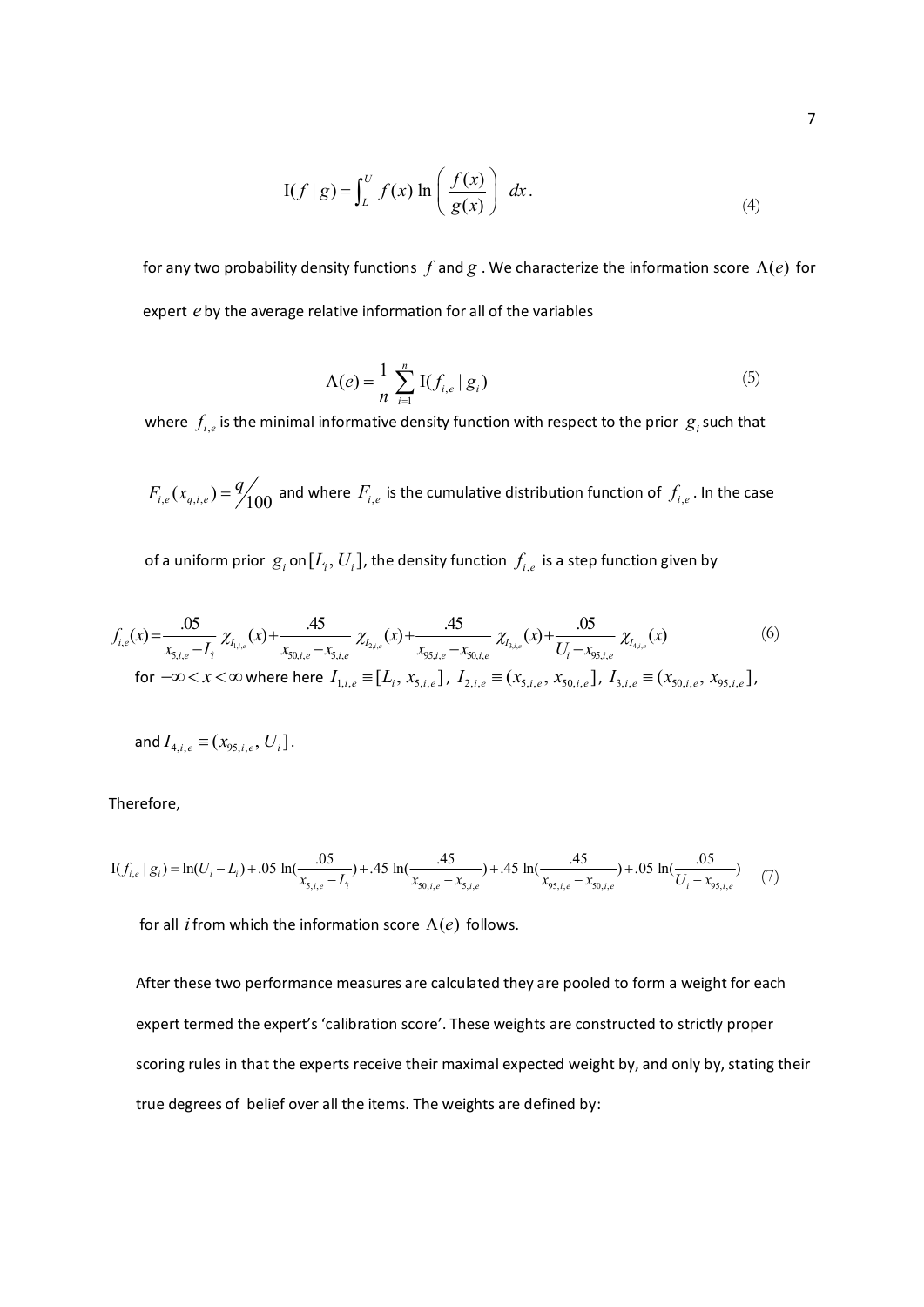$$
w_{\alpha}(e) = \chi_{(\alpha,\infty)}(\Theta(e)) \times \Theta(e) \times \Lambda(e)
$$
\n(8)

Where the characteristic function  $\chi_{(a, \omega)}(\Theta(e))$  gives zero weights to the opinions of those who have a *p-value* less than  $\alpha$ . This  $\alpha$  is not the classical significance level and is to be determined in maximizing the combined score in the following step. In this scoring scheme, statistical accuracy (calibration) strongly dominates informativeness and an expert cannot compensate for poor statistical performance.

When the calibration score is determined the experts are then elicited individually regarding their uncertainty judgments in relation to questions of interest (Target Items) for which values are sparse or missing due to lack of published peer review research. Target Items are within their domain of CWD expertise. The previously determined performance-based calibration scores are applied to the individual responses to these target questions to obtain weighted poolings of the group of experts' uncertainty distributions  $\,h_{_{i,e}}\,$  giving what Cooke and Goossens (2008) call the 'decision maker' (DM). The DM can be expressed in several forms; the following example of the weighted average is representative of the DM used during the EXCALIBUR analysis:

$$
DM_{\alpha}(i) = \frac{\sum_{e=1}^{E} w_{\alpha}(e) h_{i,e}}{\sum_{e=1}^{E} w_{\alpha}(e)}.
$$

The parameter  $\alpha$  is found such that the weight  $w_a(DM_a) = \Lambda(DM_a) \times \Theta(DM_a)$  is a maximum. Analyses using EXCALIABUR were performed on both expert elicitation groups' answers. Result outputs from EXCALIBUR were plotted graphically to display individual best answers with low and high uncertainty ranges.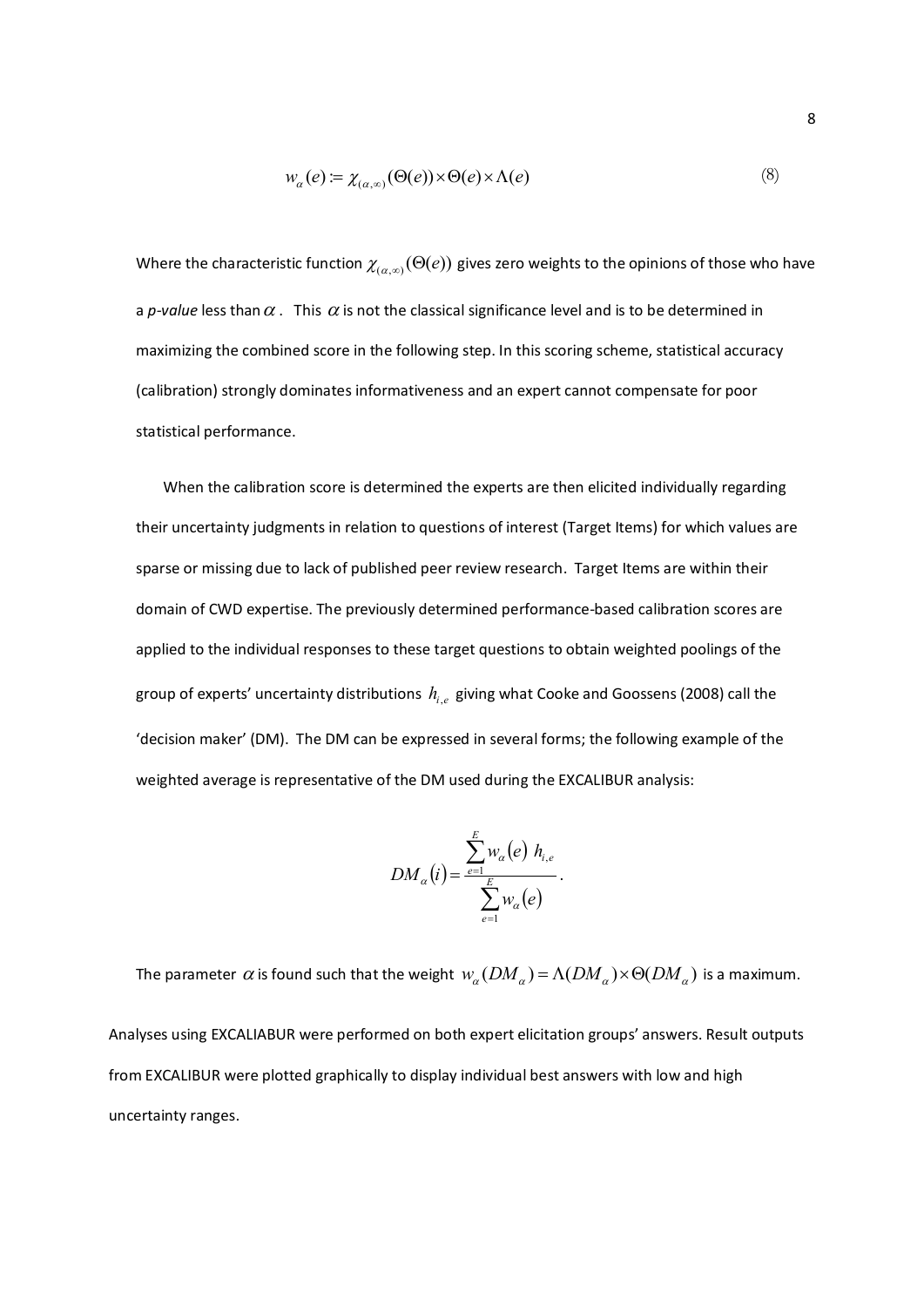In brief, the EXCALIBUR, expert weighting for the performance weights solution is determined from the participating experts' responses to a set of 'calibration' or seed questions. These calibration questions and answers are drawn from existing peer reviewed scientific literature. While the realization values are known to the facilitator *a priori*, the experts are not expected to know these values but are expected to be able to judge suitable credible intervals that contain them. All 14 experts provided responses to the small number of seed items used for calibration and performance weighting (data not shown).

For the target questions where values and/or uncertainties are not yet established from data or research all 14 experts provided responses to the 13 questions. No re-calculations of the optimal weighted solutions in EXCALIBUR were needed for the elicitation group as the top weighted experts completed all of the target questions. The expert judgements for each target item provide five data points (the minimum, 5th percentile, median, 95th percentile, and maximum estimate). When pooled jointly, the empirical distribution across experts is used to represent the uncertainty distribution as a nonparametric smoothed cumulative distribution that can be used in a probabilistic risk assessment. The 90% uncertainty interval, spanning the 5th to 95th percentiles, is referred to as the 'credible range'. A detailed description of the mathematical weighting scheme is provided in Cooke (1991). The expert elicitation method has been used previously for bovine spongiform encephalopathy uncertainties with good results (Tyshenko et al., 2011; Tyshenko et al., 2012). For further details about the method and equations describing the expert weighting we refer readers to Cooke (1991), Appendix 1 in Tyshenko et al. (2011), and the summary in Tyshenko et al. (2012).

## **RESULTS**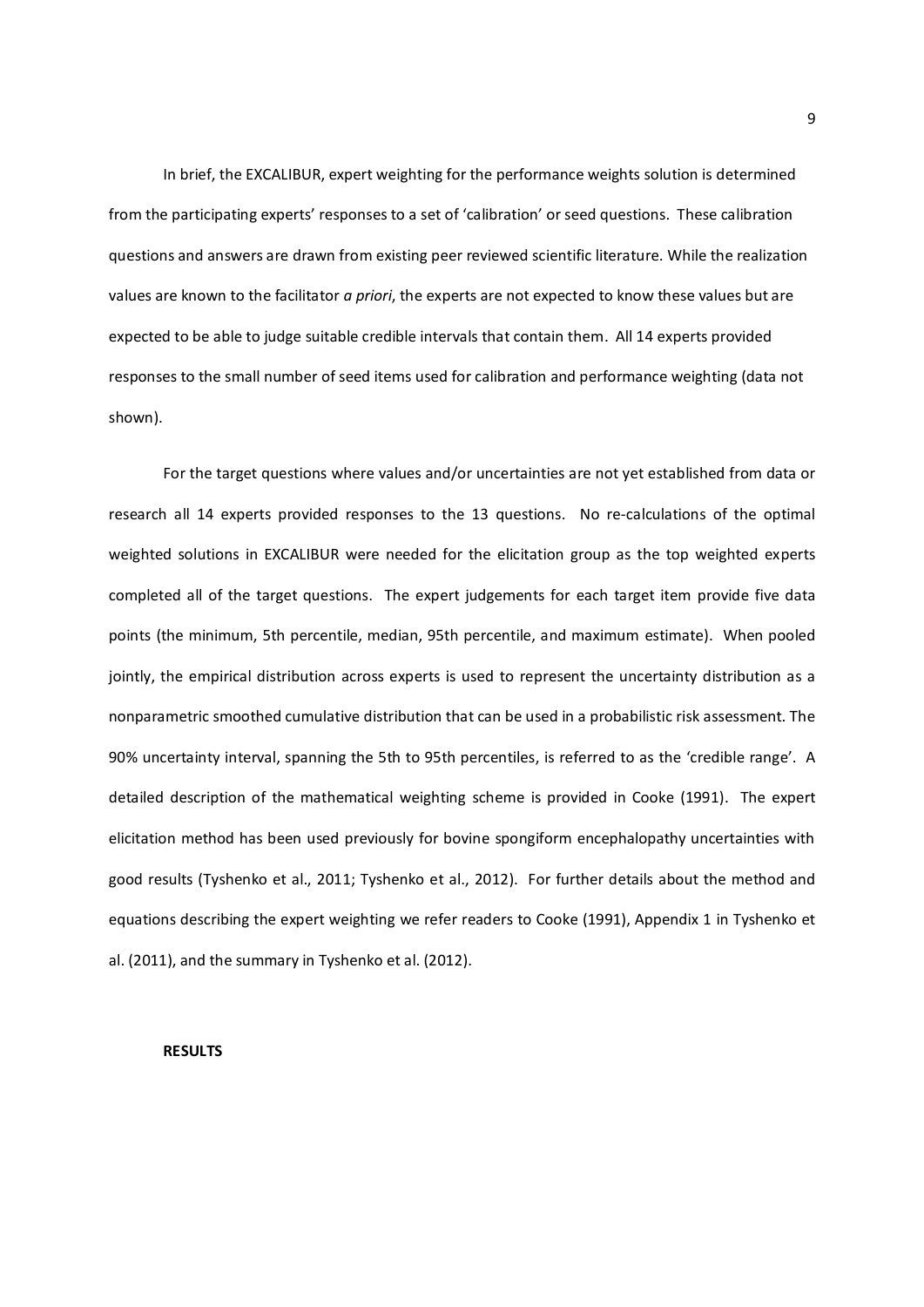Expert responses to the 13 target items are shown in Figures  $1 - 13$  (and also summarized in Table 1). For each question the 14 individual expert responses (Exp. 1-14) are shown with the central value representing the median of the uncertainty distribution for that expert and the upper and lower limits of the ranges shown corresponding to the  $5<sup>th</sup>$  and  $95<sup>th</sup>$  percentiles of the uncertainty distribution for that expert. Similar results are given for the opinions of all experts combined, using both the EXCALIBUR performance weights ('Pooled') and the equal weights ('Equal') solutions. The 'range graph' plots, which show individual experts' 50 percentile values and their 90% credible intervals as indicated by their 5<sup>th</sup> and to 95<sup>th</sup> percentile values for each target item question, are shown in Figures 1-13 and summarized in Table 1.

#### **[Insert Table 1 here]**

#### **Analysis of Target Questions Regarding Environmental Transmission**

*Target Question 1 (assume a 10 year time frame): What is the likelihood that CWD can transmit from infected cervids (deer, elk, or moose) to caribou through environmental routes of exposure in the wild to CWD (0-100%)?* 

The Pooled solution credible interval is significantly narrower than the Equal weights solution for this question, implying the experts with higher performance-based calibration scores had greater certainty in their response. The Pooled solution suggests about a 1-in-50 chance of caribou being infected from other cervids in 10 years, with an upper bound of about 1-in-4 (Figure 1).

**[Insert Figure 1 here]**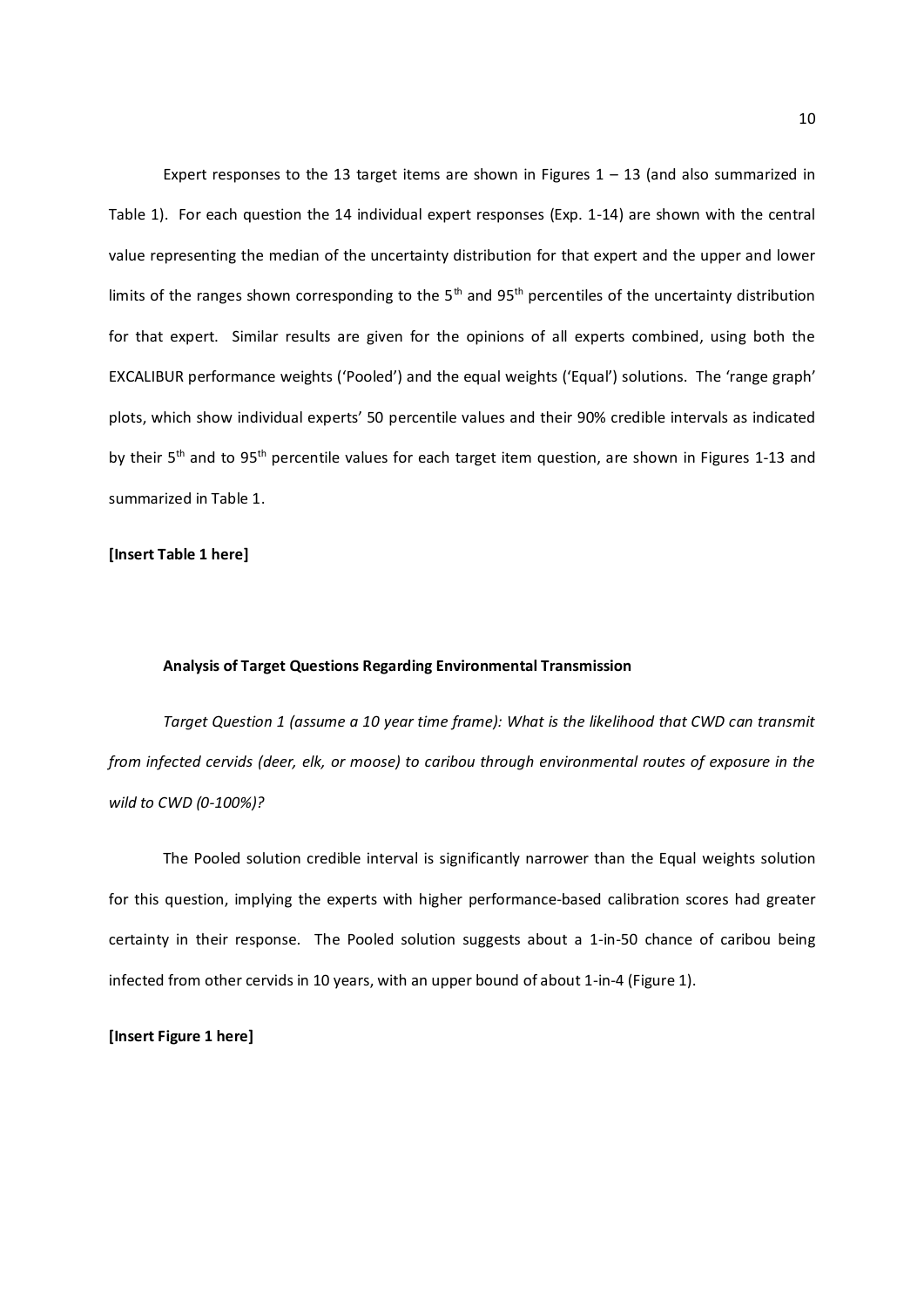*Target Question 2 (assume a 50 year time frame): What is the likelihood that CWD can transmit from infected cervids (deer, elk, or moose) to caribou through environmental routes of exposure in the wild to CWD (0-100%)?*

Question 2 is identical to the first question but extends the time frame to consider the next 50 years. The Pooled solution credible interval is narrower than the Equal Weights (Equal) solution, again implying greater certainty in responses from experts with higher performance-based calibration scores. The solution indicates about a 1-in-14 chance of caribou being infected from other cervids within 50 years, with an upper bound probability of 60% suggesting that transmission to caribou in the wild, if it occurs, would not be an unanticipated event (Figure 2).

#### **[Insert Figure 2 here]**

Considering Questions 1 and 2 the experts believe that CWD will continue to spread over time to a wider geographical area and eventually move into the caribou host range with a chance of CWD transmission to this species. United States Geological Survey (USGS) surveillance data from the late 1960s to present shows a slow but continuous spread of CWD geographically, as reflected by ongoing cervid surveillance program testing results (USGS, 2013). The migratory and herd ranges of caribou overlap with mule deer, white-tailed deer, elk and moose ranges in both provinces in Canada where CWD is established (Alberta and Saskatchewan) (Happ et al., 2007; Li et al., 2007). Analysis of the caribou genotype has revealed that the caribou prion alleles are nearly identical to wapiti, moose, mule deer and white-tailed deer (Happ et al., 2007; Li et al., 2007). It is established that white-tailed deer, mule deer and elk can acquire CWD in the wild (Miller and Williams, 2004; Williams and Miller 2002). Reindeer are a close relative of the caribou and oral inoculation of CWD prions in reindeer resulted in CWD transmission (Mitchell et al., 2012). However, one allele, the S138N single nucleotide polymorphism (SNP) has been linked with disease resistance in fallow deer (Hamir et al., 2008a; Rhyan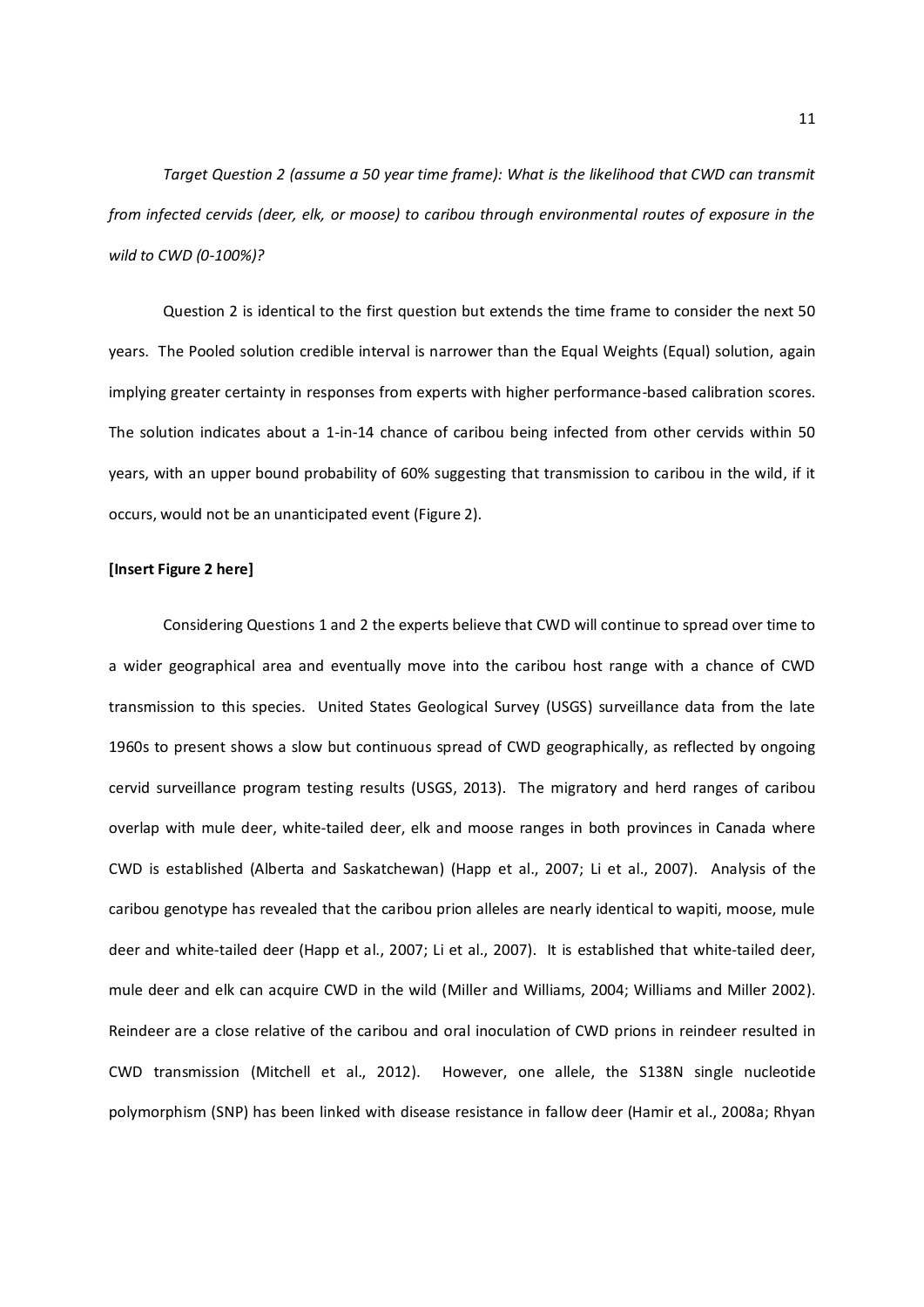et al., 2011); this S138N allele was found in 50% of the caribou from three sampled herds when analysed by Happ et al., (2007) and it may have the potential to confer some protection against CWD infection.

*Target Question 3: How long do you think CWD prions can persist in clay-enriched soil and be infectious for other animals (years)?*

The Pooled and Equal Weights solution credible intervals are very similar and extend from less than 1 year to more than 250 years indicating considerable uncertainty in estimating prion survival in clay-enriched soils. The majority of the experts (78.5%) indicated that their best estimate was that prions may persist in clay-enriched soil for lengthy time periods (between 10 and 100 years) (Figure 3).

#### **[Insert Figure 3 here]**

Different types of soil can act as environmental reservoirs for infective prions which could contribute to the horizontal transmission of CWD (Saunders et al., 2012a). Clay-enriched soil content increases the odds of CWD infection (Johnson et al., 2007; Walter et al., 2011). Prions bound to inorganic micro-particles found in soils remain bio-available if ingested and retain infectivity for long periods of time (Johnson et al., 2006; Johnson et al., 2007; Saunders et al., 2011b; Seidel et al., 2007). Cervid behaviours tend to support potential exposure for disease transmission by soil since it is estimated that deliberate and incidental soil consumption contributes to at least two percent of a deer's diet by mass (Schramm et al., 2006)**.** In addition, prions are resistant to rumen digestion and remain infective (Saunders et al., 2012b). Walter et al. (2011) insist that soil clay content and related environmental properties deserve greater attention when assessing the risk of prion disease outbreaks and management, both on farms and in the wild.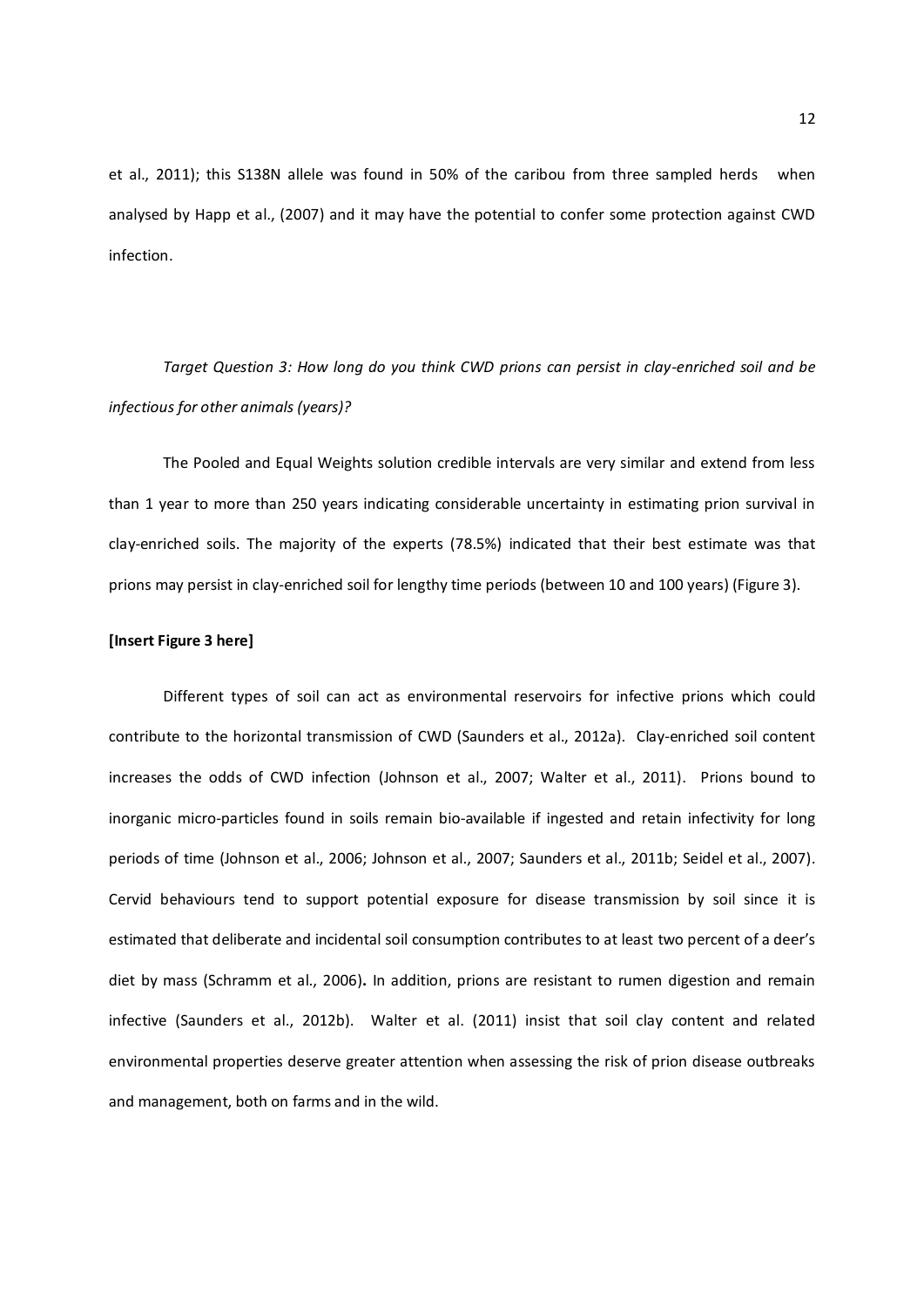*Target Question 4: How long can CWD prions persist in soil enriched with manganese oxides (years)?* 

Soil has been suggested as a reservoir of and vector for prion infectivity (Schramm et al., 2006). The influence of soils on prion fate in the environment is thought to be complex and abiotic soil components may affect the stability of prions if present. Some common minerals, serine proteases (found in lichens), ultra-violet light with ozone and certain soil conditions can act to degrade prion proteins and reduce infectivity in soils (Ding et al., 2013; Johnson et al., 2009; Johnson et al., 2011; Russo et al., 2009; Saunders et al., 2011a, 2011b). Manganese oxides (MnO<sub>2</sub>) are known to be among the strongest natural oxidants in soils that can degrade organic molecules. Russo et al. (2009) showed that manganese oxides can act to fully degrade prions and other proteins in soil.

The Pooled results for Target Question 4 are similar to those obtained for Question 3, except that two experts' distributions now encompass very short survival times as well as extending out to about 100 years. Comparing questions 3 and 4, the Pooled expert opinion found the persistence time of prions in soil to be similar, either clay-enriched (7.21 years, range 0.51 to 287.5 years) or manganeseenriched (7.16 years, range 0.01 to 202.2 years). The answers show large uncertainty ranges of 200 to nearly 300 years, which suggests the experts collectively are very uncertain about what the true value may turn out to be (Figure 4).

#### **[Insert Figure 4 here]**

The comparable answers derived for Target Questions 3 and 4 may appear to be incongruous but available research known to the experts provides a reasonable explanation. Russo et al. (2009) investigated manganese oxide degradation of prions and found that under experimental conditions δ-MnO2-mediated prion degradation occurred over relatively short time periods (several hours to a few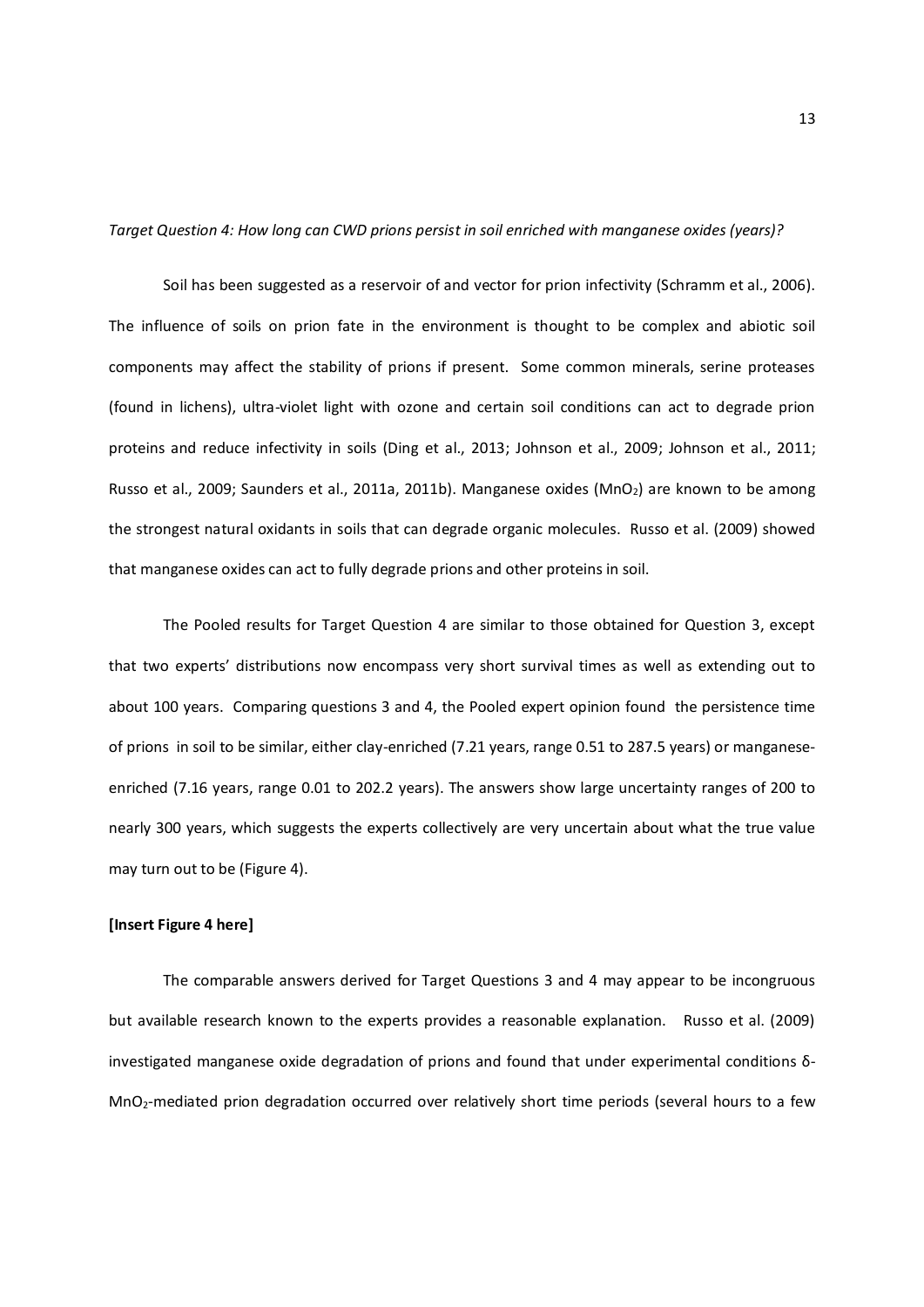days) and reduced prion-converting activity by at least a factor of 10,000 fold. Degradation appeared to be influenced greatly by pH and substantial PrP<sup>TSE</sup> remained following reactions at pH values  $\geq 6$ . Moreover, decreased reactivity toward organic molecules over the course of MnO<sub>2</sub> reactions was noted. The similarity in times given by the experts whether soil was either clay-enriched or manganese oxideenriched signifies that experts likely considered additional factors when answering Target Question 4, including: continual prion loading in "hotspot" areas over longer time periods (decades) compared to the more rapid exhaustion of manganese oxide reactions in soil (within hours to days); variable geographic manganese oxide concentrations; low manganese oxide concentration in some soil types and pH effects.

*Target Question 5: What is the likelihood that CWD can be transmitted through a still water source (0 - 100%)?* 

The lack of evidence to support CWD transmission in the environment through standing water (on farms or in the wild) appears to have split the expert group into three schools of thought: six of the experts opted for relatively high probabilities that standing water can act as a vector while five other experts believed the probability of transmission was much lower. The remaining three experts choose a 50-50 probability with wide uncertainties. The Pooled and Equal Weights solutions produce very different medians, but both distributions span virtually the whole range of possible values. The Pooled expert value (14.52%) suggests the experts believe there is a chance that standing water can act as a vector (Figure 5).

**[Insert Figure 5 here]**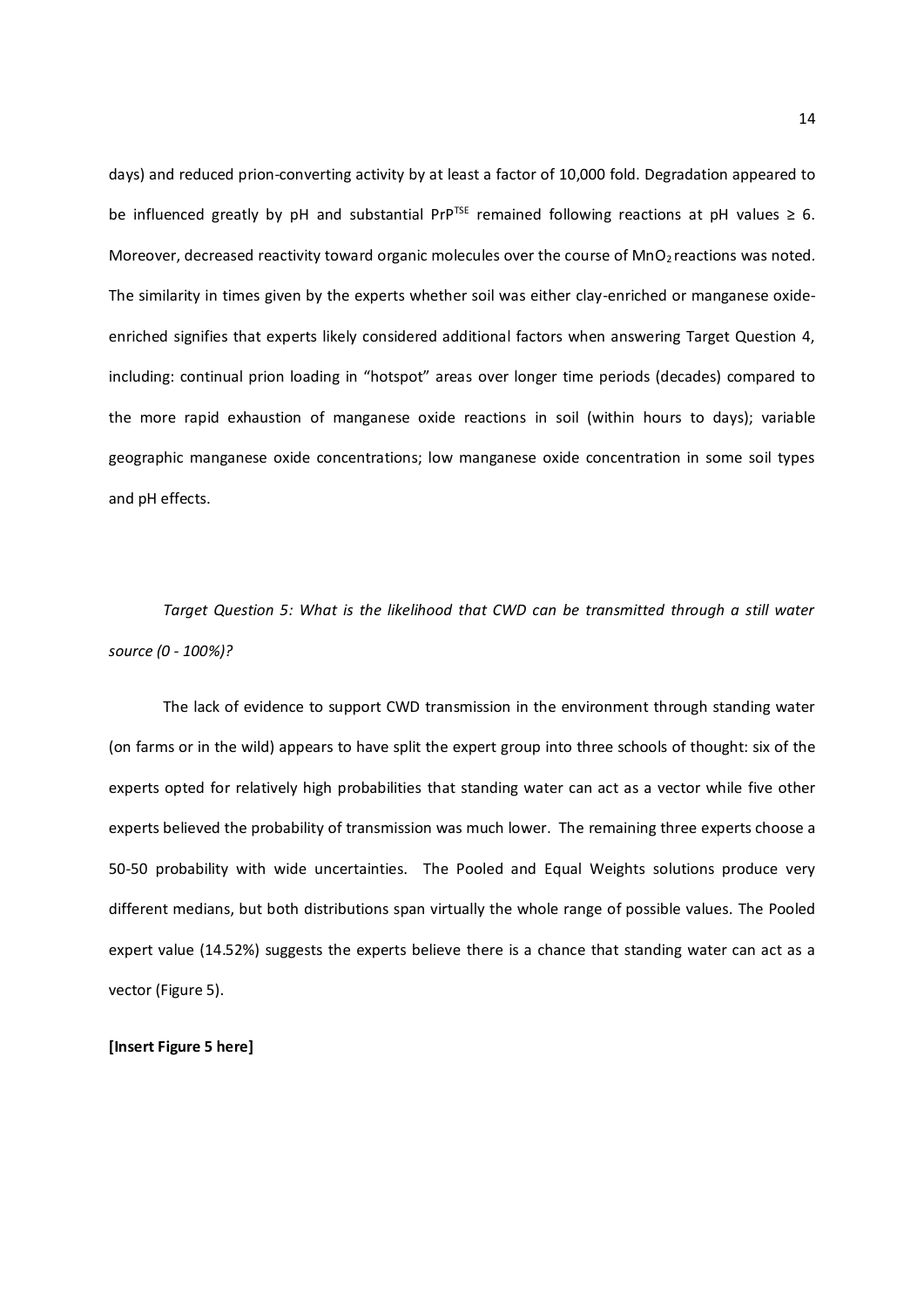Results by Nichols et al. (2009) would have been known to the experts who determined that the large uncertainty surrounding water as a prion vector was due to the sensitivity limitations of conventional assays that do not detect environmental prion loads in soil and water. Nicols et al. (2009) used the serial protein misfolding cyclic amplification (sPMCA) assay to amplify a 1.3 x  $10^{-7}$  fold dilution of CWD-infected brain homogenate 'spiked' in water samples. Using this validated assay for water samples, CWD agent was detected in one environmental water sample from a CWD enzootic area collected at a time of increased water run-off from melting winter snow. Bioassays indicated that the PrPCWD detected in the collected water samples was below infectious levels. The experts' Pooled answer with wide credible range intervals shows a high degree of uncertainty whether standing water can act as a disease transmission vector. It is possible that the current finding stems from the knowledge gap surrounding environmental transmission through standing water (as opposed to snow melt run off). Further work would be needed to better inform judgements for this question.

#### **Analysis of Target Questions Regarding the Latency Period in CWD Transmission (Q.6 to Q.8)**

*Target Question 6: For what proportion of the incubation period are cervids shedding prion infectivity in saliva (0-100%)?* 

#### **[Insert Figure 6 here]**

*Target Question 7: For what proportion of the incubation period are cervids shedding prion infectivity in feces (0 - 100%)?* 

**[Insert Figure 7 here]**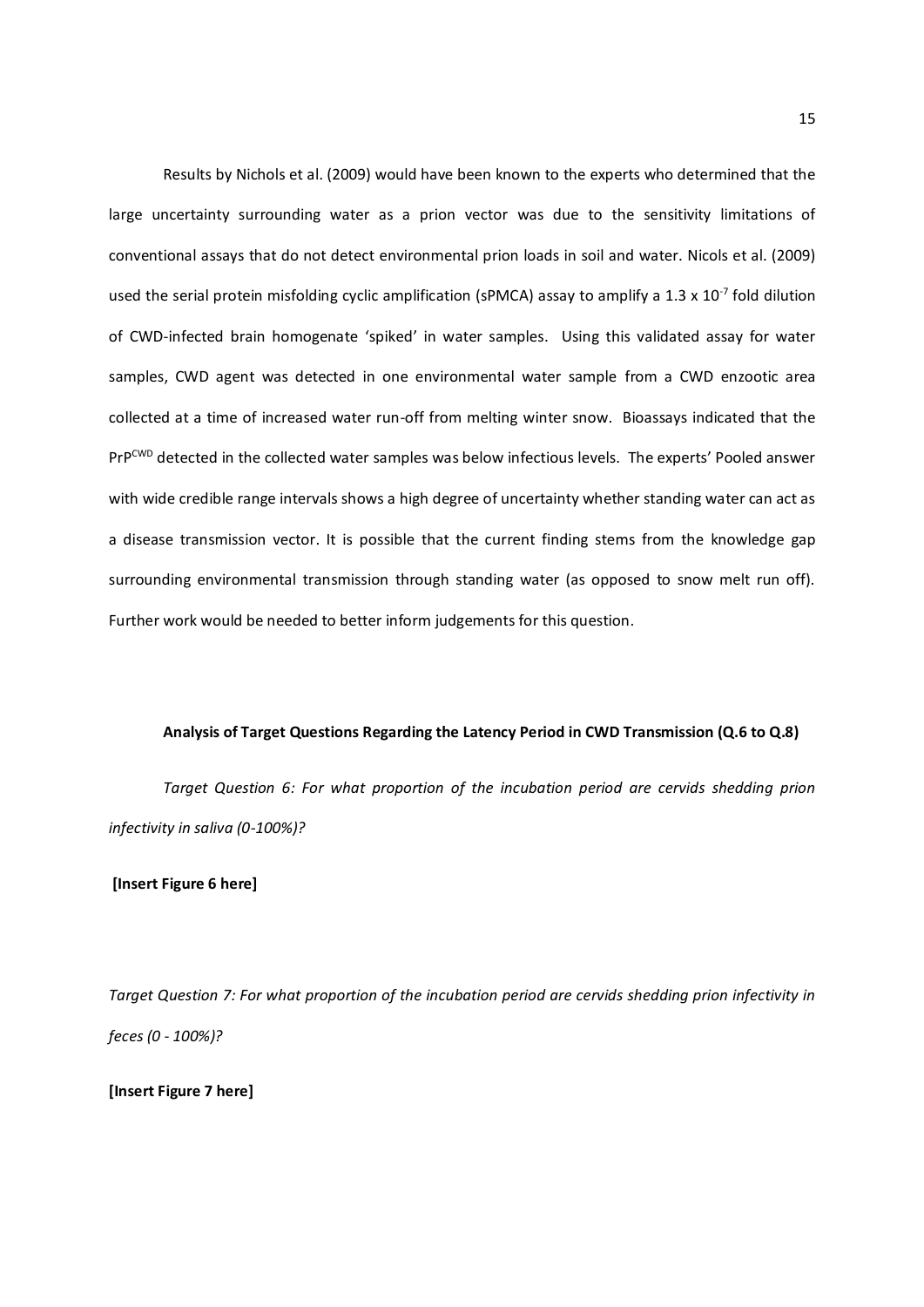*Target Question 8: For what proportion of the incubation period are cervids shedding prion infectivity in urine (0 - 100%)?* 

#### **[Insert Figure 8 here]**

Questions 6-8 asked the experts to judge the proportion of the incubation period likely to shed prions in saliva, urine or feces. The expert judgements appear to fit well with what is known about prion disease etiology. The incubation period before clinical symptoms has been estimated for various cervid species and the susceptibility of elk, white-tailed deer and mule deer to CWD is closely associated with their PRNP genotype. Mule deer have incubation times of 14 to 18 months, post-infection, depending on the S225F codon genotype (Fox et al., 2006). White-tailed deer exhibit post-infection incubation periods ranging from 16 to 23 months depending on the G96S genotype, this polymorphism is reported to be over-represented in CWD-infected deer (Hamir et al., 2008b; Johnson et al., 2003). Finally, elk display incubation times ranging from 23 to 61 months post-infection with homozygous M132 appearing more susceptible to CWD (Hamir et al., 2006; O'Rourke et al., 2007).

Considering the amount of time that prions are secreted in saliva, Target Question 6 results show the Pooled and Equal Weights solutions have very wide uncertainties associated with them. The median value of 73% suggests that the experts estimated that prion shedding in cervid saliva may take place for a significant portion of the incubation period, but this inference is not held with conviction by any one expert (Figure 6). Previous work by Mathiason et al. (2006) may have informed the experts' judgement as saliva from CWD positive deer transmitted prion disease to other deer within 12 months following oral challenge.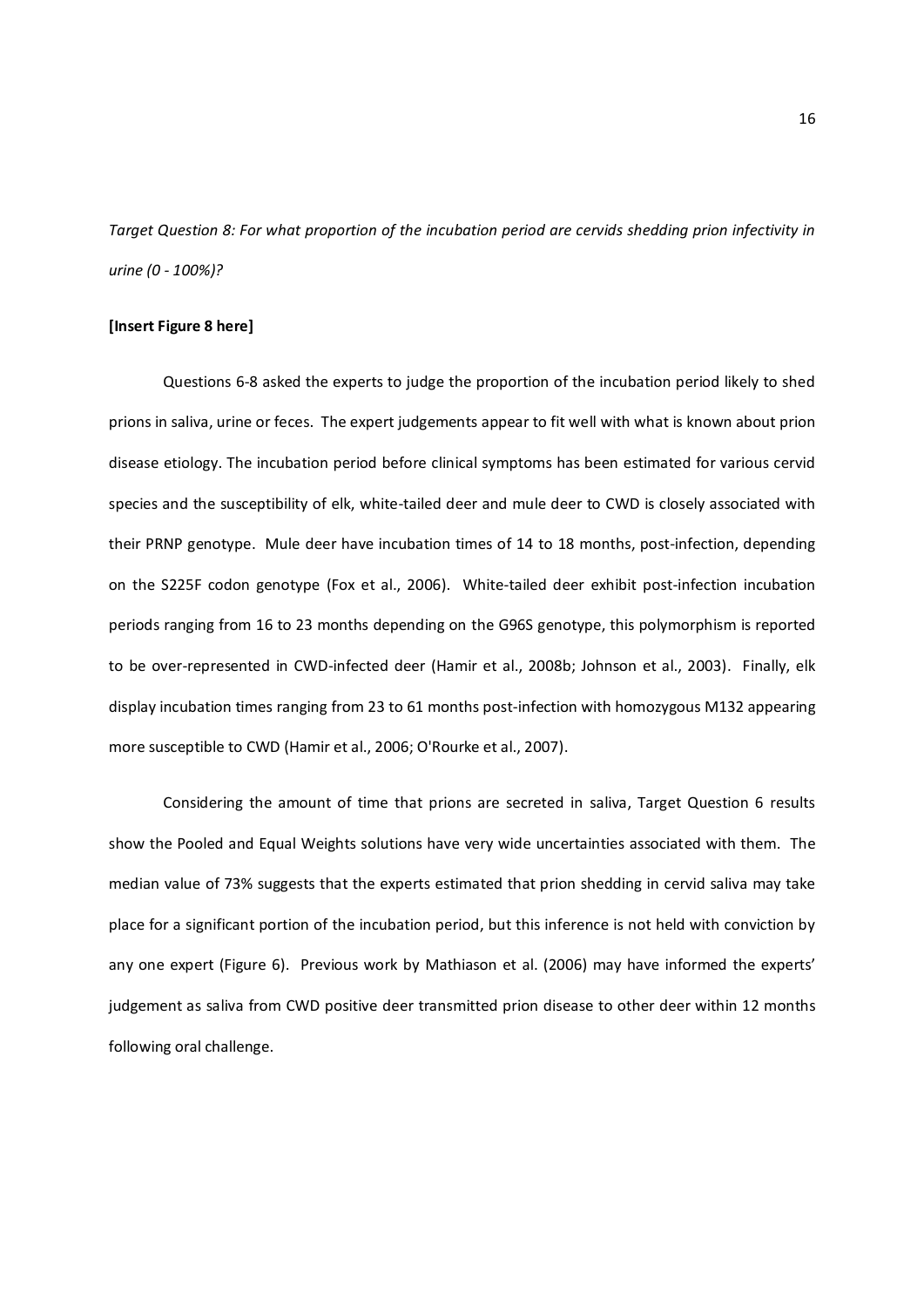Considering the amount of time that prions are excreted in feces, results for Target Question 7 show both the Pooled and Equal Weights solutions possess very wide uncertainties associated with them. The median value of 63% suggests that the experts estimated that prion shedding in feces occurs for the majority of the incubation period (Figure 7). Experimental oral infection of deer showed that prion accumulation progresses rapidly with widespread involvement of lymphatic tissues within 90 days post-infection (prion deposits are detectable in Peyer's patches, ileocecal lymph nodes, retropharyngeal lymph node and tonsils) (Sigurdson et al., 1999). Later tissue involvement includes the central and peripheral nervous system, the endocrine system, and eventually cardiac tissues at terminal stages (Jewell et al., 2006; Spraker et al., 2002). In one study, mule deer incubating CWD after oral challenge did not show prion infectivity in feces within the first 3–4 months post inoculation but prion infectivity was detected after 9 months through to clinical disease at 16 to 20 months (Tamgüney et al., 2009).

Considering the amount of time that prions are shed in urine, Target Question 8 results show the median value given by the expert Pooled solution is shorter than either saliva or feces at 38% or just over one third of the incubation time (Figure 8). There is evidence that comorbid, moderate nephritis can result in urine with prion agent detectable by sPMCA assay and transmission of CWD-infectivity by mouse bioassay (Haley et al., 2009). The reduced amount of prion infectivity detectable in urine (Gonzalez-Romero et al., 2008) and the expert judgement of a shorter time frame for prion excretion in urine suggests other excreta (saliva and feces) may be more significant for transmission and environmental contamination.

CWD prions have been detected in saliva, urine and feces of asymptomatic deer (Haley et al., 2009; Mathiason et al., 2006; Tamgüney et al., 2009). Experts appear to believe that excreta can contain biologically relevant amounts of prion infectivity that could support the horizontal spread of CWD through direct animal contact or environmental contamination. The estimates of the length of time that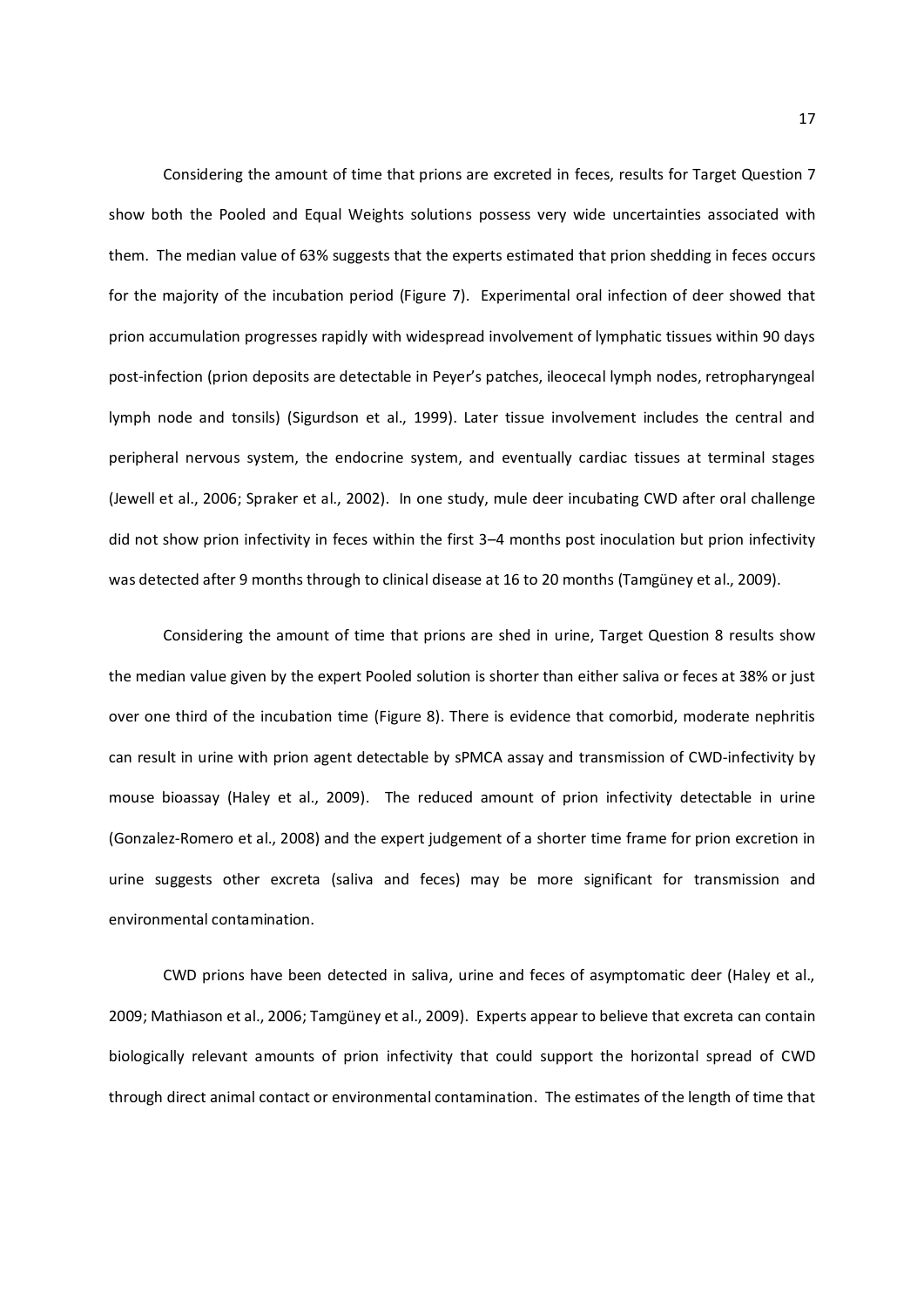prions are shed via these three routes appear to have been very difficult to assess by the experts as evidenced by the wide range estimates. The uncertainty reflected by the range estimates is not surprising since the duration of both asymptomatic and clinical disease phases of CWD can be highly variable.

#### **Analysis of Target Questions Regarding CWD Control and Management (Q.9 to Q.11)**

*Target Question 9: What is the likelihood that an effective treatment against CWD will be available for captive cervids in the next 10 years (0 - 100%)?* 

During the elicitation exercise an "effective treatment" was deemed to be a vaccine that could be administered to captive cervids. The Pooled solution credible interval is narrower than the Equal Weights distribution, with a lower median and less skew to greater probability. One expert (Exp. 12) is more hopeful than the rest of the group that a vaccine will be available within the next decade. The Pooled result estimates there is about a 1-in-25 chance that an effective CWD vaccine will become available within the next 10 years. Rather than the scientific challenge, this pessimism may be due to the reality of vaccine development which is a lengthy, complex process often lasting more than a decade involving prolonged phases of animal testing and regulatory approval (Figure 9).

#### **[Insert Figure 9 here]**

*Target Question 10: What is the likelihood that CWD infection is transmitted from wild to farmed cervids (0-100%)?* 

This question was answered with a very clear response by the expert group. The experts believe that it is almost certain that CWD infection is transmitted from wild to farmed cervids (98%). Only one expert (Exp. 12) appears less confident with a 60% central value that transmission between wild and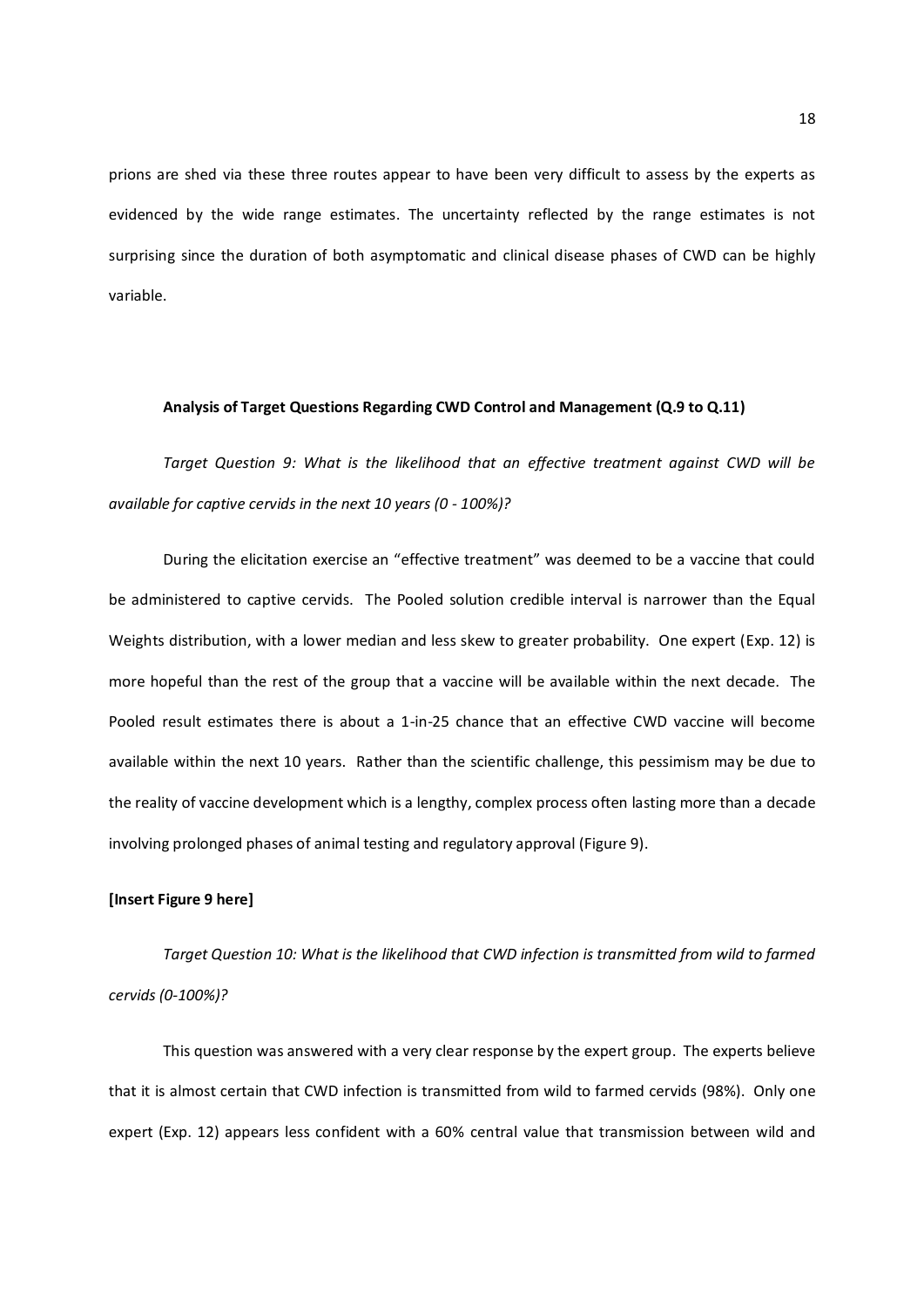farmed cervids can occur. The Pooled solution credible interval is narrower than the Equal Weights solution, reinforcing the strength of opinion for a high probability that this transmission route is viable. Two-way transmission of CWD between wild and free-ranging farmed cervids is believed to occur due to animal contact along fence lines (Williams et al., 2002; Williams and Miller, 2003). Using track plots and motion-activated video it has been determined that interactions through game farm fences between captive and wild cervids (mule deer, white-tailed deer, and Rocky Mountain elk) do occur. Factors affecting the number of interactions at fence boundaries included stocking rates (animal density), the proximity of males to females, feeding procedures, human activity along fence perimeters and types of fencing (VerCauteren et al., 2002) (Figure 10).

#### **[Insert Figure 10 here]**

*Target Question 11: What is the relative importance of social/behavioural (direct contact) vs. environmental transmission in the spread of CWD in wild cervids (where X=1 means equally important, X<1 means environmental more important, X>1 means environmental less important]?* 

This question is formulated in terms of a ratio, and the experts' responses are plotted on a log scale. The Equal Weights solution has a very wide credible interval due, in large part, to two experts (Exp. 8 and 9) who indicate that social/behavioural factors are far stronger than environmental factors in the spread of wild cervid CWD, with weaker support from experts 4 and 6. Expert 1, 3, and 14 indicated views for the opposite tendency, while the remainder are balanced about unity. The Pooled distribution is skewed towards environmental factors being more important, but has a median value close to unity with a wide credible interval, reflecting major and varying uncertainty on this topic within the expert group (Figure 11).

#### **[Insert Figure 11 here]**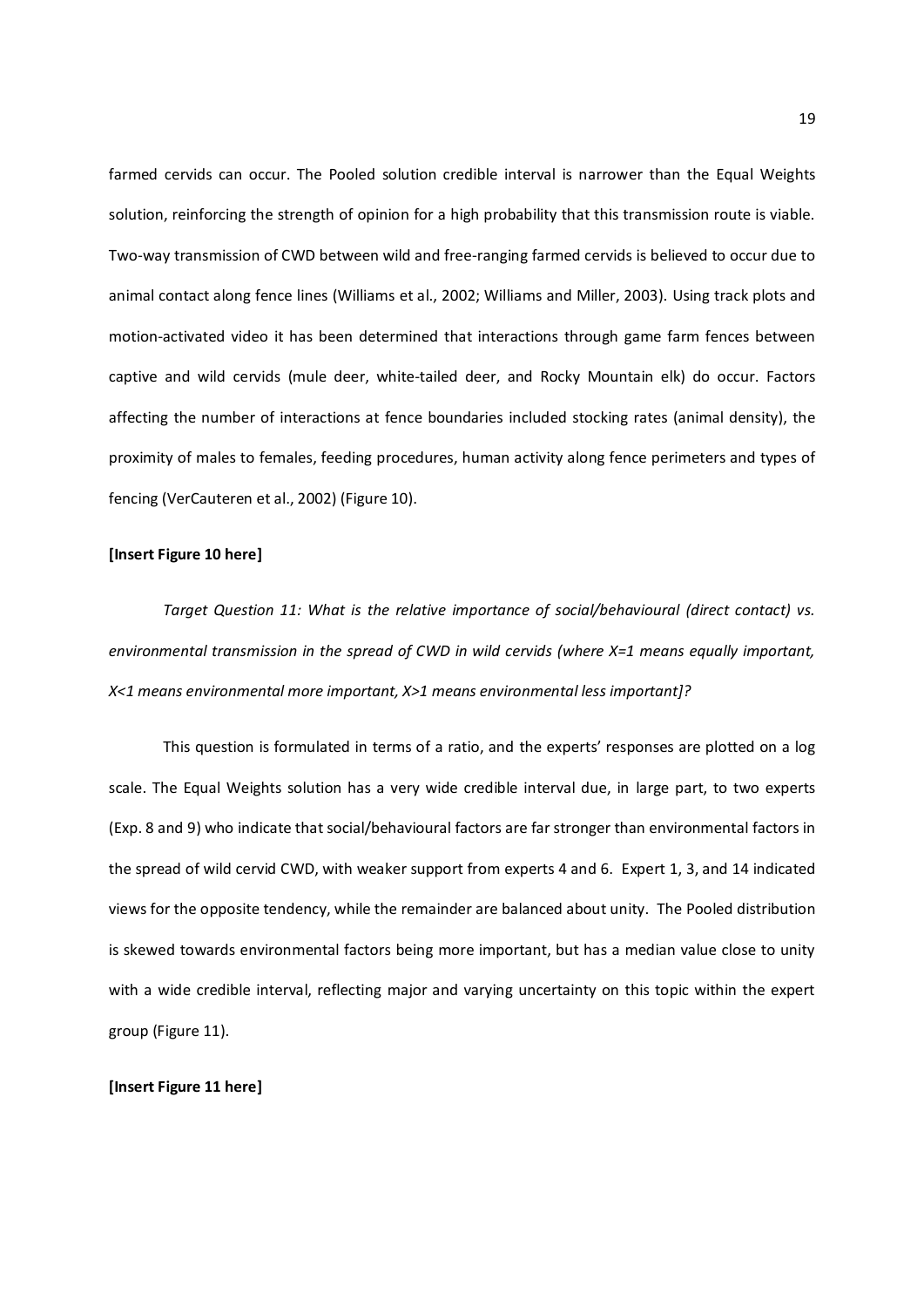The mechanisms of CWD transmission are thought to occur horizontally by direct contact and indirectly from environmental sources; although the exact mechanisms for environmental transmission are not well understood. Existing evidence shows support for both direct contact and environmental transmission. On the one hand, deer behaviours such as licking, nose to nose contact, shared water sources and communal food sources may allow for prion transmission through direct contact with body fluids (saliva, feces and urine). Cohabitation of naive and infected deer resulted in transmission of CWD (Miller et al., 2004). On the other hand, environmental contamination as a factor for transmission is supported by several examples. An infected deer carcass left in a pasture for two years was a source of CWD to infect other deer (Miller et al. 2004). Similarly, continual exposure of confined, uninfected deer to pasture previously inhabited by infected deer also resulted in CWD transmission (Miller et al., 2004). Environmental transmission in naïve captive deer occurred when exposed to water, feed buckets, and bedding used previously by CWD-infected deer (Mathiason et al., 2009). The multiple routes of transmission for both social and environmental transmission that needed to be considered by the experts when answering this question may account for the resulting median value.

#### **Analysis of Target Questions Regarding the CWD Species Barrier (Q.12 and Q.13)**

*Target Question 12: What is the likelihood that CWD can transmit from cervids to humans through oral consumption of meat (containing peripheral nerves) contaminated with CWD prions (0 - 100%)?* 

The Pooled solution credible interval is substantially narrower than that given by Equal Weights solution and the median value probability is much smaller, representing a chance of about 1-in-1,000. Experts who indicated a significant probability that CWD transmission to humans could occur under the stipulated conditions generally expressed their judgements with very wide uncertainty bounds (Figure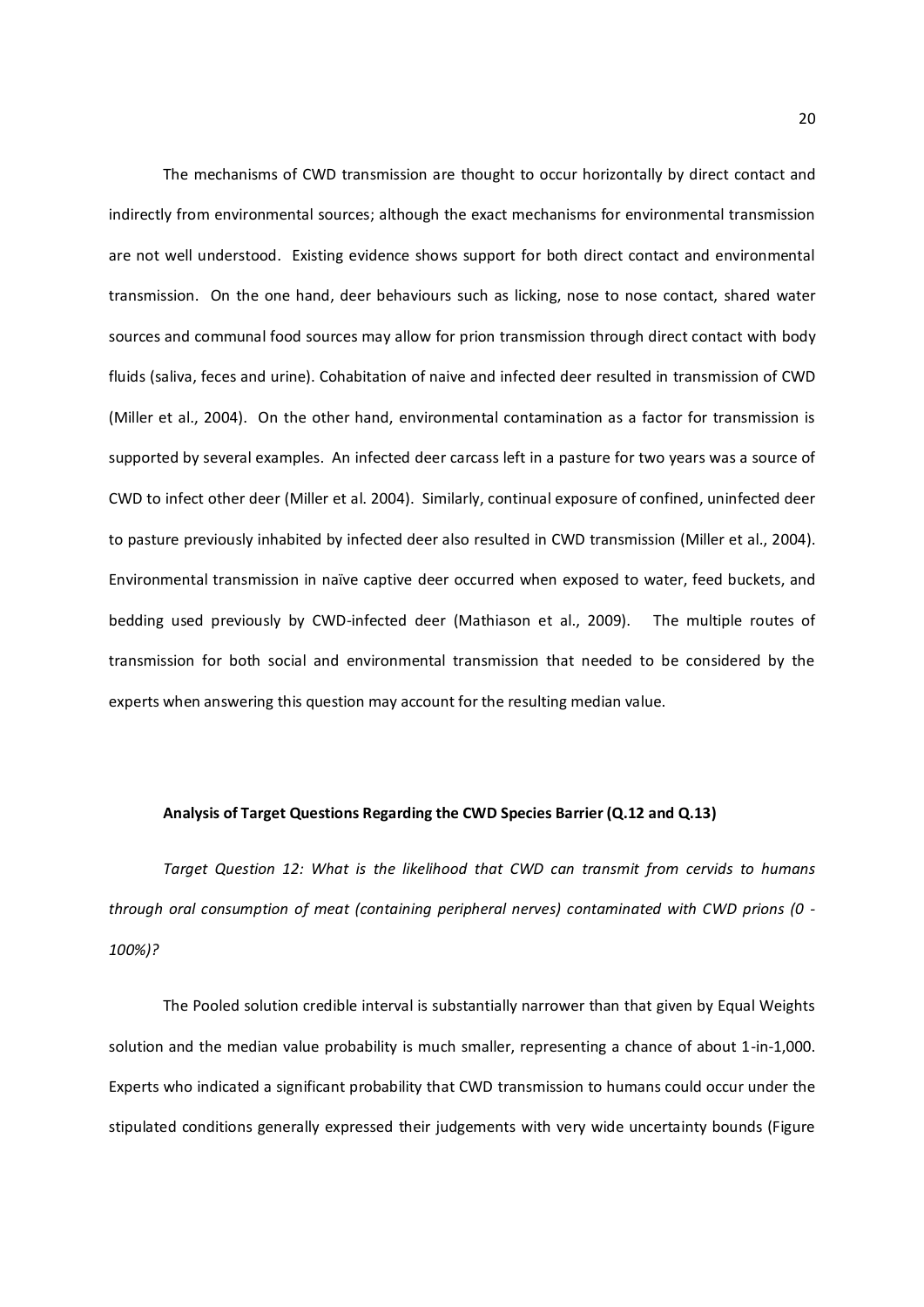12). The finding of just a 0.09% likelihood of transmission from meat comes as no surprise as there have been no reports of CWD-like disease among individuals who have consumed venison from CWD enzootic areas (Belay et al., 2004). It is known that CWD prions are found in skeletal muscle (Angers et al., 2006) and many tissues of an infected animal including the central nervous system, cardiac muscle, fat, several endocrine glands, several organs, and peripheral nervous tissues (Sigurdson 2008). Transgenic mice expressing human PrP inoculated with elk CWD brain inocula failed to develop disease (Kong et al., 2005). Tamgüney et al. (2006) also reported that transgenic mice over-expressing human PrP did not develop prion disease after inoculation with CWD prions from elk or deer brain inocula.

#### **[Insert Figure 12 here]**

*Target Question 13: If CWD is transmissible to humans, what is the likelihood that the syndrome will resemble that of a known clinico-pathological phenotype of human prion disease (0 - 100%)?* 

A previous study investigating a causal link between CWD of deer and elk with Creutzfeldt-Jakob disease cases in humans postulated that transmission of CWD to humans might clinically manifest symptoms very similar to CJD. The investigators reviewed "unusual" cases of CJD that occurred among persons with an increased risk from exposure to potentially infected CWD deer or elk meat. No causal linkage was established suggesting the risk of transmission to humans is quite low (Belay et al., 2004). Several transgenic mice studies expressing human and cervid prion protein show that a significant species barrier exists between cervids and humans (Belay et al., 2004; Kong et al., 2005; Sandberg et al., 2010; Tamgüney et al., 2006; and Wilson et al., 2012).

The experts answered Target Question 13 with wide uncertainty regarding the likelihood that a human form of CWD would resemble a known phenotype of human prion disease. While the Pooled median value suggests the experts acknowledge CWD in humans, if it occurred, would display prion-like pathology, the wide credible interval range shows they are very uncertain that it would resemble an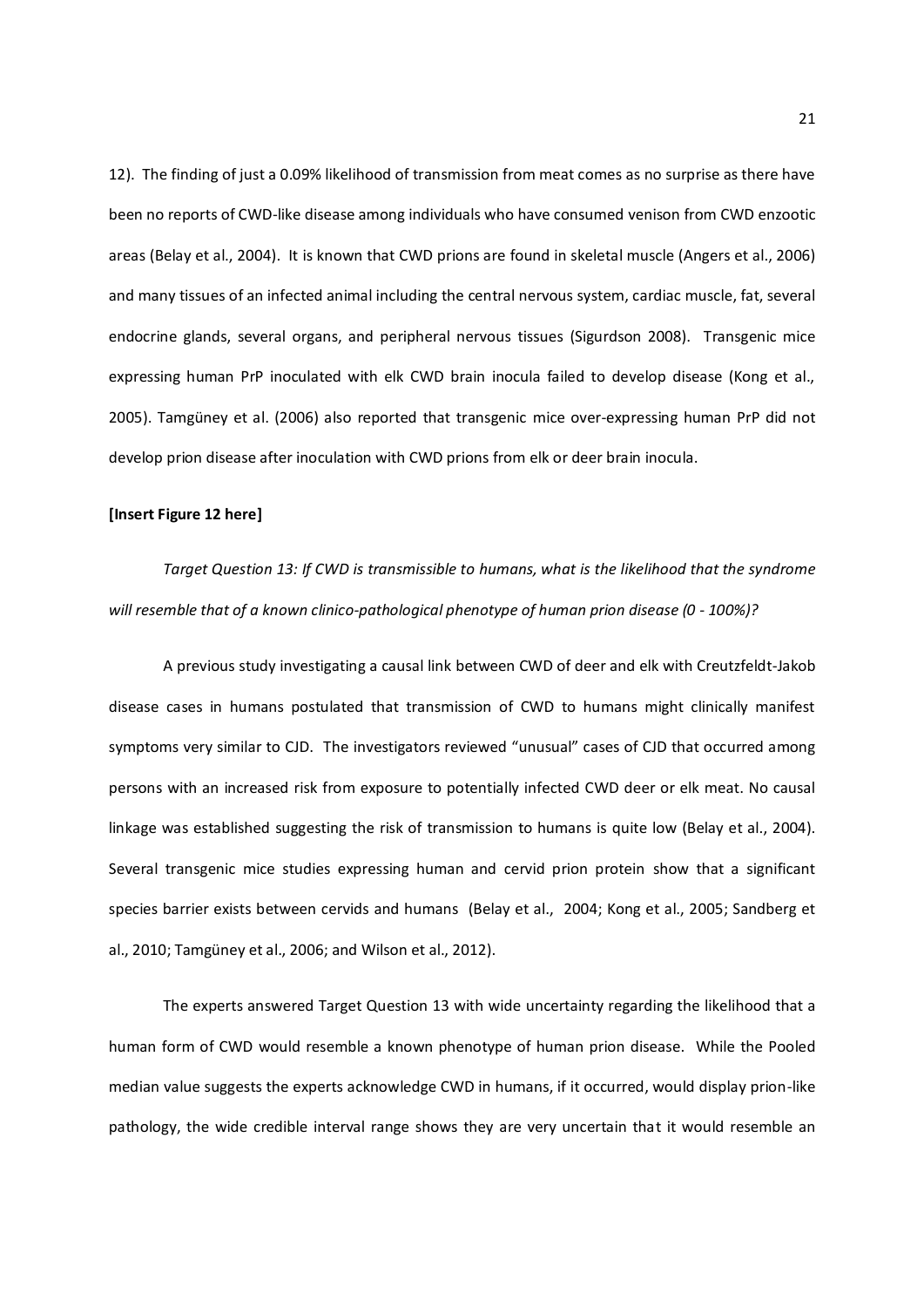existing phenotype. During discussion the experts found the current question difficult to answer as it was assumed, from the previous question, that human infection by CWD agent was not a likely possibility. Due to the uncertainty of the expert group there is little information to be extracted from the responses (Figure 13). Further elicitation and discussion would be needed to clarify this answer.

#### **[Insert Figure 13 here]**

#### **CONCLUSION**

In the present exercise, nearly all of the Target Question solutions have large credible range intervals associated with them, indicating extensive uncertainty among the 14 experts in relation to the questions posed. Notably, the Equal Weights solution spreads for several questions tended to be almost identical to those for the Pooled solutions; this is interpreted not as a failure of the elicitation but more a demonstration of the extent of scientific uncertainty that exists related to many of the issues surrounding CWD infection processes, transmission and risk factors.

Knowledge gaps appear to exist in relation to several of the questions posed to the experts. For example, the likelihood that, if CWD is transmissible to humans, the ensuing set of symptoms will resemble that of a known clinico-pathological phenotype of human prion disease (Target Question 13) provided little consensus and the experts appeared to have difficulty judging this question.

Target Question 5 (What is the likelihood that CWD can be transmitted through a standing water source?) appeared to split the expert group into three schools of thought on the issue. The Pooled and Equal Weights solutions produced quite different median values, while the distributions spanned wide, and over-lapping, ranges of possible values. Target Question 11 yielded a similar result with the expert group split into three subgroups showing that the relative importance of social versus environmental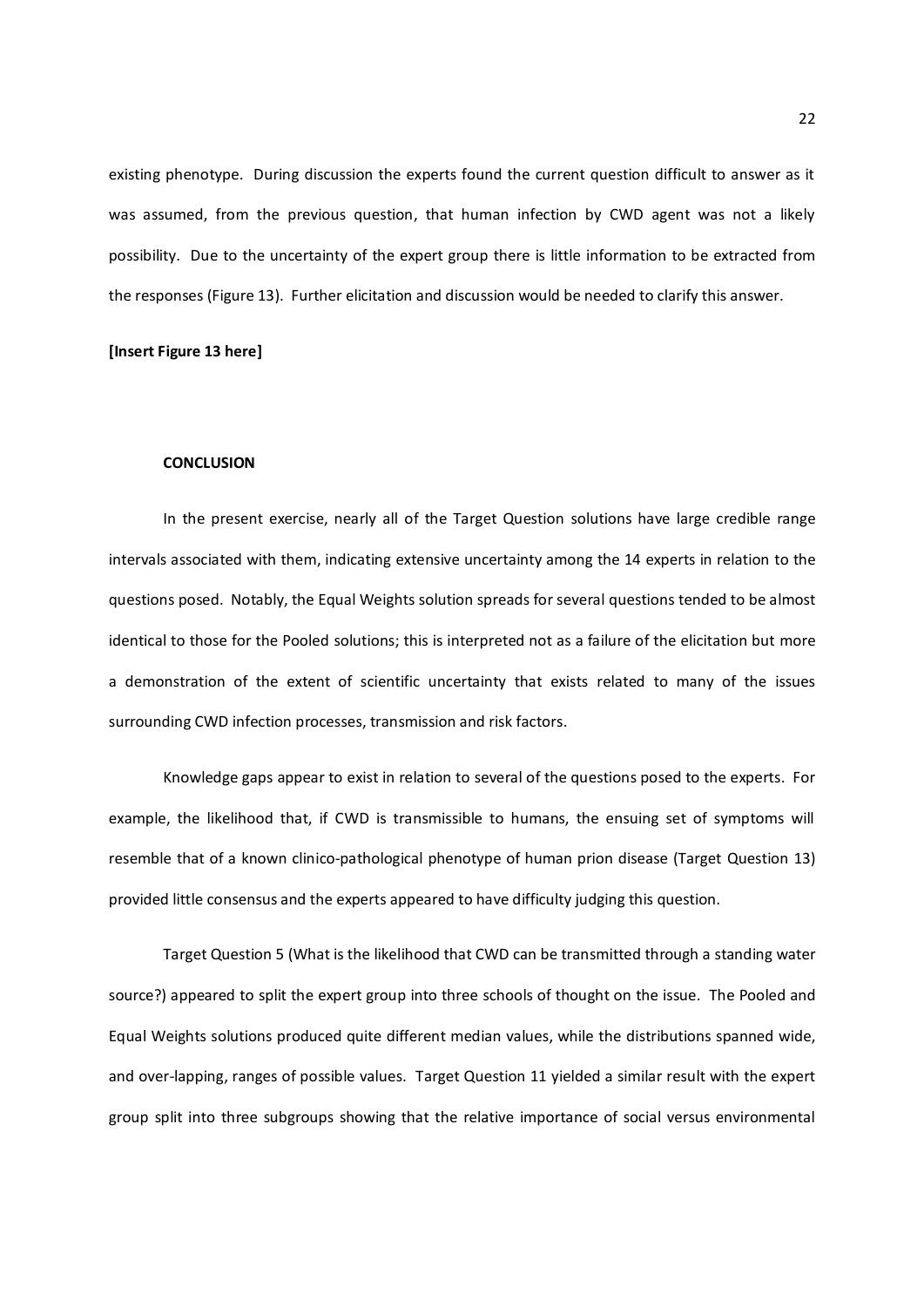transmission risk was difficult to assess given the lack of available research evidence available on the topic. This may be a case where re-visiting the question with more discussion and a re-elicitation of views might have reduced the divergence. However, it is also possible that the current knowledge gap on this topic (and others like it) is substantial, and further research would be needed to better inform judgements.

While, the elicitation produced apparent null outcomes on some questions, in the context of assessing our present knowledge base such findings are themselves informative since the questions would not have been posed to the expert group for consideration had the relevant issues been clear-cut. At the very least the questions highlight areas needing further research.

The group's responses to certain questions (Target Questions 6-8) can provide some guidance for determining the amounts and timing of prion shedding which is important for designing appropriate decontamination and management strategies for cervid farms. Expert judgement for the persistence of prions in soil and the transmission through water with modulating effects of clay and minerals (Target Question 3, 4 and 5) are similarly important for managing identified CWD enzootic hotspots. The experts' judgements can help provide proxy variables for those attempting to model environmental loading and disease transmission.

In contrast, Target Question 10 displayed a notable agreement among the experts. From the experts' responses it seems almost certain that CWD infection is believed to be transmitted from wild to farmed cervids or *vice versa*. The judgement on this issue is supported by research into horizontal transmission between cervids. Such information can be helpful in revisiting fence-line management on cervid farms.

The present structured expert elicitation for CWD uncertainties should be regarded as an initial attempt to identify where significant knowledge gaps exist, to quantify related uncertainties, and to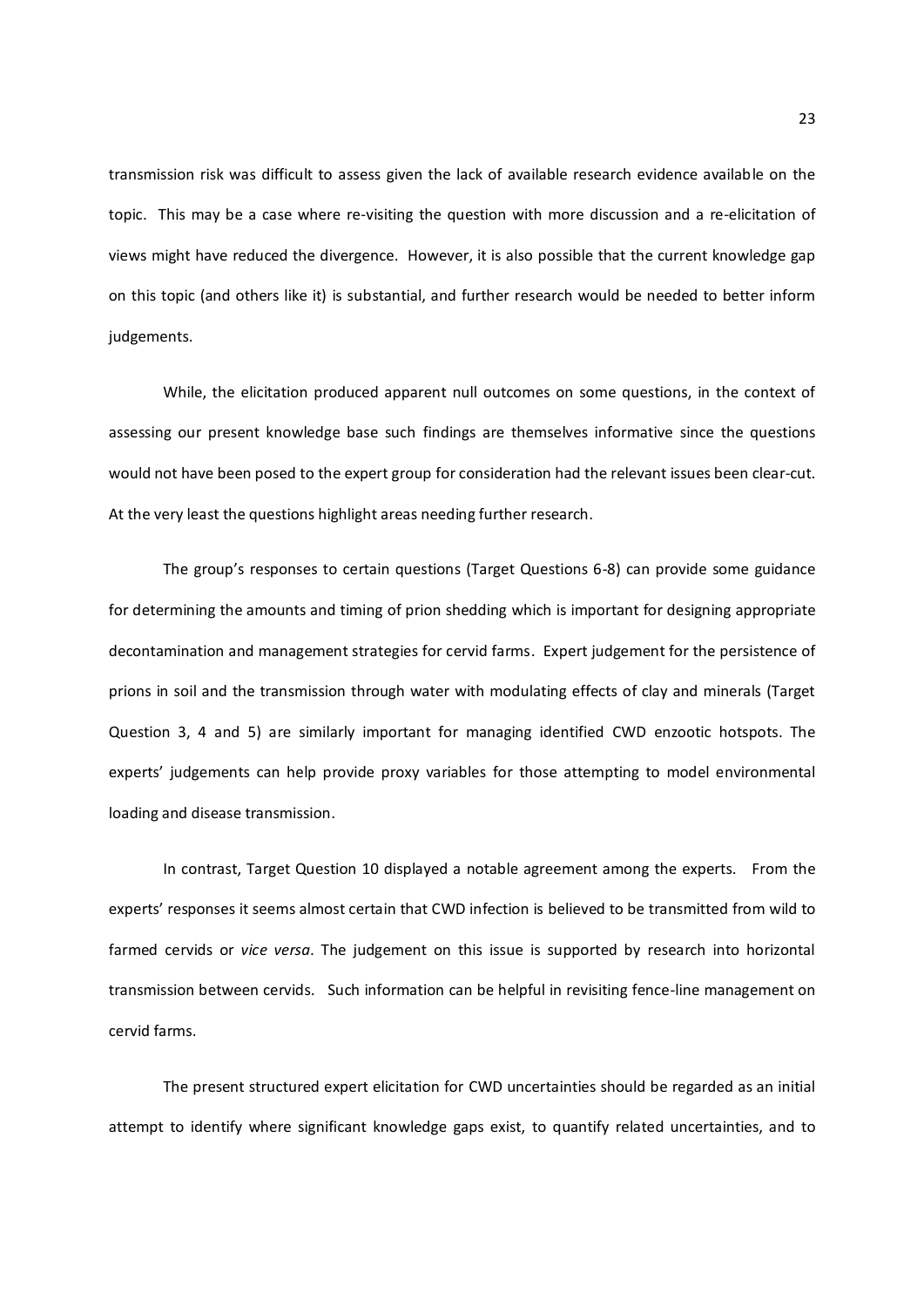identify issues and factors that might be amenable to targeted research or further work. It is hoped that the findings on CWD will provoke new lines of thinking for management and prompt new ideas about research topics that could be pursued to remediate the knowledge gaps identified by this elicitation exercise.

#### **ACKNOWLEDGEMENTS**

This work was supported and funded by PrioNet Canada, a Network of Centres of Excellence program. The authors thank the following experts for their time, for sharing their knowledge and for providing inputs during the elicitation exercise: Dr. Christina Sigurdson, Dr. Michael D. Samuel, Dr. Michael Miller, Dr. Katherine O'Rourke, Dr. Ermias Belay, Dr. Larry Schonberger, Dr. Pierluigi Gambetti, Dr. Claudio Soto, Dr. Robert Rohwer, Dr. Robert Will, Dr. Herbert Budka, Dr. Ted Leighton, Dr. Stefanie Czub and Dr. Jean-Phillippe Deslys. W.A. acknowledges partial support from a European Council Advanced Research Grant (VOLDIES) to Professor RSJ Sparks, Bristol University.

#### **REFERENCES**

Angers, R. C., Browning, S. R., Seward, T. S., Sigurdson, C. J., Miller, M. W., Hoover, E. A., and Telling, G. C. 2006. Prions in skeletal muscles of deer with chronic wasting disease. *Science.* 311: 1117.

Belay, E. D., Maddox, R. A., Williams, E. S., Miller, M. W., Gambetti, P. and Schonberger, L. B. 2004. Chronic wasting disease and potential transmission to humans. *Emerg. Infect. Dis.* 10: 977-984.

Cashman, N. R. and Caughey, B. 2004. Prion diseases – close to effective therapy?. *Nat. Rev. Drug. Discov*. 3: 874-884.

Cooke, R. M. 1991. Experts in Uncertainty - opinion and subjective probability in science. New York, Oxford University Press; 321.

Cooke, R. M. and Goossens, L. H. J. 2008. TU Delft expert judgement data base'. *Reliability Engineering & System Safety.* 93: 657-674.

Ding, N., Neumann, N. F., Price, L. M., Braithwaite, S. L., Balachandran, A., Mitchell, G., Belosevic, M., and Gamal El-Din, M. 2013. Kinetics of ozone inactivation of infectious prion protein. *Appl. Environ. Microbiol.* 79: 2721-2730.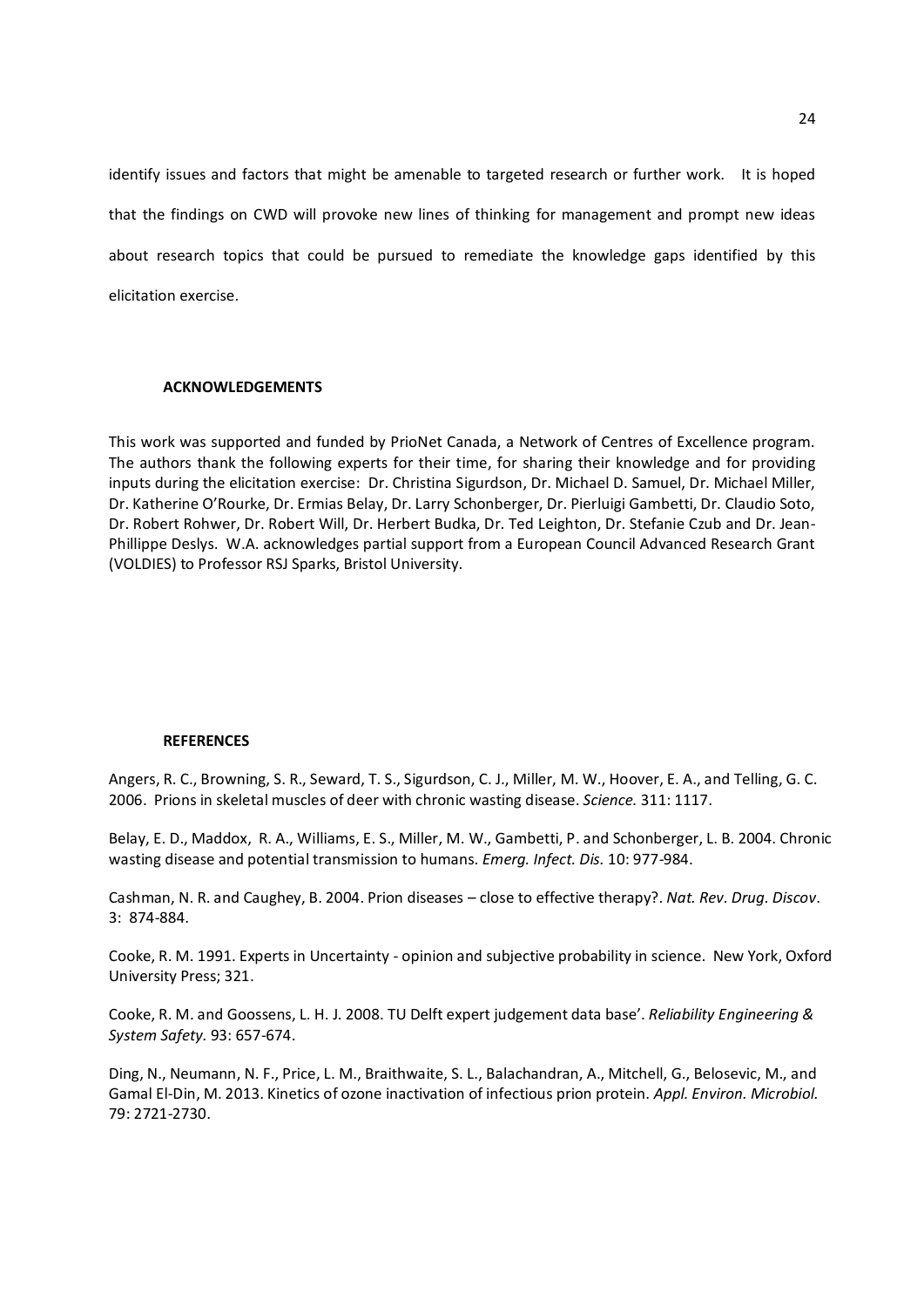Fox, K. A., Jewell, J. E., Williams, E. S., and Miller, M. W. 2006. Patterns of PrPCWD accumulation during the course of chronic wasting disease infection in orally inoculated mule deer (*Odocoileus hemionus*). *J. Gen. Virol*. 87: 3451-3461.

Gonzalez-Romero, D., Barria, M. A., Leon, P., Morales, R., and Soto, C. 2008. Detection of infectious prions in urine. *FEBS Lett*. 582: 3161-3166.

Haley, N. J., Seelig, D. M., Zabel, M. D., Telling, G.C., and Hoover, E.A. 2009. Detection of CWD prions in urine and saliva of deer by transgenic mouse bioassay. *PLoS ONE*. 4:e4848.

Hamir, A. N., Gidlewski, T., Spraker, T. R., Miller, J. M., Creekmore, L., Crocheck, M., Cline, T., and O'Rourke, K.I. 2006. Preliminary observations of genetic susceptibility of elk (*Cervus elaphus nelsoni*) to chronic wasting disease by experimental oral inoculation. *J. Vet. Diagn. Invest*. 18: 110-114.

Hamir, A. N., Kunkle, R. A., Nicholson, E. M., Miller, J. M., Hall, S. M., Schoenenbruecher, H., Brunelle, B. W., and Richt, J. A. 2008a. Preliminary observations on the experimental transmission of chronic wasting disease (CWD) from elk and white-tailed deer to fallow deer*. J. Comp. Pathol*. 138: 121-130.

Hamir, A. N., Richt, J. A., Miller, J. M., Kunkle, R. A., Hall, S. M., Nicholson, E. M., O'Rourke, K. I., Greenlee, J. J., and Williams, E. S. 2008b. Experimental transmission of chronic wasting disease (CWD) of elk (*Cervus elaphus nelsoni*), white-tailed deer (*Odocoileus virginianus*), and mule deer (*Odocoileus hemionus hemionus*) to white-tailed deer by intracerebral route. *Vet. Pathol*. 45: 297-306.

Happ, G. M., Huson, H. J., Beckmen, K. B., and Kennedy, L. J. 2007. Prion protein genes in caribou from Alaska. *J. Wildl. Dis.* 43: 224-228.

Imran, M. and Mahmood, S. 2011. An overview of animal prion diseases*. Virol. J.* 8: 493.

Jewell, J. E., Brown, J., Kreeger, T., and Williams, E. S. 2006. Prion protein in cardiac muscle of elk (*Cervus elaphus nelsoni*) and white-tailed deer (*Odocoileus virginianus*) infected with chronic wasting disease. *J. Gen. Virol.* 87: 3443-3450.

Johnson C, Johnson J, Clayton M, McKenzie D, and Aiken J. (2003). Prion protein gene heterogeneity in free-ranging white-tailed deer within the chronic wasting disease affected region of Wisconsin. *J. Wildl. Dis.* 39: 576–581.

Johnson, C. J., Phillips, K. E., Schramm, P. T., McKenzie, D., Aiken, J. M. and Pedersen, J. A. 2006. Prions adhere to soil minerals and remain infectious. *PLoS. Pathog*. 2:e32.

Johnson, C. J., Pedersen, J. A., Chappell, R. J., McKenzie, D., and Aiken, J. M. 2007. Oral transmissibility of prion disease is enhanced by binding to soil particles. *PLoS. Pathog*. 3: 874-881.

Johnson, C. J., Gilbert, P. U., McKenzie, D., Pedersen, J. A., and Aiken, J. M. 2009. Ultraviolet-ozone treatment reduces levels of disease-associated prion protein and prion infectivity. *BMC. Res. Notes*. 2: 121.

Johnson, C. J., Bennett, J. P., Biro, S. M., Duque-velasquez, J. C., Rodiguez, C. M., Bessen, R. A.. and Rocke, T. E. 2011. Degradation of the disease-associated prion protein by a serine protease from lichens. *PLoS ONE*. 6: e19836.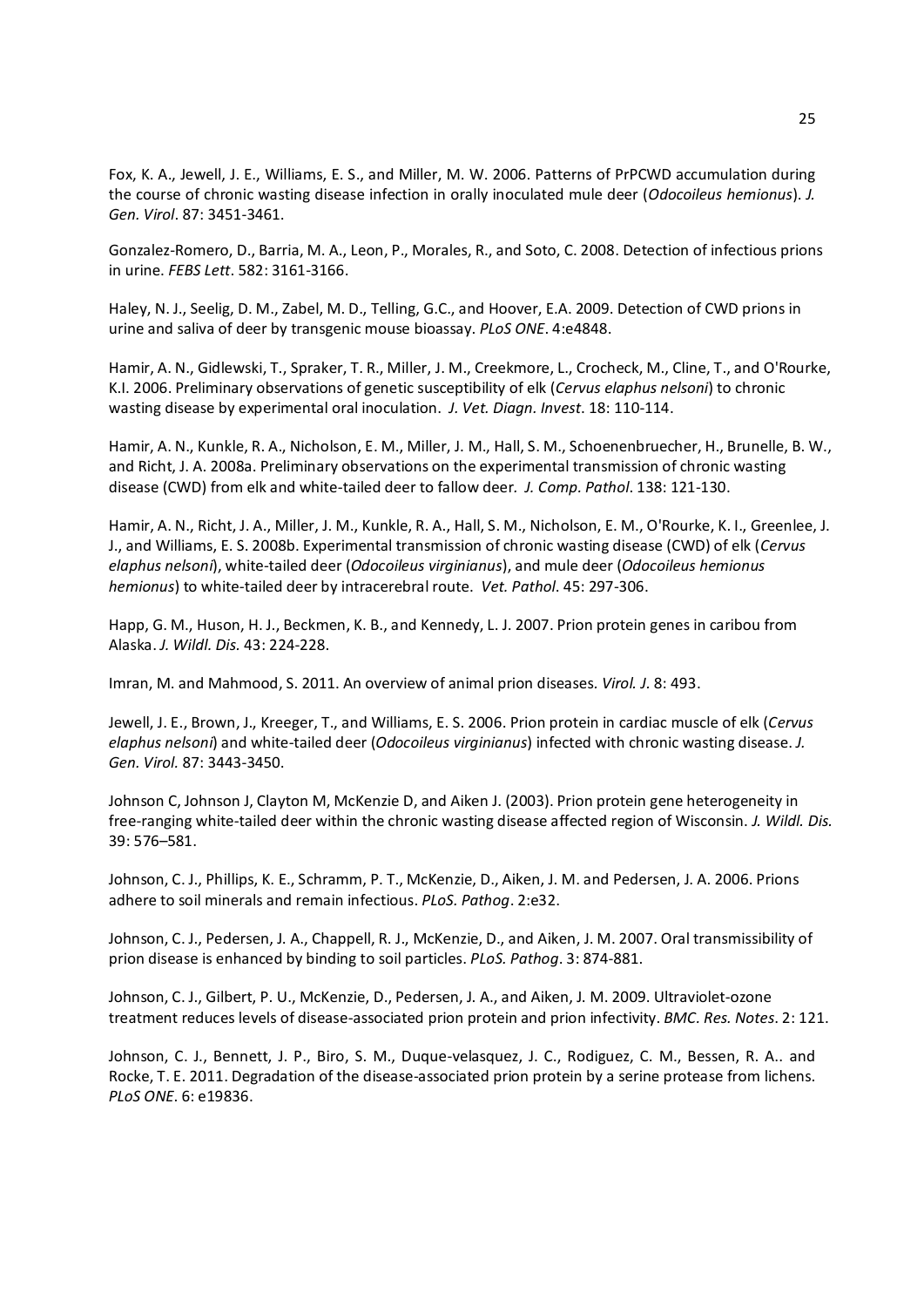Kong, Q., Huang, S., Zou, W., Vanegas, D., Wang, M., Wu, D., Yuan, J., Zheng, M., Bai, H., Deng, H., Chen, K., Jenny, A. L., O'Rourke, K., Belay, E. D., Schonberger, L. B., Petersen, R. B., Sy, M. S., Chen, S. G., and Gambetti, P. 2005. Chronic wasting disease of elk: transmissibility to humans examined by transgenic mouse models. *J. Neurosci*. 25: 7944-7949.

Langfeldt, L. 2006. The policy challenges of peer review: managing bias, conflict of interests and interdisciplinary assessments. *Research Evaluation*. 15: 31-41.

Li, L., Coulthart, M. B., Balachandran, A., Chakrabartty, A., and Cashman, N. R. 2007. Species barriers for chronic wasting disease by *in vitro* conversion of prion protein. *Biochem. Biophys. Res. Commun*. 364: 796- 800.

Mathiason, C. K., Powers, J. G., Dahmes, S. J., Osborn, D. A., Miller, K. V., Warren, R. J., Mason, G. L., Hays, S. A., Hayes-Klug, J., Seelig, D. M., Wild, M.A., Wolfe, L. L., Spraker, T. R., Miller, M. W., Sigurdson, C. J., Telling, G. C., and Hoover, E. A. 2006. Infectious prions in the saliva and blood of deer with chronic wasting disease. *Science*. 314: 133-136.

Mathiason, C. K., Hays, S. A., Powers, J., Hayes-Klug, J., Langenberg, J., Dahmes, S. J., Osborn, D. A., Miller, K. V., Warren, R. J., Mason, G. L., and Hoover, E. A. 2009. Infectious prions in pre-clinical deer and transmission of chronic wasting disease solely by environmental exposure. *PLoS ONE*. 4: e5916.

Miller, M. W., Williams, E. S., Hobbs, N. T., and Wolfe, L. L. 2004. Environmental sources of prion transmission in mule deer. *Emerg. Infect. Dis*. 10: 1003-1006.

Mitchell, G. B., Sigurdson, C. J., O'Rourke, K. I., Algire, J., Harrington, N. P., Walther, I., Spraker, T. R., and Balachandran, A. 2012. Experimental oral transmission of chronic wasting disease to reindeer (*Rangifer tarandus tarandus*). *PLoS ONE.* 7: e39055.

Nichols, T. A., Pulford, B., Wyckoff, A. C., Meyerett, C., Michel, B., Gertig, K., Hoover, E. A., Jewell, J. E., Telling, G. C., and Zabel, M. D. 2009. Detection of protease-resistant cervid prion protein in water from a CWD endemic area. *Prion*. 3: 171-183.

O'Rourke, K. I., Spraker, T. R., Zhuang, D., Greenlee, J. J., Gidlewski, T. E., and Hamir, A. N. 2007. Elk with a long incubation prion disease phenotype have a unique PrPd profile. *Neuroreport*. 18: 1935-1938.

Prusiner, S. B. 1998. Prions. *Proc. Natl. Acad. Sci. USA*. 95: 13363–13383.

Rhyan, J. C., Miller, M. W., Spraker, T. R., McCollum, M., Nol, P., Wolfe, L. L., Davis, T. R., Creekmore, L., and O'Rourke, K. I. 2011. Failure of fallow deer (*Dama dama*) to develop chronic wasting disease when exposed to a contaminated environment and infected mule deer (*Odocoileus hemionus*)*. J. Wildl. Dis*. 47: 739-744.

Russo, F., Johnson, C. J., Johnson, C.J., McKenzie, D., Aiken, J. M., and Pedersen, J. A. 2009. Pathogenic prion protein is degraded by a manganese oxide mineral found in soils. *J. Gen. Virol*. 90: 275-280.

Sandberg, M. K., Al-Doujaily, H., Sigurdson, C. J., Glatzel, M., O'Malley, C., Powell, C., Asante, E. A., Linehan, J. M., Brandner, S., Wadsworth, J. D. F, and Collinge, J. 2010. Chronic wasting disease prions are not transmissible to transgenic mice overexpressing human prion protein. *J. Gen. Virol*. 91: 2651–2657.

Saunders, S. E., Yuan, Q., Bartz, J. C., and Bartelt-Hunt, S. 2011a. Effects of solution chemistry and aging time on prion protein adsorption and replication of soil-bound prions. *PLoS ONE.* 6: e18752.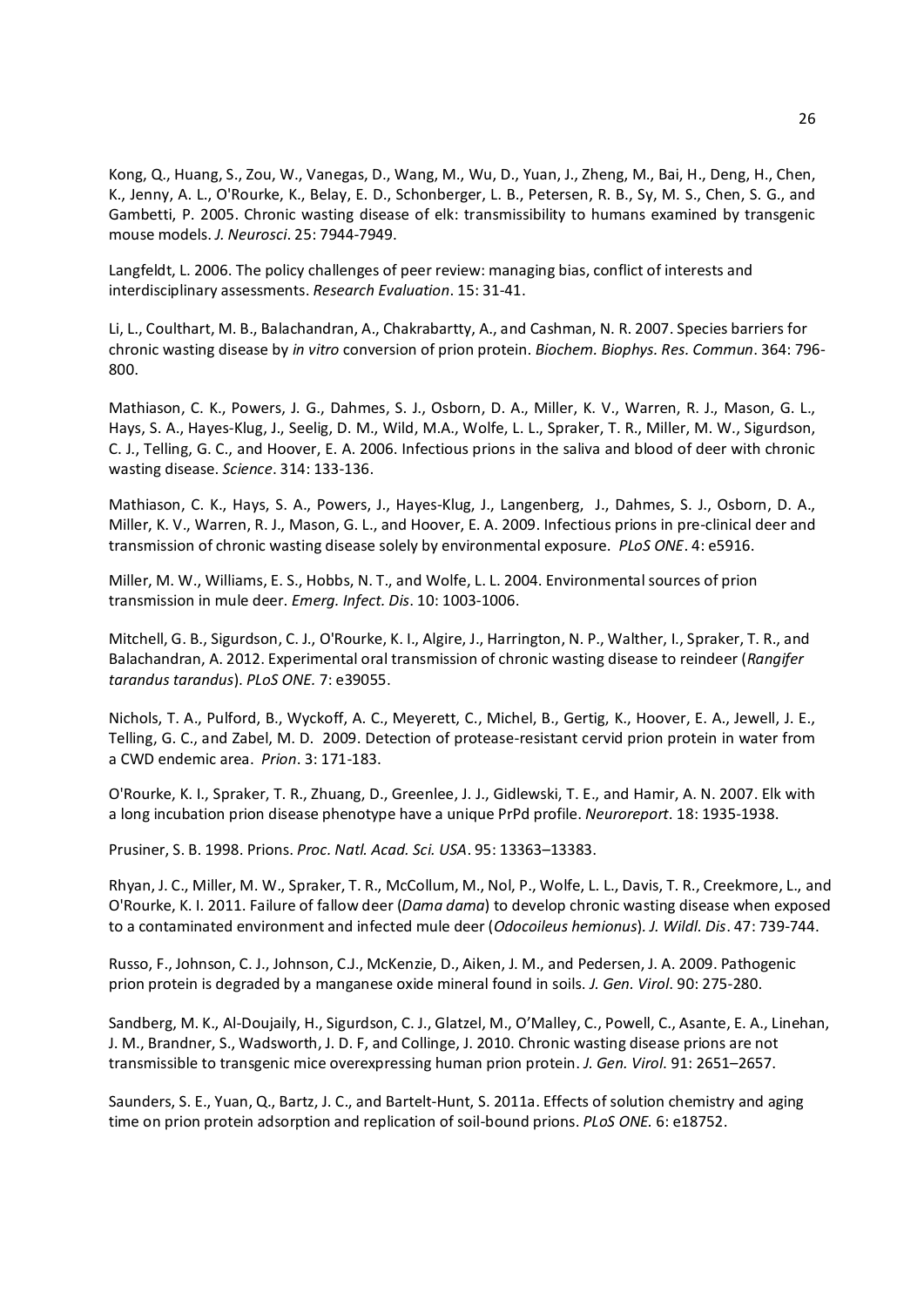Saunders, S. E., Shikiya, R. A., Langenfeld, K., Bartelt-Hunt, S. L., and Bartz, J. C. 2011b. Replication efficiency of soil-bound prions varies with soil type. *J. Virol*. 85: 5476-5482.

Saunders, S. E., Bartz, J. C., and Bartelt-Hunt, S. L. 2012a. Soil-mediated prion transmission: is local soil-type a key determinant of prion disease incidence?. *Chemosphere*. 87: 661-667.

Saunders, S. E., Bartelt-Hunt, S. L., and Bartz, J. C. 2012b. Resistance of soil-bound prions to rumen digestion. *PLoS ONE*. 7: e44051.

Schramm, P. T., Johnson, C. J., Mathews, N. E., McKenzie, D., Aiken, J. M., and Pedersen, J. A. 2006. Potential role of soil in the transmission of prion disease. *Medical Mineraology and Geochemistry*. 64: 135- 152.

Seidel, B., Thomzig, A., Buschmann, A., Groschup, M. H., Peters, R., Beekes, M., and Terytze, K. 2007. Scrapie agent (Strain 263K) can transmit disease via the oral route after persistence in soil over years. *PLoS ONE.* 2: e435.

Sigurdson, C. J. 2008. A prion disease of cervids: chronic wasting disease. *Vet. Res*. 39: 41.

Sigurdson, C. J., Williams, E. S., Miller, M. W., Spraker, T. R., O'Rourke, K. I., and Hoover, E. A. 1999. Oral transmission and early lymphoid tropism of chronic wasting disease PrPres in mule deer fawns (*Odocoileus hemionus*). *J. Gen. Virol*. 80: 2757-2764.

Spraker, T. R., Zink, R. R., Cummings, B. A., Sigurdson, C. J., Miller, M. W., and O'Rourke, K. I. 2002. Distribution of protease-resistant prion protein and spongiform encephalopathy in free-ranging mule deer (*Odocoileus hemionus*) with chronic wasting disease. *Vet. Pathol*. 39: 546-556.

Tamgüney, G., Giles, K., Bouzamondo-Bernstein, E., Bosque, P.J., Miller, M.W., Safar, J., DeArmond, S.J., and Prusiner, S. B. 2006. Transmission of elk and deer prions to transgenic mice. *J. Virol*. 80: 9104-9114.

Tamgüney, G., Miller, M. W., Wolfe, L. L., Sirochman, T. M., Glidden, D. V., Palmer, C., Lemus, A., DeArmond, S. J., and Prusiner, S. B. 2009. Asymptomatic deer excrete infectious prions in faeces. *Nature*. 461: 529-532.

Tyshenko, M. G., ElSaadany, S., Oraby, T., Darshan, S., Aspinall, W., Cooke, R., Catford, A., and Krewski, D. 2011. Expert elicitation for the judgement of prion disease risk uncertainties. *JTEH, Part A.* 74: 261-285.

Tyshenko, M. G., ElSaadany, S., Oraby, T., Darshan, S., Catford, A., Aspinall, W., Cooke, R., and Krewski, D. 2012. Expert judgement and re-elicitation for prion disease risk uncertainties. *Int. J. Risk Assessment and Management.* 16: 48-77.

Tversky, A. and Kahneman, D. 1974. Judgment under Uncertainty: Heuristics and Biases. *Science*. 185: 1124-1131.

USGS. 2013. Department of the Interior, U. S. Geological Survey, National Wildlife Health Centre. Chronic Wasting Disease (CWD). Available at: http://www.nwhc.usgs.gov/disease\_information/chronic\_wasting\_disease/. (Accessed January 9, 2014).

VerCauteren, K., Fischer, J., Pooler, R., Lavelle, M., and Phillips G. 2005. Fence-Line Interactions Among Farmed and Free-Ranging Cervids: Preliminary Results. Wildlife Damage Management Conferences-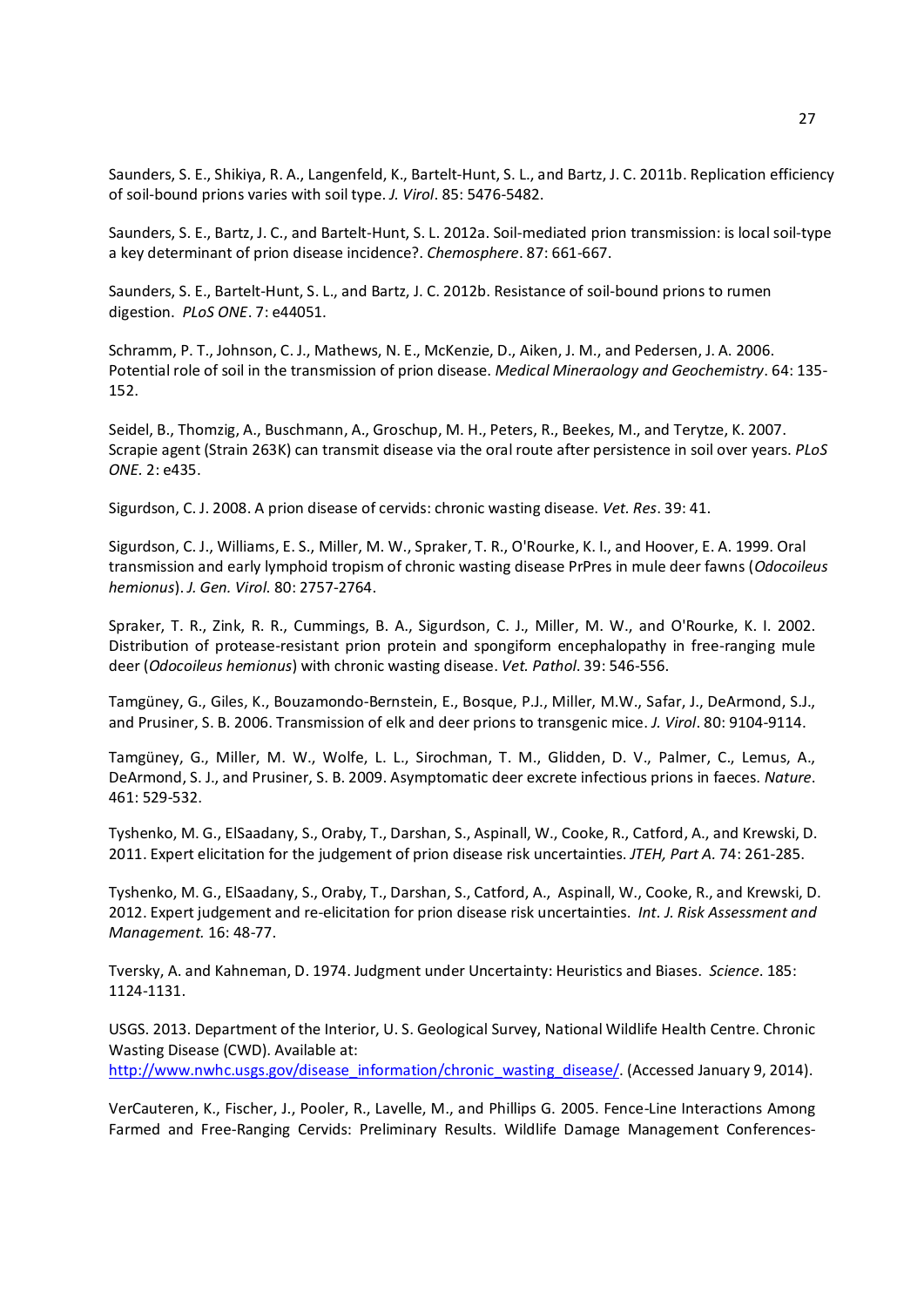Proceedings. Accessed November 25, 2013. Available at: http://digitalcommons.unl.edu/cgi/viewcontent.cgi?article=1087&context=icwdm\_wdmconfproc. (Accessed January 14, 2014).

Walter, W. D., Walsh, D. P., Farnsworth, M. L., Winkelman, D. L., and Miller, M. W. 2011. Soil clay content underlies prion infection odds. *Nature Communications*. 2: 200.

Williams, E. S., Miller, M. W., Kreeger, T. J., Kahn, R. H., and Thorne, E. T. 2002. Chronic wasting disease of deer and elk: A review with recommendations for management. *Journal of Wildlife Management*. 66: 551- 563.

Williams, E.S. and Miller, M.W. 2002. Chronic wasting disease in deer and elk in North America. *Rev. Sci. Tech. (Office International des Epizooties)*. 21: 305–316.

Williams, E. S. and Miller, M. W. 2003. Transmissible spongiform encephalopathies in nondomestic animals: Origin, transmission and risk factors. *Rev. Sci. Tech. (Office International des Epizooties)*. 22: 145- 156.

Wilson, R., Plinston, C., Hunter, N., Casalone, C., Corona, C., Tagliavini, F., Suardi, S., Ruggerone, M., Moda, F., Graziano, S., Sbriccoli, M., Cardone, F., Pocchiari, M., Ingrosso, L., Baron, T., Richt, J., Andreoletti, O., Simmons, M., Lockey, R., Manson, J. C., and Barron, R. M. 2012. Chronic wasting disease and atypical forms of bovine spongiform encephalopathy and scrapie are not transmissible to mice expressing wild-type levels of human prion protein. *J. Gen. Virol*. 93: 1624-1629.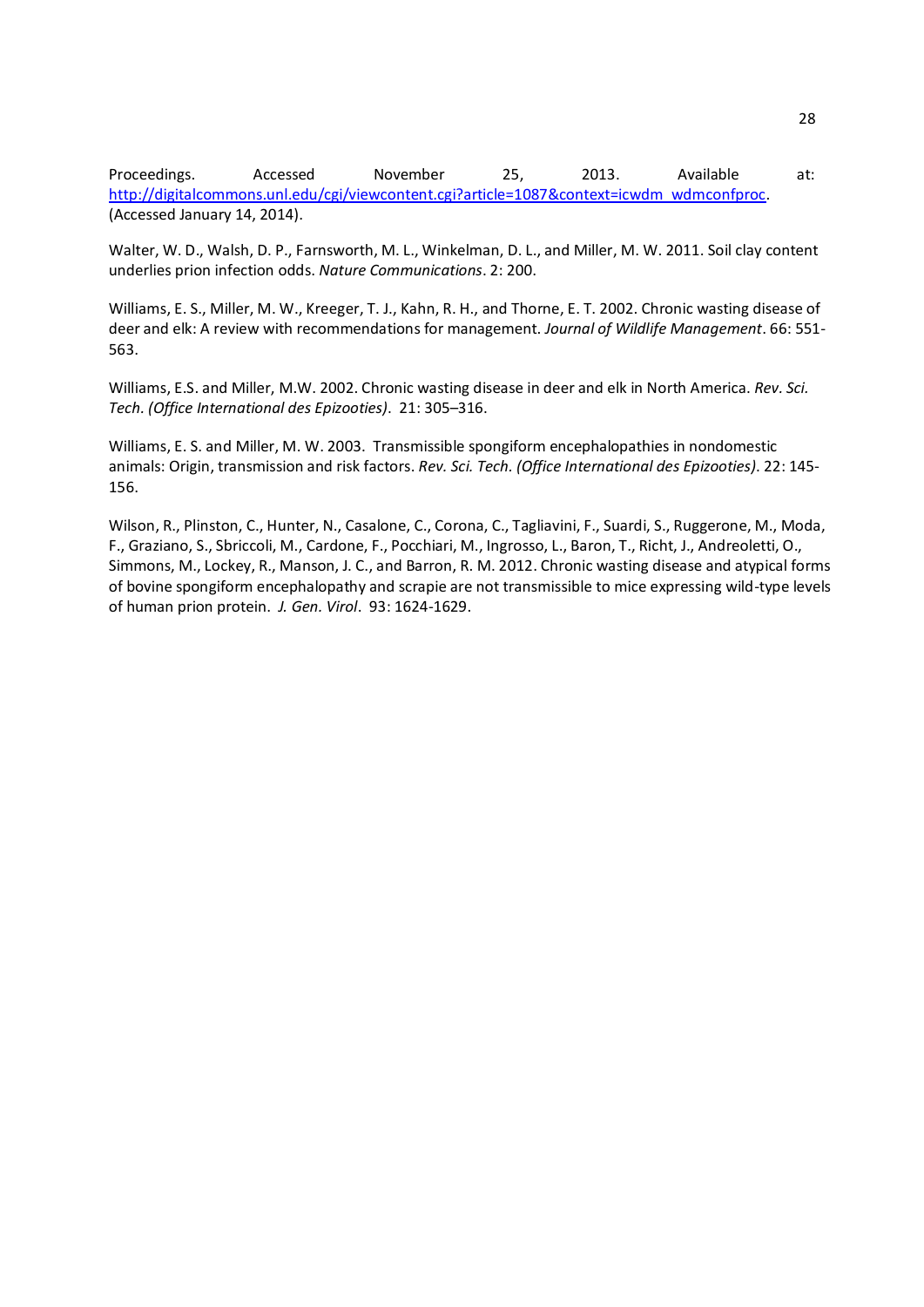# **Figures**

FIGURE 1. Performance weights solution (Pooled) and equal weights solution (Equal) are indicated above the 14 individual, anonymized expert responses (Exp. 1 -14) for Target Question 1 that asked: What is the likelihood that CWD can transmit from infected cervids (deer, elk, or moose) to caribou through environmental routes of exposure in the wild to CWD (0-100%), assuming a 10 year time frame? The individual expert responses and pooled results are shown with the central value representing the median of the uncertainty distribution for that expert and the upper and lower limits of the ranges shown corresponding to the 5<sup>th</sup> and 95<sup>th</sup> percentiles of the uncertainty distribution for that expert (Exp. 1-14, triangles; Equal result, stars; Pooled result, circles).

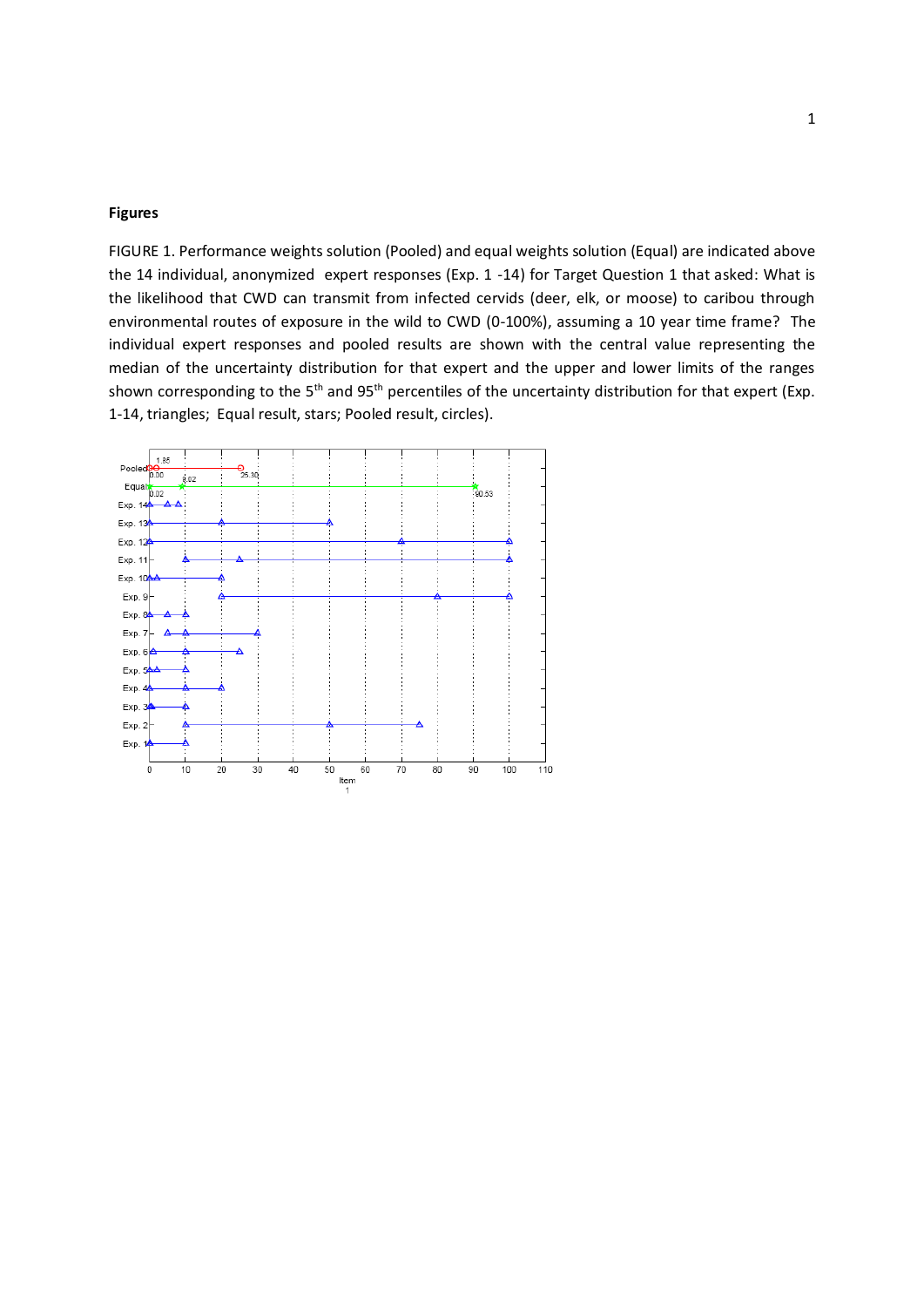FIGURE 2. Performance weights solution (Pooled) and equal weights solution (Equal) are indicated above the individual, anonymized 14 expert responses (Exp. 1 -14). To Target Question 2 that asked: What is the likelihood that CWD can transmit from infected cervids (deer, elk, or moose) to caribou through environmental routes of exposure in the wild to CWD (0-100%), assuming a 50 year time frame? The individual expert responses and pooled results are shown with the central value representing the median of the uncertainty distribution for that expert and the upper and lower limits of the ranges shown corresponding to the 5<sup>th</sup> and 95<sup>th</sup> percentiles of the uncertainty distribution for that expert (Exp. 1-14, triangles; Equal result, stars; Pooled result, circles).

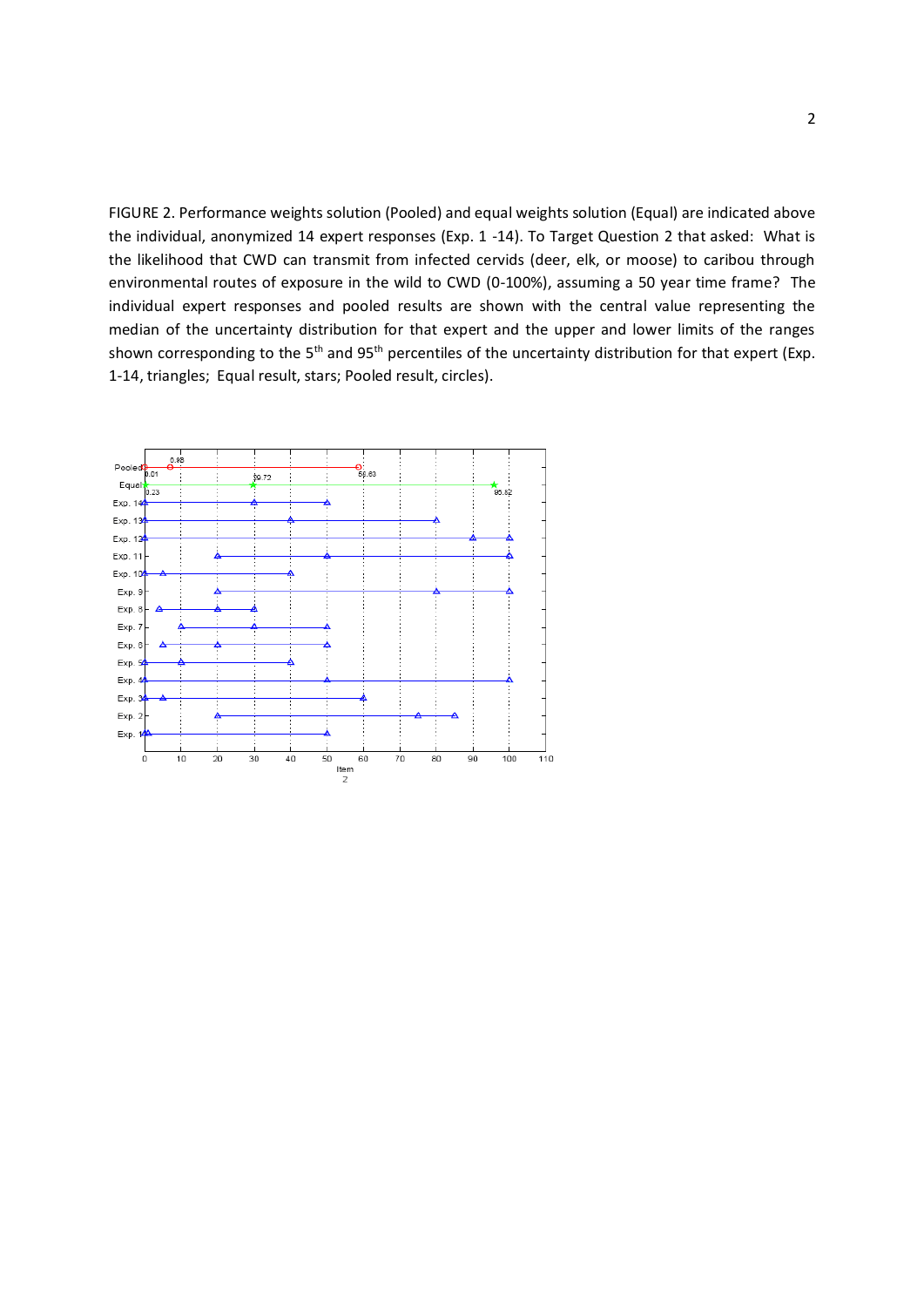FIGURE 3. Performance weights solution (Pooled) and equal weights solution (Equal) are indicated above the individual, anonymized 14 expert responses (Exp. 1 -14) for Target Question 3 that asked: How long do you think CWD prions can persist in clay-enriched soil and be infectious for other animals (years)? A Log scale was used for time estimates. The individual expert responses and pooled results are shown with the central value representing the median of the uncertainty distribution for that expert and the upper and lower limits of the ranges shown corresponding to the  $5<sup>th</sup>$  and  $95<sup>th</sup>$  percentiles of the uncertainty distribution for that expert (Exp. 1-14, triangles; Equal result, stars; Pooled result, circles).

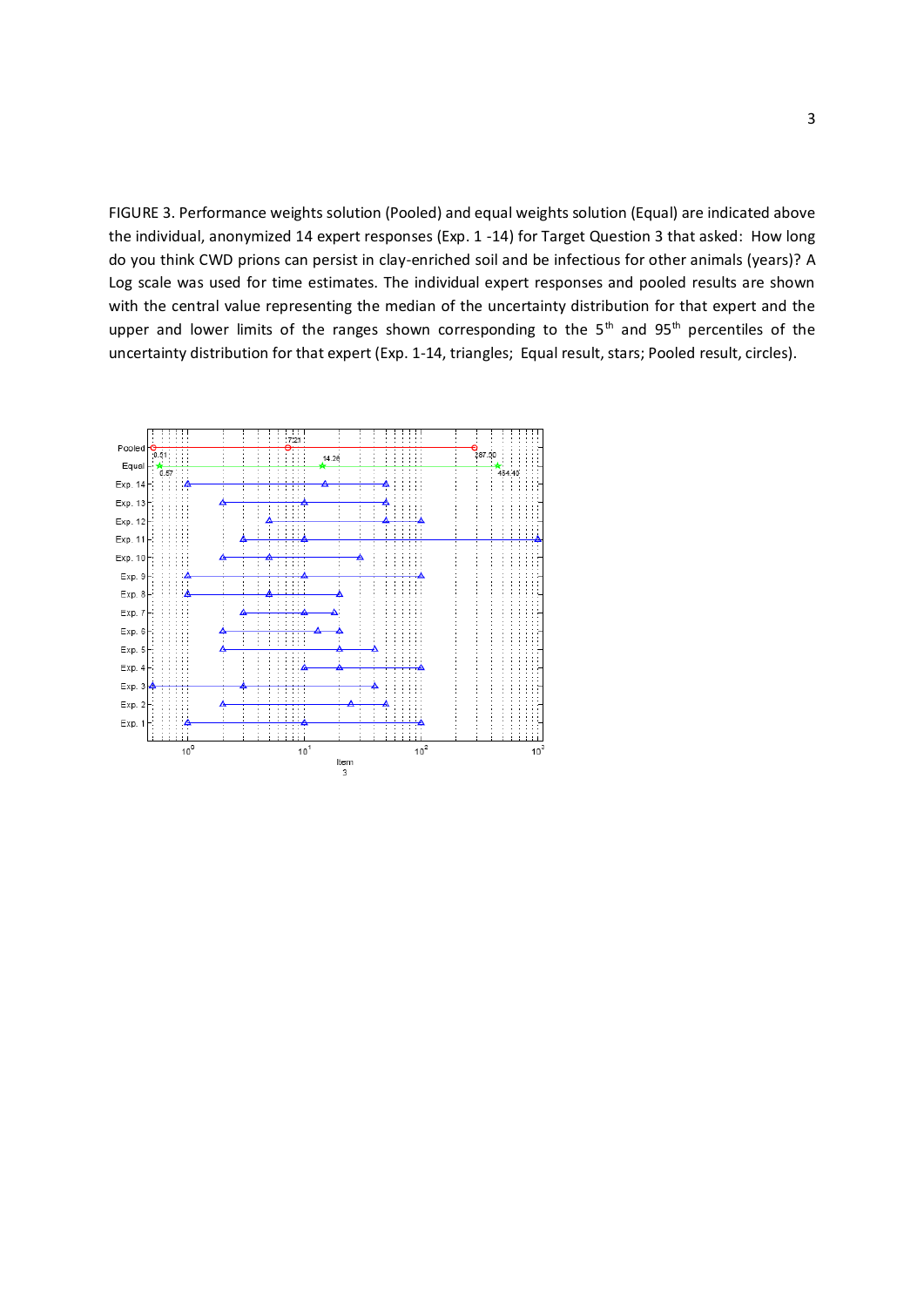FIGURE 4. Performance weights solution (Pooled) and equal weights solution (Equal) are indicated above the individual, anonymized 14 expert responses (Exp. 1 -14) to Target Question 4 that asked: How long can CWD prions persist in soil enriched with manganese oxides (years)? Note a Log scale was used for time estimates. The individual expert responses and pooled results are shown with the central value representing the median of the uncertainty distribution for that expert and the upper and lower limits of the ranges shown corresponding to the  $5<sup>th</sup>$  and  $95<sup>th</sup>$  percentiles of the uncertainty distribution for that expert (Exp. 1-14, triangles; Equal result, stars; Pooled result, circles).

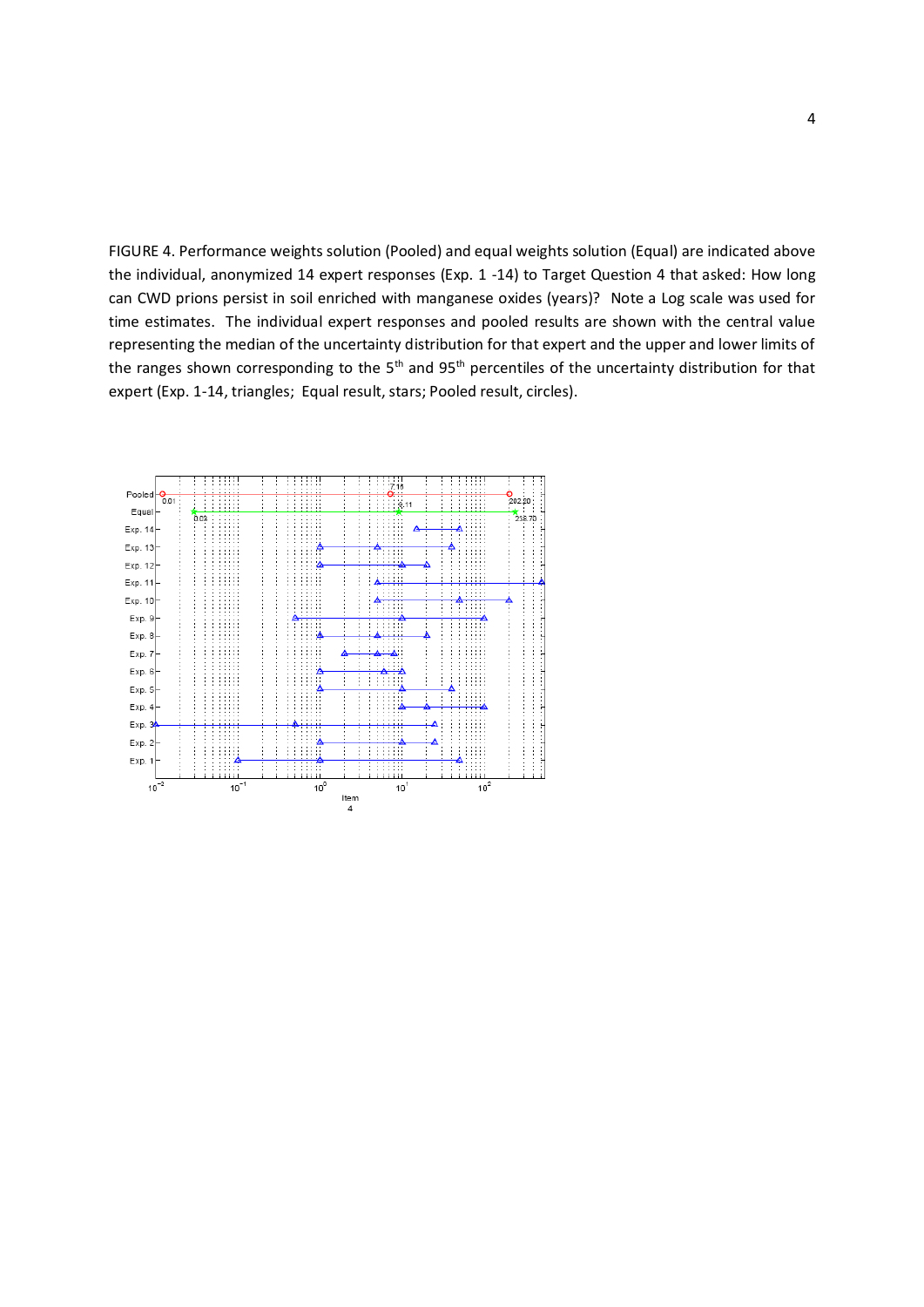FIGURE 5. Performance weights solution (Pooled) and equal weights solution (Equal) are indicated above the individual, anonymized 14 expert responses (Exp. 1 -14) for Target Question 5 that asked: What is the likelihood that CWD can be transmitted through a still water source (0 - 100%)? The individual expert responses and pooled results are shown with the central value representing the median of the uncertainty distribution for that expert and the upper and lower limits of the ranges shown corresponding to the 5<sup>th</sup> and 95<sup>th</sup> percentiles of the uncertainty distribution for that expert (Exp. 1-14, triangles; Equal result, stars; Pooled result, circles).

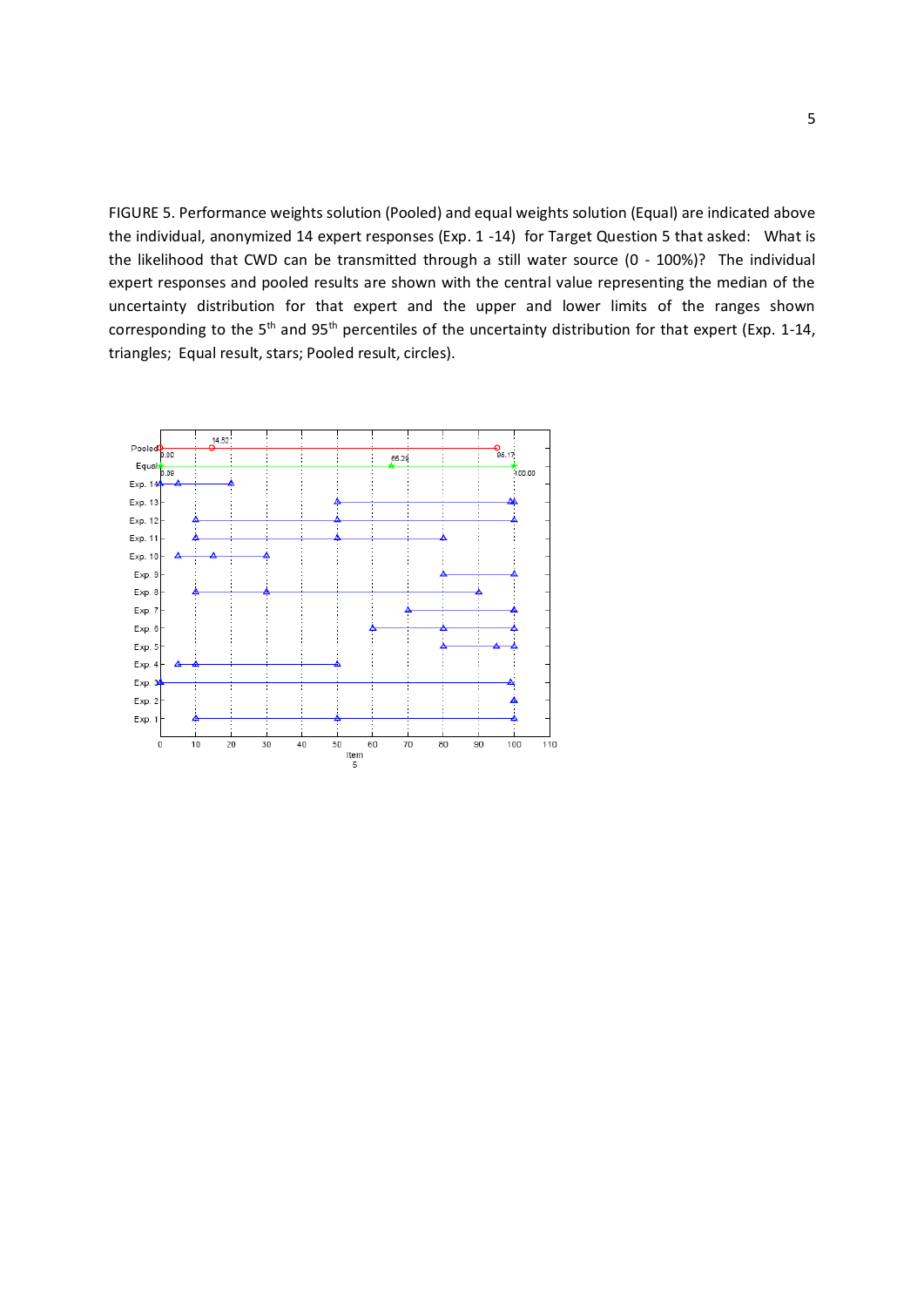FIGURE 6. Performance weights solution (Pooled) and equal weights solution (Equal) are indicated above the individual, anonymized 14 expert responses (Exp. 1 -14) for Target Question 6 that asked: For what proportion of the incubation period are cervids shedding prion infectivity in saliva (0-100%)? The individual expert responses and pooled results are shown with the central value representing the median of the uncertainty distribution for that expert and the upper and lower limits of the ranges shown corresponding to the 5<sup>th</sup> and 95<sup>th</sup> percentiles of the uncertainty distribution for that expert (Exp. 1-14, triangles; Equal result, stars; Pooled result, circles).

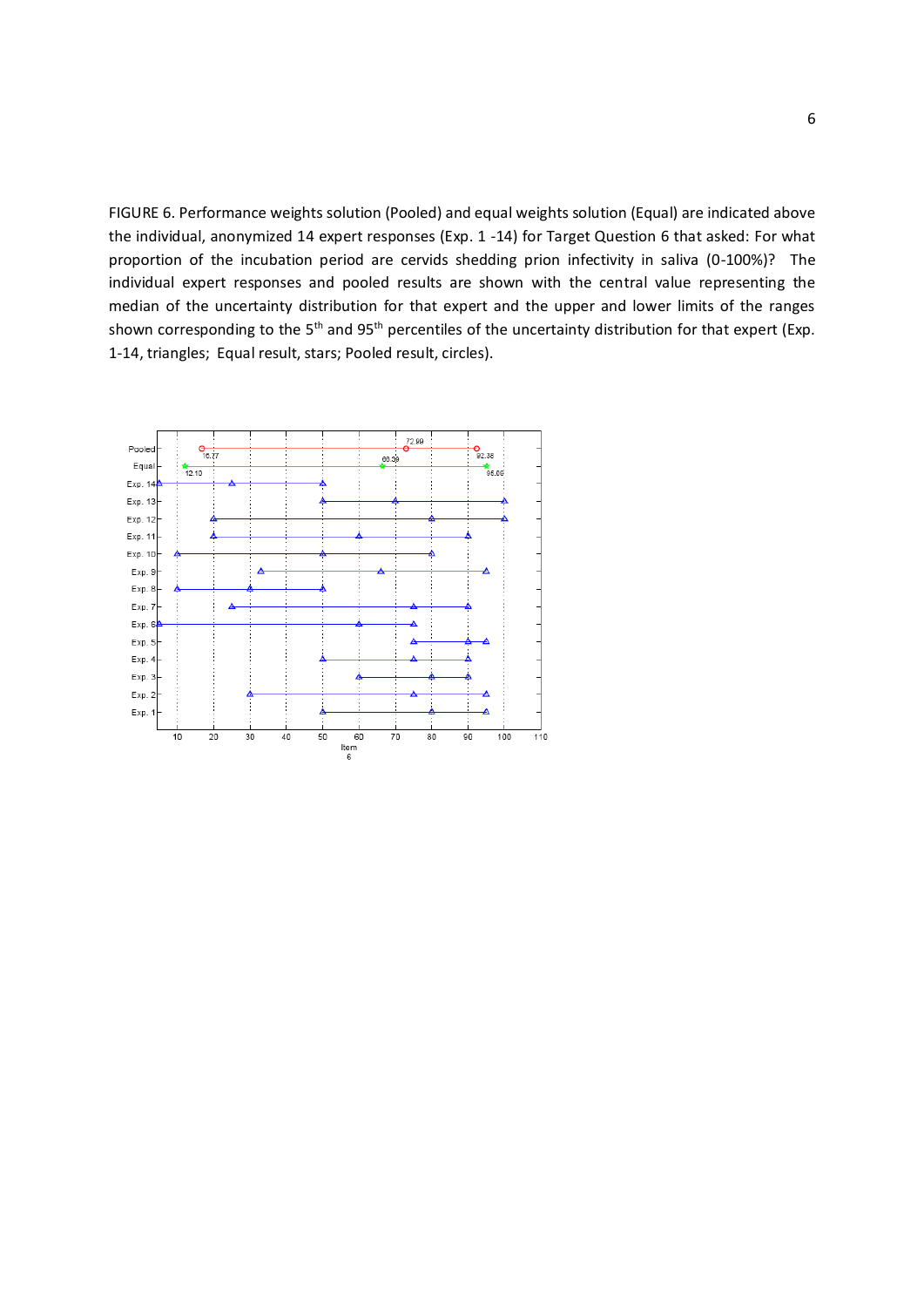FIGURE 7. Performance weights solution (Pooled) and equal weights solution (Equal) are indicated above the individual, anonymized 14 expert responses (Exp. 1 -14) for Target Question 7 that asked: For what proportion of the incubation period are cervids shedding prion infectivity in feces (0 - 100%)? The individual expert responses and pooled results are shown with the central value representing the median of the uncertainty distribution for that expert and the upper and lower limits of the ranges shown corresponding to the 5<sup>th</sup> and 95<sup>th</sup> percentiles of the uncertainty distribution for that expert (Exp. 1-14, triangles; Equal result, stars; Pooled result, circles).

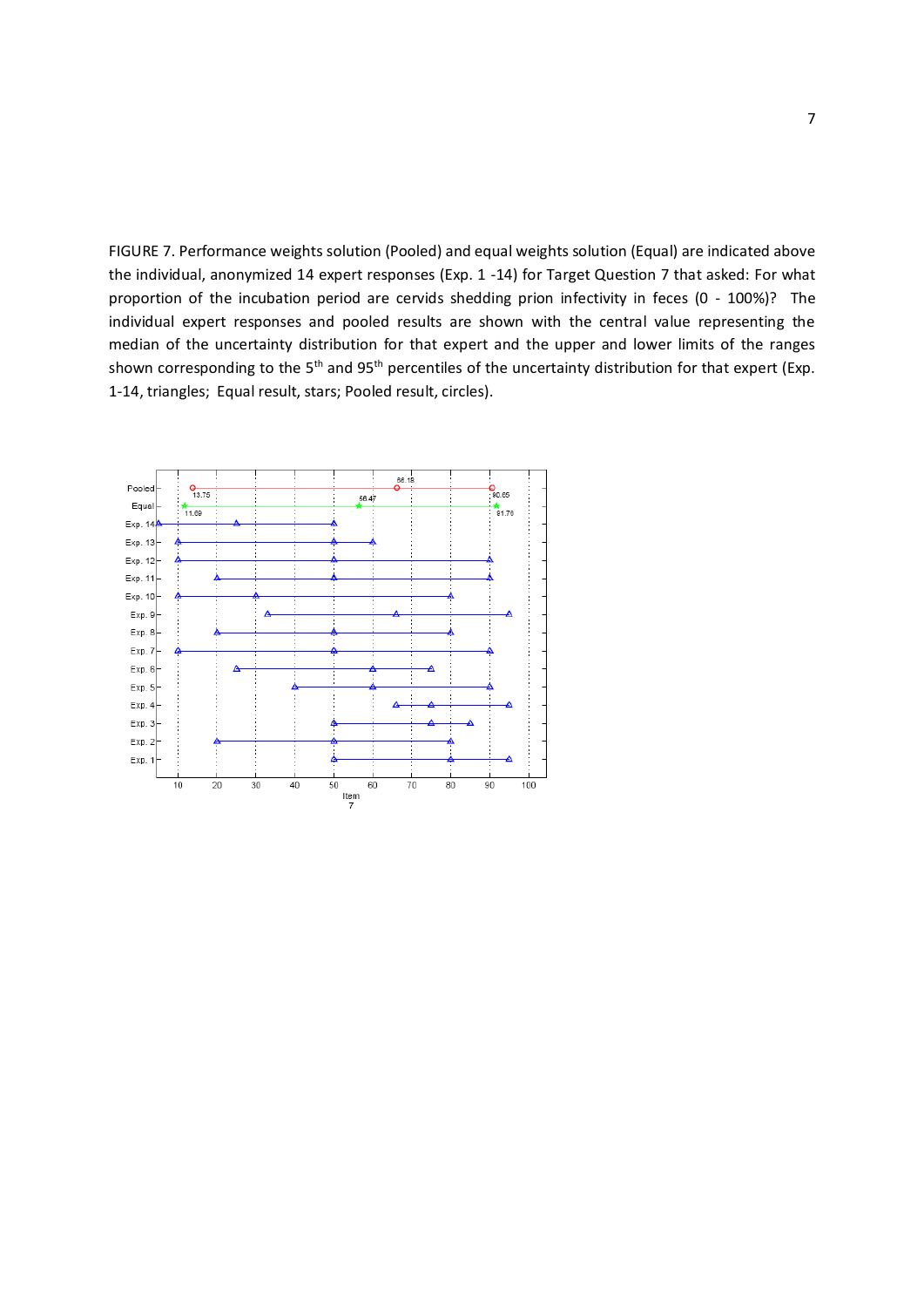FIGURE 8. Performance weights solution (Pooled) and equal weights solution (Equal) are indicated above the individual, anonymized 14 expert responses (Exp. 1 -14) for Target Question 8 that asked: For what proportion of the incubation period are cervids shedding prion infectivity in urine (0 - 100%)? The individual expert responses and pooled results are shown with the central value representing the median of the uncertainty distribution for that expert and the upper and lower limits of the ranges shown corresponding to the 5<sup>th</sup> and 95<sup>th</sup> percentiles of the uncertainty distribution for that expert (Exp. 1-14, triangles; Equal result, stars; Pooled result, circles).

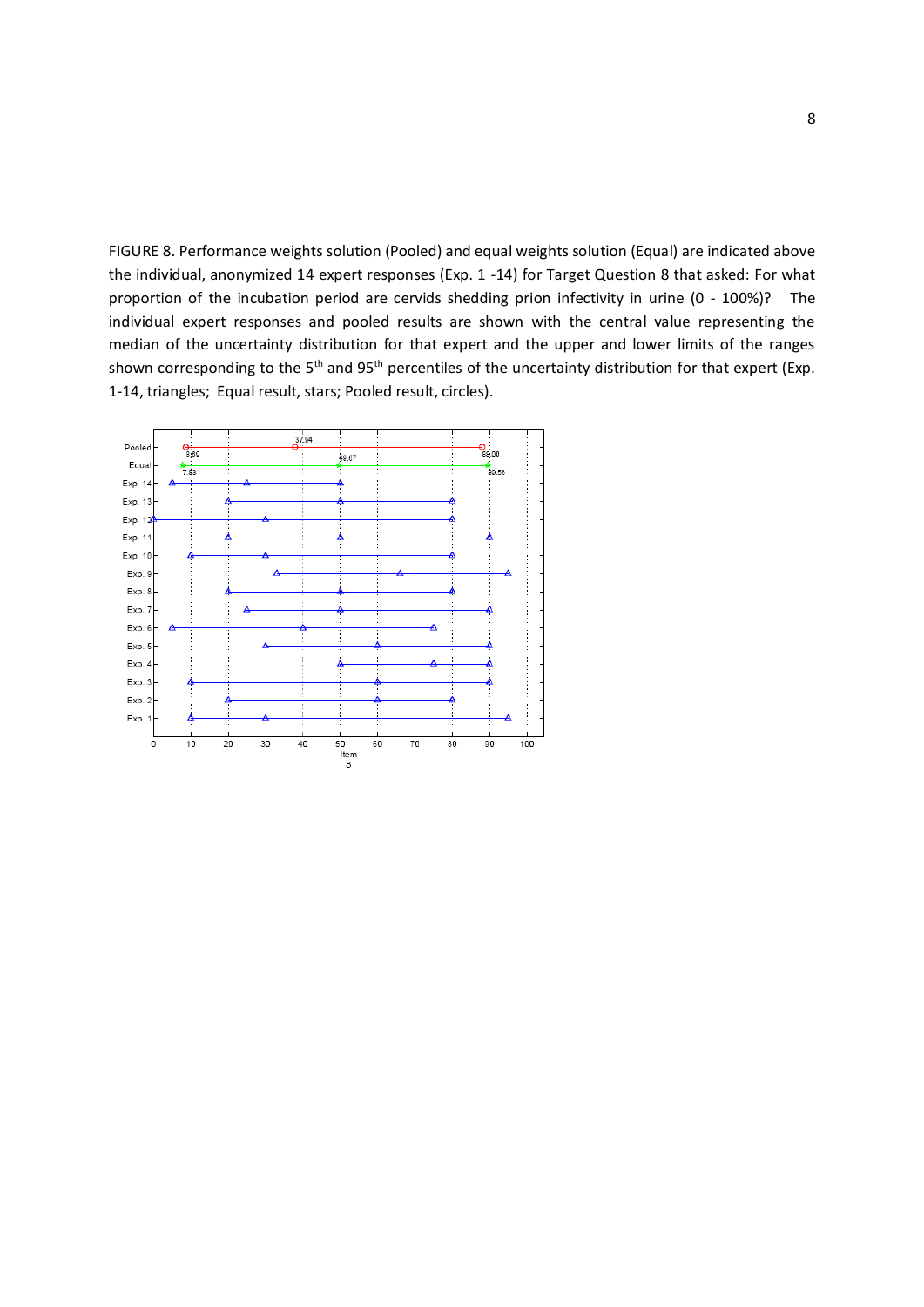FIGURE 9. Performance weights solution (Pooled) and equal weights solution (Equal) are indicated above the individual, anonymized 14 expert responses (Exp. 1 -14) for Target Question 9 that asked: What is the likelihood that an effective treatment against CWD will be available for captive cervids in the next 10 years (0 - 100%)? The individual expert responses and pooled results are shown with the central value representing the median of the uncertainty distribution for that expert and the upper and lower limits of the ranges shown corresponding to the  $5<sup>th</sup>$  and  $95<sup>th</sup>$  percentiles of the uncertainty distribution for that expert (Exp. 1-14, triangles; Equal result, stars; Pooled result, circles).

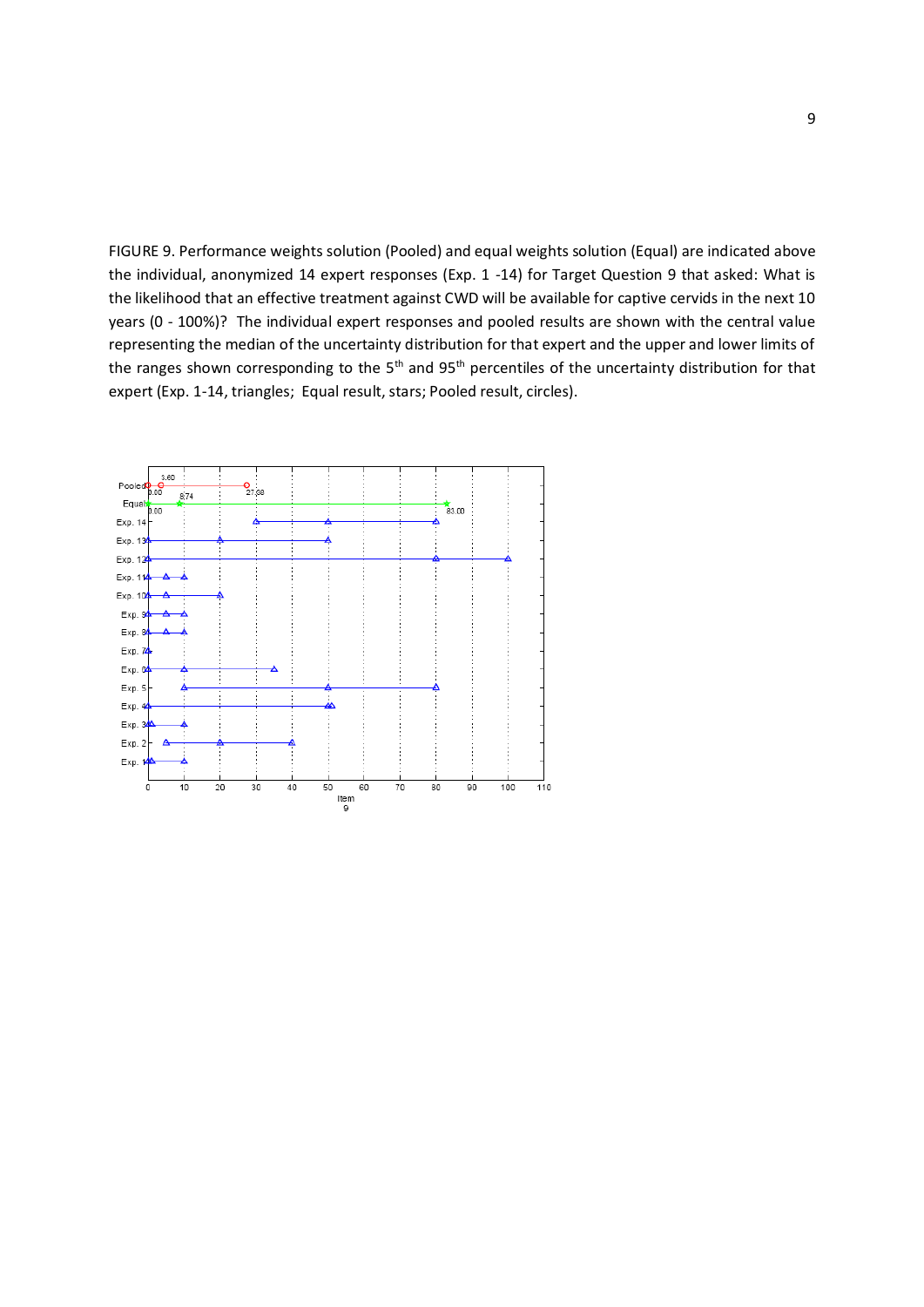FIGURE 10. Performance weights solution (Pooled) and equal weights solution (Equal) are indicated above the individual, anonymized 14 expert responses (Exp. 1 -14) for Target Question 10 that asked: What is the likelihood that CWD infection is transmitted from wild to farmed cervids (0-100%)? The individual expert responses and pooled results are shown with the central value representing the median of the uncertainty distribution for that expert and the upper and lower limits of the ranges shown corresponding to the 5<sup>th</sup> and 95<sup>th</sup> percentiles of the uncertainty distribution for that expert (Exp. 1-14, triangles; Equal result, stars; Pooled result, circles).

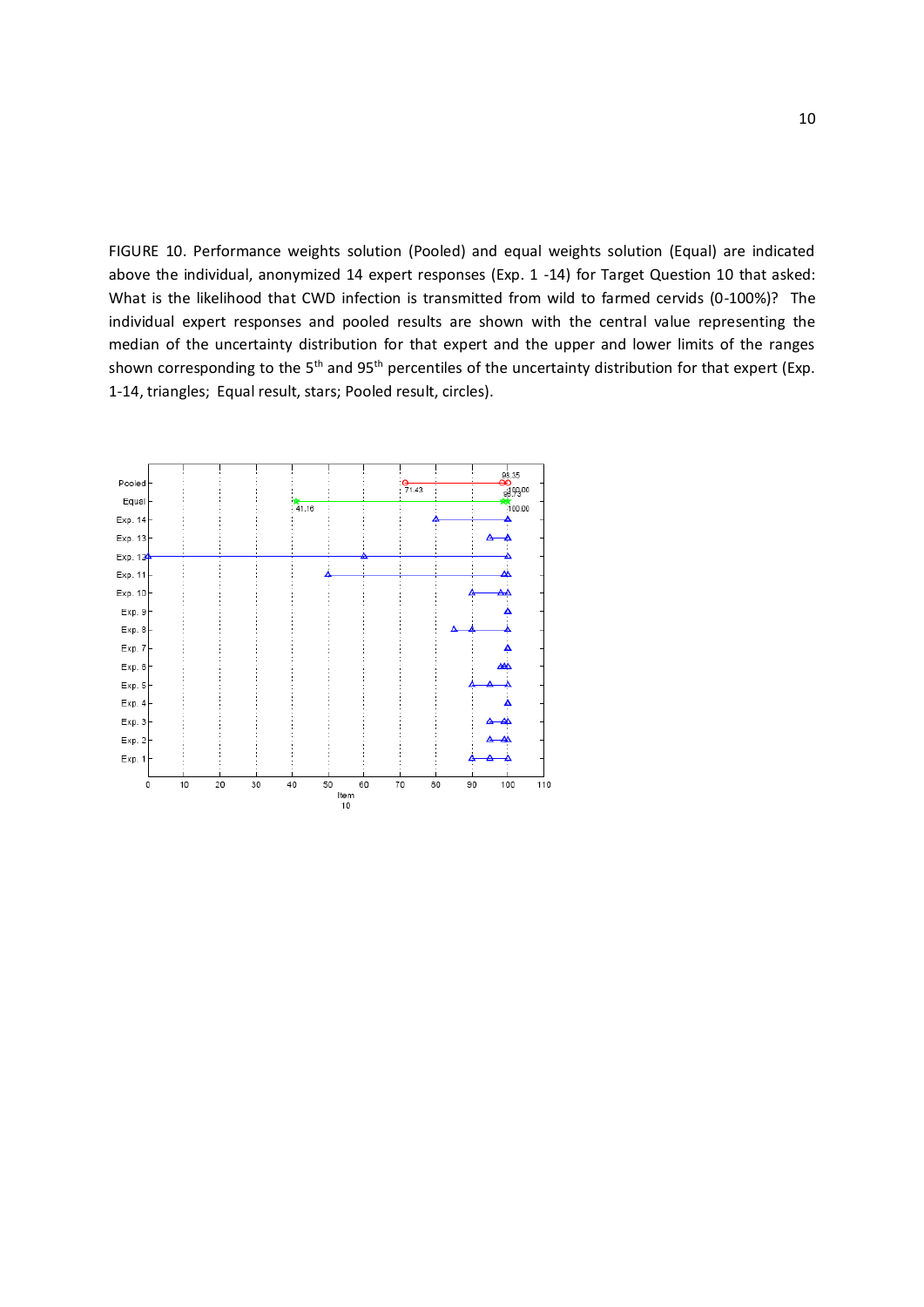FIGURE 11. Performance weights solution (Pooled) and equal weights solution (Equal) are indicated above the individual, anonymized 14 expert responses (Exp. 1 -14) for Target Question 11 that asked: What is the relative importance of social/behavioural (direct contact) vs. environmental transmission in the spread of CWD in wild cervids given that X=1 means equally important, X<1 means environmental more important, and X>1 means environmental less important? The individual expert responses and pooled results are shown with the central value representing the median of the uncertainty distribution for that expert and the upper and lower limits of the ranges shown corresponding to the 5<sup>th</sup> and 95<sup>th</sup> percentiles of the uncertainty distribution for that expert (Exp. 1-14, triangles; Equal result, stars; Pooled result, circles).

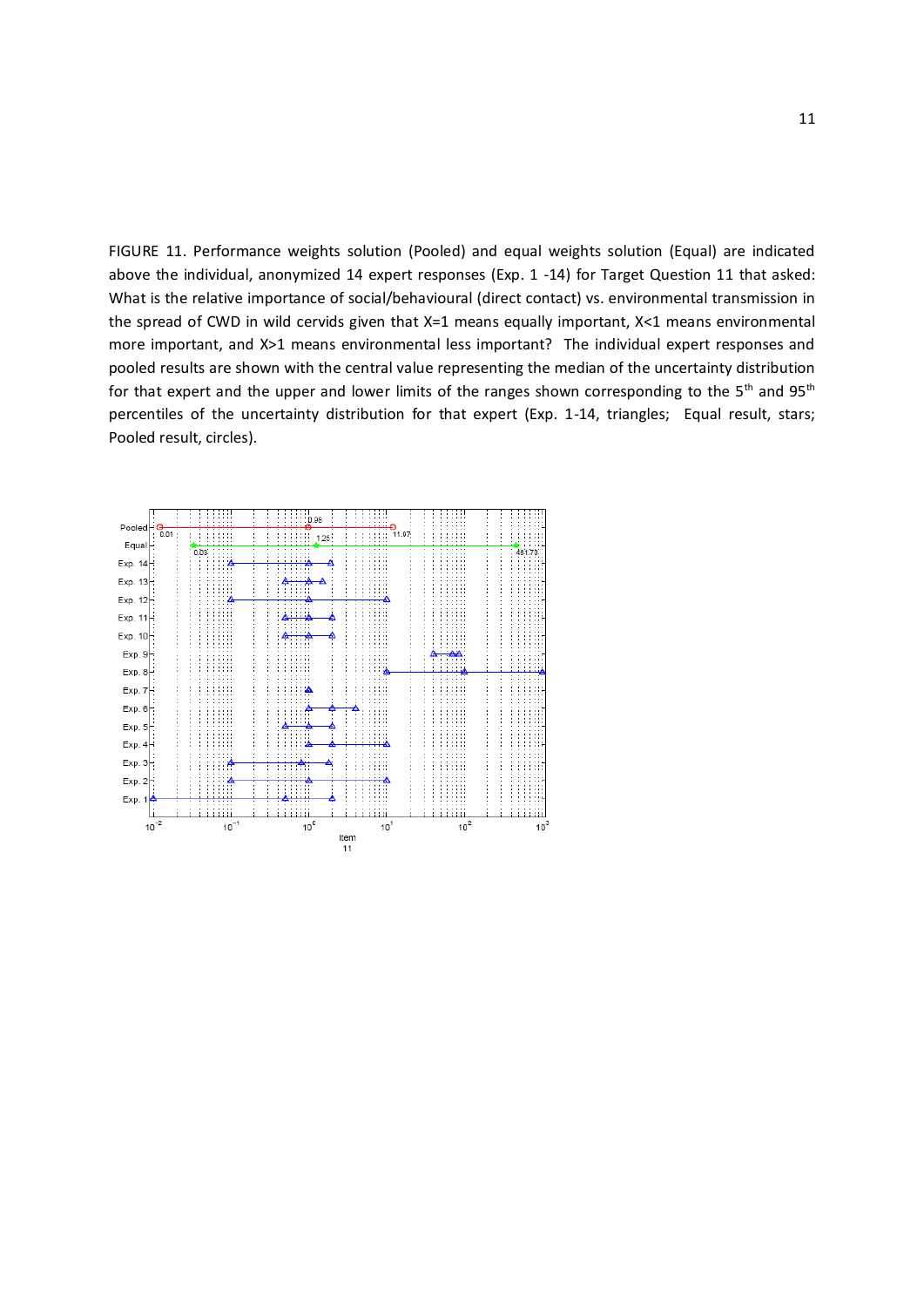FIGURE 12. Performance weights solution (Pooled) and equal weights solution (Equal) are indicated above the individual, anonymized 14 expert responses (Exp. 1 -14) for Target Question 12 that asked: What is the likelihood that CWD can transmit from cervids to humans through oral consumption of meat (containing peripheral nerves) contaminated with CWD prions (0 - 100%)? The individual expert responses and pooled results are shown with the central value representing the median of the uncertainty distribution for that expert and the upper and lower limits of the ranges shown corresponding to the 5<sup>th</sup> and 95<sup>th</sup> percentiles of the uncertainty distribution for that expert (Exp. 1-14, triangles; Equal result, stars; Pooled result, circles).

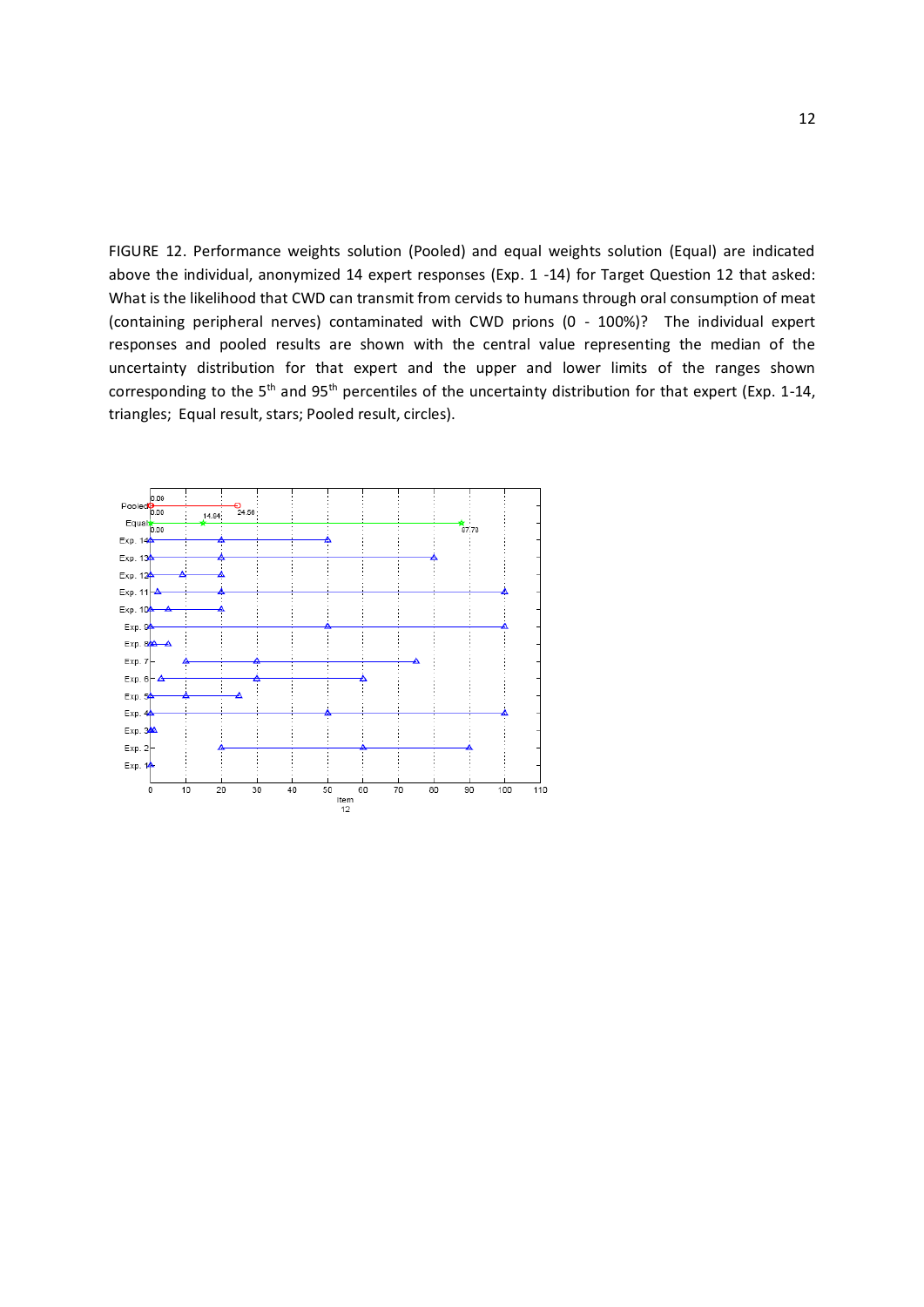FIGURE 13. Performance weights solution (Pooled) and equal weights solution (Equal) are indicated above the individual, anonymized 14 expert responses (Exp. 1 -14) for Target Question 13 that asked: If CWD is transmissible to humans, what is the likelihood that the syndrome will resemble that of a known clinico-pathological phenotype of human prion disease (0 - 100%)? The individual expert responses and pooled results are shown with the central value representing the median of the uncertainty distribution for that expert and the upper and lower limits of the ranges shown corresponding to the  $5<sup>th</sup>$  and  $95<sup>th</sup>$ percentiles of the uncertainty distribution for that expert (Exp. 1-14, triangles; Equal result, stars; Pooled result, circles).

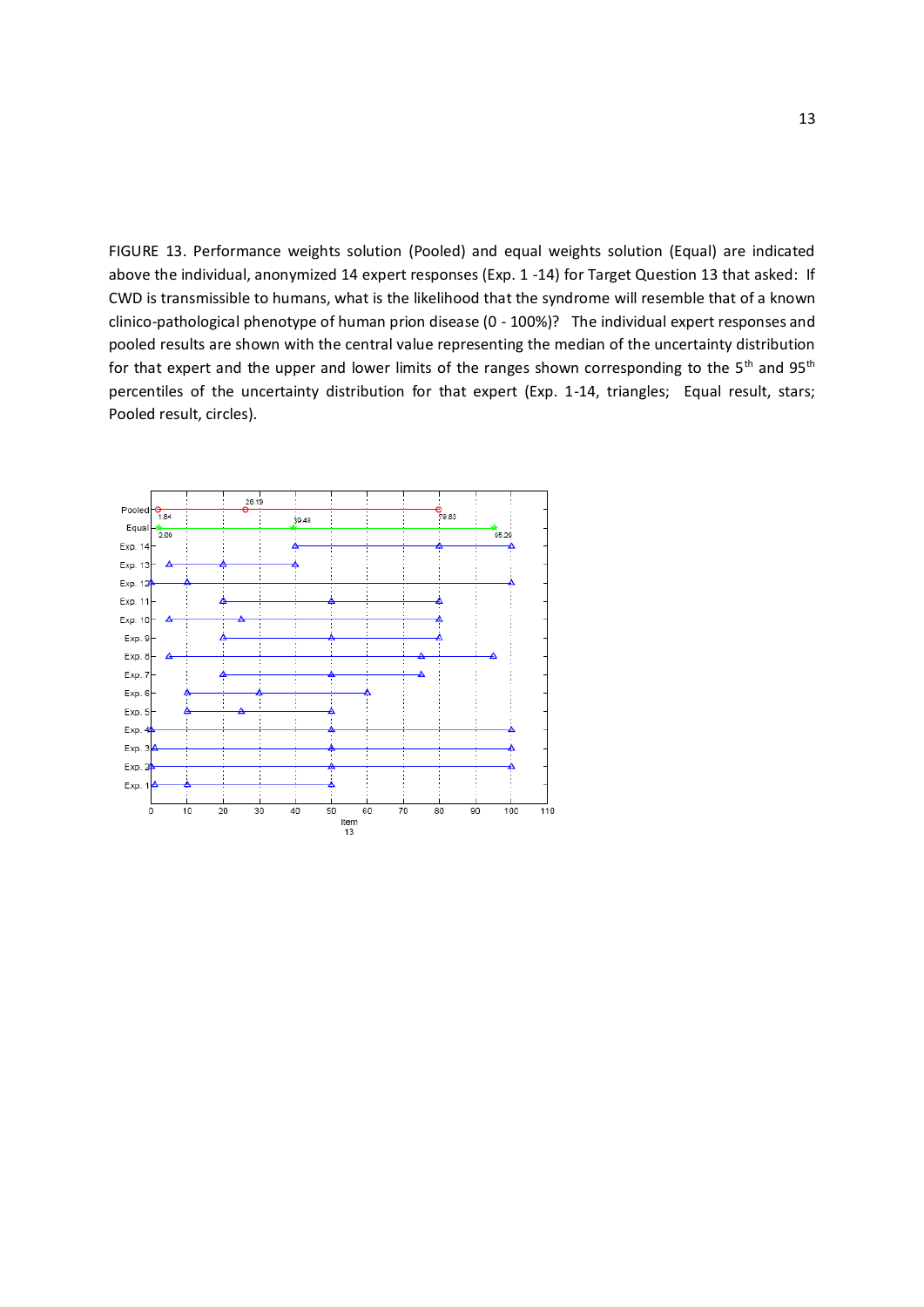# **Table**

TABLE 1. Median of responses provided by the experts to Target Questions Q1–Q13, for Equal Weights (Equal) and Performance-Based Weights (Pooled) judgements, with the 90% credible intervals shown in parentheses.

|                                |                                                                                                                                                                                                                         | Median (90% Credible Interval) |                                        |
|--------------------------------|-------------------------------------------------------------------------------------------------------------------------------------------------------------------------------------------------------------------------|--------------------------------|----------------------------------------|
| <b>Target Question (Units)</b> |                                                                                                                                                                                                                         | <b>Equal Weights (Equal)</b>   | <b>Performance Weights</b><br>(Pooled) |
| Q1                             | What is the likelihood that CWD can<br>transmit from infected cervids (deer,<br>elk, or moose) to caribou through<br>environmental routes of exposure in the<br>wild to CWD, assuming a 10 year time<br>frame? (0-100%) | 9% (0.02 to 90.5%)             | 1.8% (0.0 to 25.3%)                    |
| Q <sub>2</sub>                 | What is the likelihood that CWD can<br>transmit from infected cervids (deer,<br>elk, or moose) to caribou through<br>environmental routes of exposure in the<br>wild to CWD, assuming a 50 year time<br>frame? (0-100%) | 29.7% (0.01 to 95.8%)          | 6.9% (0.01 to 58.6%)                   |
| Q <sub>3</sub>                 | How long do you think CWD prions can<br>persist in clay-enriched soil and be<br>infectious for other animals? (years)                                                                                                   | 14.25 (0.57 to 464.40)         | 7.21 (0.51 to 287.50)                  |
| Q4                             | How long can CWD prions persist in soil<br>enriched with manganese oxides?<br>(years)                                                                                                                                   | 9.1 (0.03 to 238.70)           | 7.16 (0.01 to 202.20)                  |
| Q5                             | What is the likelihood that CWD can be<br>transmitted through a still water<br>source? (0 - 100%)                                                                                                                       | 65.29% (0.09 to 100%)          | 14.52% (0.0 to 95.17%)                 |
| Q <sub>6</sub>                 | For what proportion of the incubation<br>period are cervids shedding prion<br>infectivity in saliva? (0-100%)                                                                                                           | 66.39% (12.10 to<br>95.09%)    | 72.99% (16.77 to 92.38%)               |
| Q7                             | For what proportion of the incubation<br>period are cervids shedding prion                                                                                                                                              | 56.47% (11.59 to               | 66.18% (13.75 to 90.65%)               |